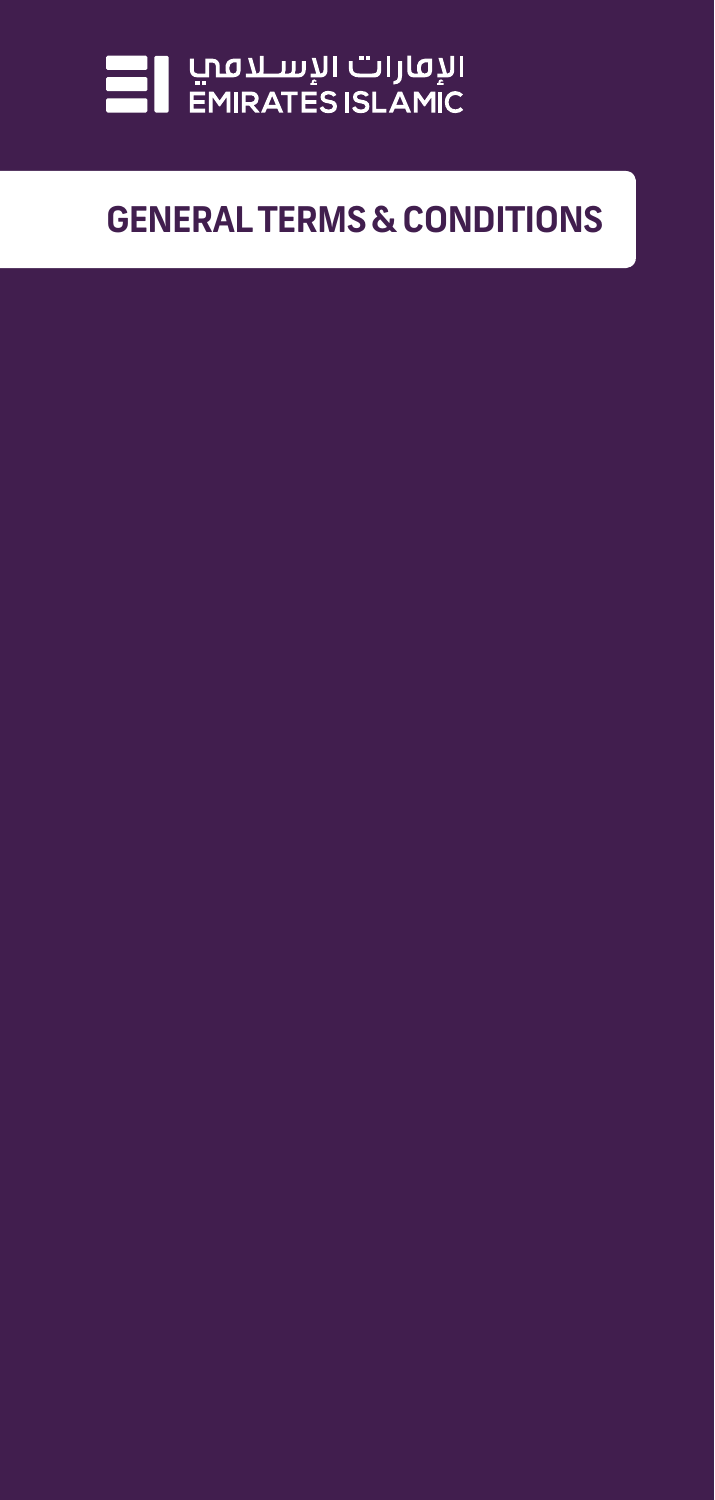#### **Preamble:**

The Customer wishes to open an Account(s) with Emirates Islamic Bank PJSC or obtain a Banking Service and upon the Bank approving the same, these terms and conditions shall apply to the Customer Account(s) and any related Banking Services provided to the Customer and shall be construed in accordance with the Memorandum and Articles of Association of the Bank, its by laws and regulations, the UAE Central Bank's Instructions, the Fatwas issued by the Fatwa and Sharia Supervision Board of the Bank and the provisions of the noble Islamic Sharia. Should there be any discrepancy between the Arabic and English texts, the Arabic version of the text will prevail.

**Definitions:** The following words and expressions shall have, whenever mentioned herein, the meanings shown against each of them:

**Banking Service:** Means any Account or service (including but not limited to Pre-Paid Cards) provided by the Bank to the Customer.

**The Bank:** Emirates Islamic (EI) or any of its branches or its successors and assigns.

**The Customer:** The Account holder (Individual or Commercial) or any person who requests banking services from the bank or its successors and assign.

**Banking Transactions:** Includes the contracts of opening current, savings and investment deposit accounts, as well as all other type of accounts and the banking services customarily provided by Islamic Banks.

#### **First -The General Terms and Conditions:**

#### 1) Account Opening:

- a) Individual Account can be opened in the name of one person or jointly in the name of two or more persons.
- b) Account can be opened in the name of the Company upon submission of documents to the satisfaction of the Bank.

#### 2) Account Number:

The Bank shall assign a base account number for each customer to proceed with all transactions with the Bank. The base account number is used to determine the customer's various account types. The customer may carry out all transactions with any branch of the Bank.

#### 3) Specimen Signature:

The Customer's specimen signature registered with the Bank, shall be considered to be the basis for carrying out transactions on Customer accounts and shall remain valid unless changed or cancelled. Any change or cancellation shall only become valid on the next working day following the day of receipt of such instructions by the branch at which the account is maintained.

#### 4) Deposits and Withdrawals:

- a) The Bank accepts deposits from Customer in cash or by any of the banking customary practices. Deposits by third parties into the Customer's account may be accepted without any responsibility to the Bank.
- b) Drawing can be made by the Account holder or by an authorised agent who can be appointed after completing the required documents prepared by the Bank. Cash drawings from Saving account shall be done by using the Bank' forms or the ATM card. Cash drawings from Current account shall be done by using the cheques issued by the Bank or the ATM card.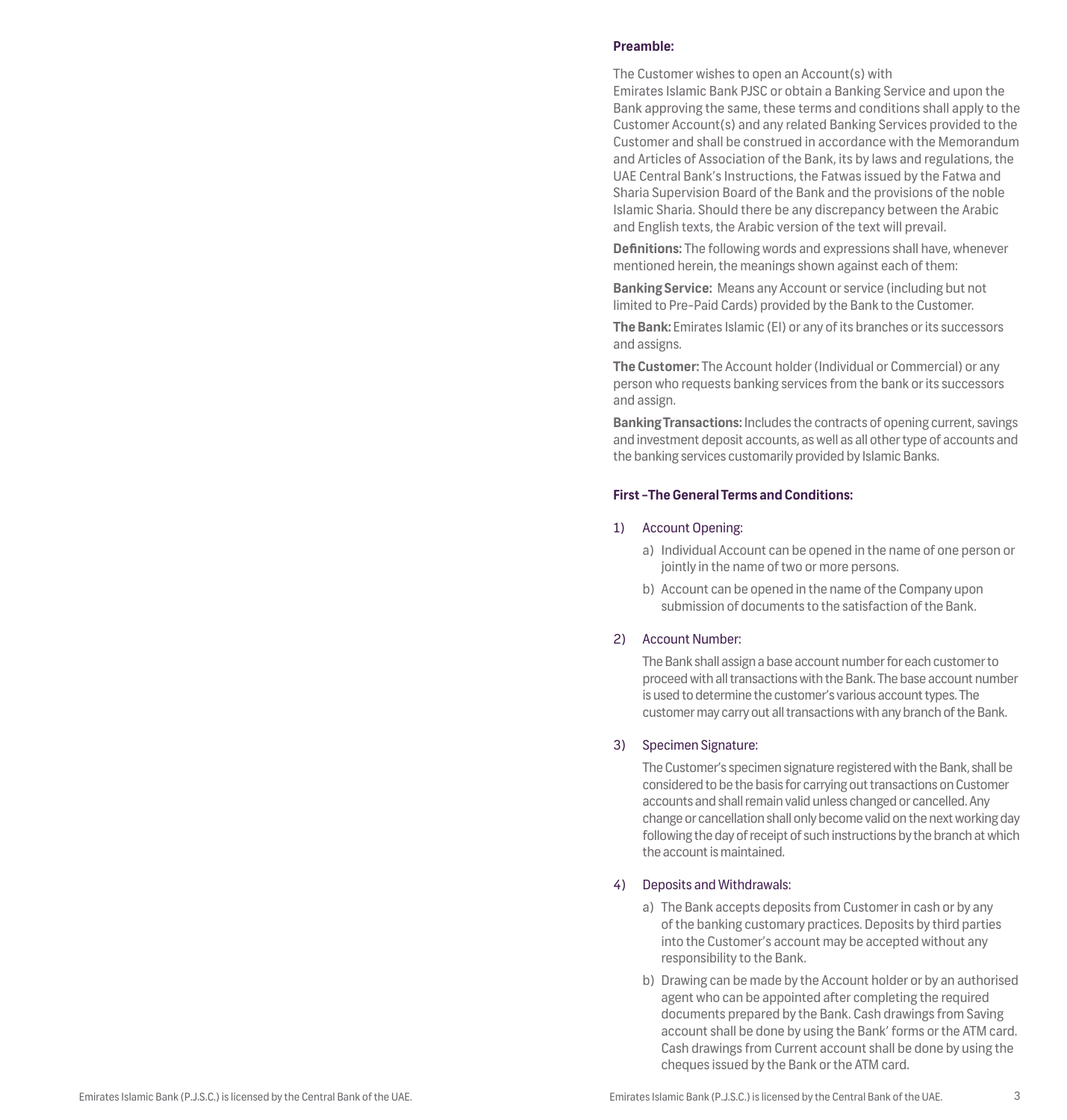customers) should produce proper identification acceptable to the Bank, to perform the transaction before the concerned Bank official by using finger print and stamp (if any) before drawing any amount (applicable to Individual Account only). To protect the interest of the blind/illiterate customers, the Bank shall not issue Cheque Books, ATM Cards for them except through an authorised agent.

c) Account holders who cannot sign their names (blind/illiterate

## 5) Collections and Remittances:

- a) Cheques/Dividend-warrants/Bonds/Drafts drawn to the order of depositor or Customer, deposited in the Account shall be accepted as Collection items, unless agreed otherwise by the Bank and in accordance with the Banking practices prevailing at Islamic Banks. The Bank has the right to reject cheques, Drafts or any other securities drawn to the order of a third party. The bank maintains the right to debit any account with any unpaid and noncollected items in addition to bank's charges, without assuming any responsibility in case of non collection of such items.
- b) Drawings against cheques under collection shall only be allowed after their actual realisation.
- c) In receiving items for deposit, the Bank acts only as the depositor's collecting agent and assumes no responsibility for realisation of such items and is not liable for loss, damage or delay however caused.
- d) All items for deposit are accepted by the Bank on the understanding that the depositor assumes full responsibility for the genuineness and correctness of all signatures and endorsements appearing thereon.
- e) The Bank shall pay the actual amount of Telex/SWIFT transfers or bank Drafts/Cheques received in favour of the Customer after deducting the banking fees/charges and commissions.
- f) The Customer, agrees that purchase by the Bank of a Draft (in foreign currency) previously issued by the Bank at the instruction of the Customer, shall be at the discretion of the Bank and at the exchange rate prevailing on the date of purchase after the deduction of the Bank's fees/charges and commissions.
- g) Bank shall credit all the incoming remittances and Drafts of the Customer into the Customer's accounts in the currency of such accounts unless the Bank receives instructions contrary thereto from the Customer, and the deposit shall be at the exchange rate prevailing on the same day of deposit.
- h) Bank shall have the right to reject to pay for any draft or transfer if the name of the beneficiary and/or his/her account number does not match the Bank's records or for any other reason.
- i) If Demand Draft/Manager's cheque is lost or stolen, the customer shall provide the bank with an indemnity acceptable to the bank protecting the bank against liability with respect to the Demand Draft/Manager's cheque in connection with any request, the customer may make for the issue of a replacement/refund of the amount of any such Demand Draft/Manager's cheque.
- j) The Bank will not be responsible for mail delays if the draft is dispatched on behalf of the remitter. Demand Draft/Manager's cheque is to be dispatched entirely at the remitter's own risk.
- k) All the transfers effected by the Bank according to the Customer's instructions shall be at the Customer's expense and responsibility, and the Bank shall not be responsible if the amounts credited to the Customer accounts are reduced due

to the charges or decline in value, and the Bank shall not be responsible if the Customer was unable to avail of the funds on account of any restrictions issued by the concerned authorities.

- l) The Bank and its correspondents are not liable for the consequences of any irregularity, delay, mistake, telegraphic error, omission or misinterpretation that may arise, and from and against any loss, which may be incurred through its correspondents failing properly to identify the persons named in the instructions or retaining the funds, should the Bank or its correspondents deem such retention expedient, pending confirmation of the identity of any person or of the above instructions by a letter or otherwise.
- m) Should all or any of these transfers be unpaid and refunded to the Bank, the customer can only claim the value thereof at the buying rate of the day when the refund takes place. The refund cannot be effected until the Bank has received definite advice from its correspondents that the funds are unpaid and that the original instructions have been cancelled.
- n) It is understood that neither the bank nor its branches or correspondents are responsible for any delay, mistake or omission caused howsoever or mutilation arising in the transmission of cables, telegrams or communication of any kind whatsoever by electronic systems.
- o) The bank reserves the right to draw this telagraphic transfer on a different place from that specified by the remitter if operation circumstances so requires.
- p) "All Telex/SWIFT messages/outward transfers are sent entirely at the Customer's risk. The Bank will, as part of its regulatory obligations, screen all outward payments to satisfy itself that the payment does not breach any local or international regulations including any regulation in connection with restricted beneficiaries. As part of this obligation, the Bank, its agents and correspondents reserve the right to seek from the customer/remitter any additional information with respect to the parties involved and purpose of the remittance/payment instruction. Bank reserves the right to perform the screening process at any point during the processing of the payment instruction, even after handing over an intermediary receipt to the customer. Payment instructions may not be completed or processed by the Bank until the additional details called for are provided by the customer. The customer agrees to indemnify the Bank, its agents and correspondents against any loss, cost, damages, expense, liability or proceedings which the Bank may incur or suffer as a result of acting upon, delaying to act upon or refraining from acting upon the said instructions.

In no event shall the Bank be liable for any loss of profits or contracts or special, indirect or consequential loss or damages suffered by the customer".

- q) All transfers requested by the customer shall be converted by paying bank into local currency at its buying rate unless the payee has made special arrangements with the paying bank.
- r) Encashment of the remittances is subject to any exchange control or other restrictions, which may be imposed by the rules and regulations of the country where encashment is to be made. Neither the bank nor its correspondents or agents shall be liable for any loss or delay caused by any such rules and regulations.
- s) Applications received after such designated cut-off time, will be processed on the next working day.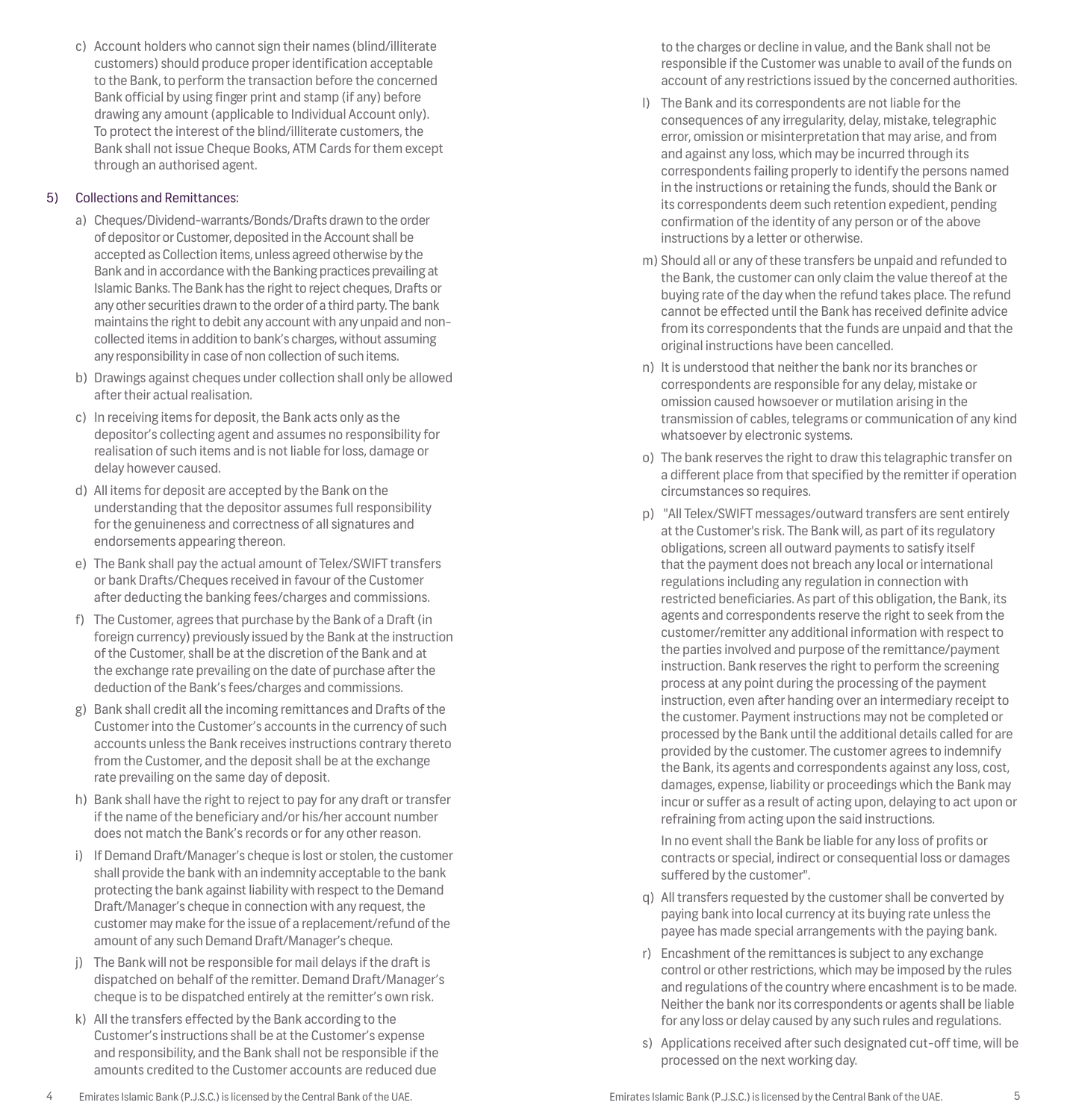- t) All charges incurred outside UAE are for the account of the beneficiary (unless specified).
- u) All Applications for remittance or otherwise made on plainpaper or on Company letter head shall be automatically subject to the prevailing rules and regulations governing that service.

#### 6) Statements of Accounts/Addresses/Details:

- a) The Customer shall be provided with the advices and statements of accounts (as per the Customer's request or by the decision of the Bank). If the Bank does not receive any objection within fifteen (15) days from the date of dispatch of the advice or the statement of account by mail, and/or by any electronic media, then such statement and advice shall be deemed correct. If the account holder does not receive a statement of account for any period, it is the responsibility of the account holder to demand a statement from the bank within one month of the date on which such statement would normally have been sent to him/them.
- b) Unless the Customer gives notice in writing, the address set out in the Account Opening Form shall be the approved address for the mailing of all letters, notices, advices, statements of account or other notifications (legal or otherwise). Customer shall inform the Bank in writing, in case of changes to any of the Customer's particulars as set out in the Account Opening Form.
- c) Bank may stop mailing the advices or statements of account if they are returned undelivered, consecutively on two or more occasions, till such time the Bank is provided by the customer with an alternative address for mailing the statements. Those statements not mailed to the account holder may be collected from the bank premises, after serving sufficient notice for retrieval of the same from the system. Bank, at any time and without giving any prior notification to customer, may stop mailing through either normal or registered postal mail customer statement of accounts where Bank's own electronic delivery channels/access options are available to allow customers to request, receive and retrieve their statements of accounts electronically. The account holder hereby absolves the Bank from any consequences, losses, damages, claims or other rightful acts, which the account holder may otherwise have against the Bank, arising either directly or indirectly, of Bank not dispatching the statements of accounts. Furthermore, the account holder understands that the Bank will not be responsible in any way, for the account holder's inability to verify the correctness or the propriety of the entries in the statements, owing to the Bank withholding the statements, and agrees to indemnify and hold the Bank indemnified against any loss, damage, claims which may arise by virtue of above. The account holder must immediately inform the Bank in writing of any change in the details given on the account opening form and any subsequent changes thereto.
- d) The Customer shall have the right to ask for an additional copy of the statement of account at the Customer's own expense.

## 7) Standing Instructions Service Special Terms:

- 7.1. The Customer shall always ensure that there is a sufficient fund in the Account to enable the Bank to meet any standing instruction on the Account on the due date.
- 7.2. In the event where the fund is not sufficient on the due date, the Bank will attempt to execute the SI for three (3)

more consecutive days. However, the Bank is not obliged to advise the Customer nevertheless the Bank may – at its sole discretion- to remit payment under the standing instruction even if such payment will overdrawn the Customer's Account, in such case the Customer shall immediately pay the funds remitted to cover the Account overdraft.

- 7.3. The Bank reserves the right to determine the priority of any standing instruction against cheques presented or any other existing arrangements made with the Bank.
- 7.4. In the event that any standing instruction was not executed or is inactive for three (3) consecutive months or is rejected for insufficient funds in the Account, the Bank may terminate/stop the standing instruction without any advice to the Customer. Some types of Standing Instructions are exempted.
- 7.5. The Bank shall terminate/stop any standing instruction as to future payments at any time after being advised by the beneficiary/beneficiaries of that standing instruction that no further payment is required.
- 7.6. A nominal charge will be levied for the initial setting up or amendment or cancellation of a standing instruction. This charge does not include the incidental postage, stamp duty and/or telex/correspondent charges which may also be applicable as per the Bank's standard tariff of charges in force from time to time. The Bank may also at its discretion levy a charge on each standing instruction payment not effected for lack of funds or any other reason
- 7.7. Any amendments or cancellations of the standing instructions will not be effective unless received by the Bank at least before ten (10) working days before the next activation or due date of the standing instruction, provided that the standing instruction are revocable and can be cancelled by the Customer only.
- 7.8. The Bank, its branches, correspondents, or agents shall not be responsible for any loss, delay, error, or omission arising out of any mode of communication used for effecting transfers under standing instructions.
- 7.9. Amounts paid by the Bank in respect of variable payments reflect the amount recorded by the Bank's computer system (the Bank's books) as having been entered by the Customer, subject to the maximum limit in force at the time.

## 8) Standing Orders & Instruction by Fax:

- a) The Bank accepts request for the execution of any standing orders from the Customer provided that the Customer shall have sufficient balance in his/her account on the due date(s) for the execution of such orders. The Bank shall not be liable for any delay or error in the dispatch or on the transmission or for any error on the part of the paying bank or any of its correspondents. The Customer acknowledges that the Bank shall not be liable for such delays or errors and the Customer shall indemnify the Bank for the losses, damages and expenses incurred by the Bank as a result of the execution of the Standing Orders given by the Customer.
- b) If the Customer gives the instructions to the Bank by the facsimile or telephone, the Bank may process or refuse to act on them. The Bank shall not be bound to obtain confirmation of the correctness of such instructions. The Customer declares that the Bank shall not be liable and shall indemnify to compensate the Bank for all the losses, damages and expenses incurred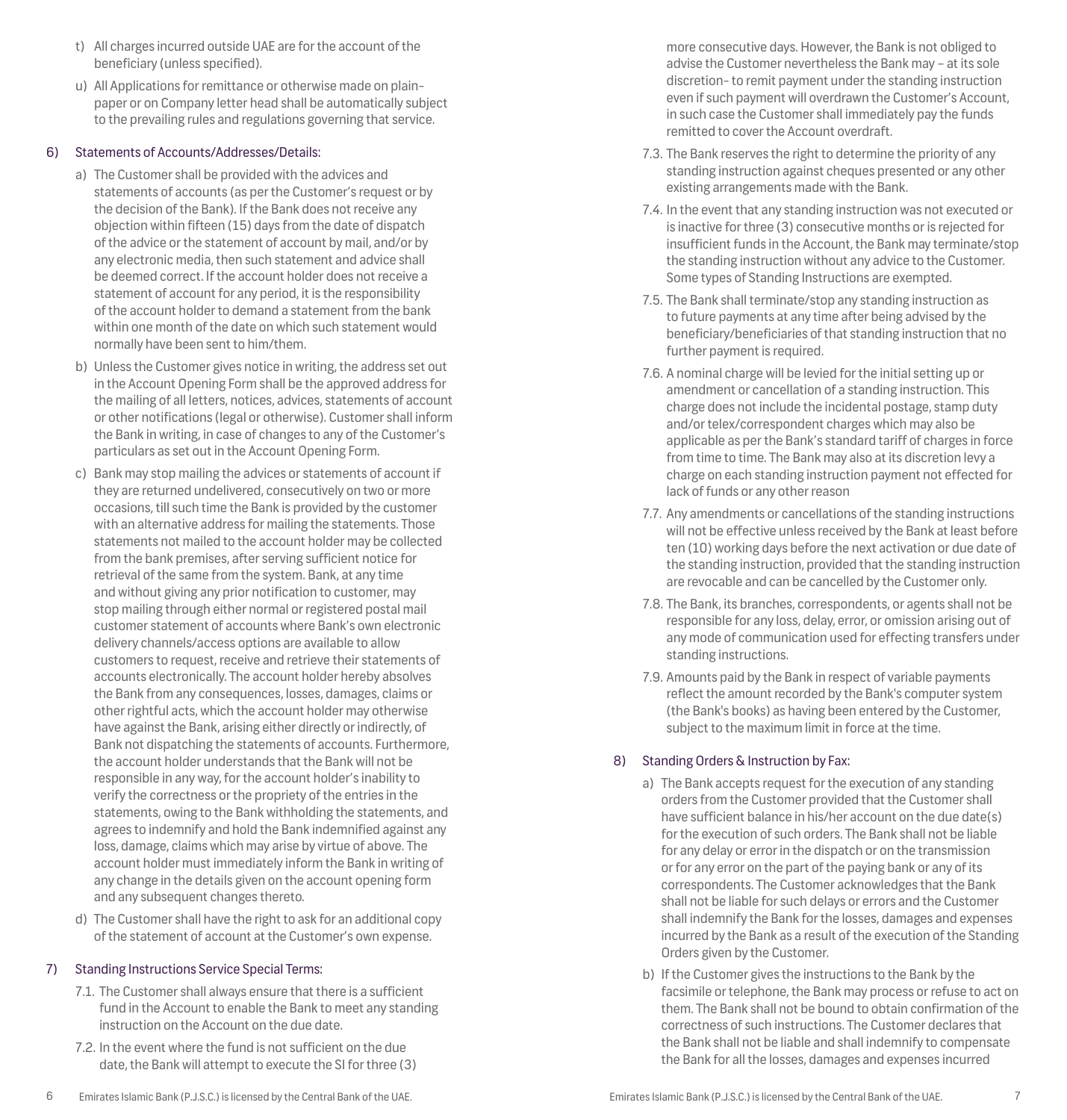by the Bank as a result of any act or omission relating to any instructions given or understood to have been issued by the Customer. In addition, the Customer agrees that the Bank shall not be liable for any errors in the dispatch or transmission. In case the Customer seeks to have this service, the Customer shall fill out and sign a form specially provided for this purpose and the Bank shall reserve the right to refuse to grant such request of the Customer.

## 9) Adjustment of Entries:

In case of any error in entries, any adjustment or correction in the entries signed by the Bank shall be considered effective and correct. The Customer shall not have the right to claim the value of the wrong deposits into the Customer's account, and the Bank is authorised to process the correction entries and debit them to the Customer's account. The Customer declares that the Bank has the right to claim the amounts paid wrongfully to the Customer with the Customer's obligation to settle them by the method, procedures, and the dates as specified by the Bank without an objection and irrespective of the elapse of any period of time from the date of occurrence of the wrong entry.

## 10) Fees & Banking Services Charges:

- a) The Bank, without referring to the Customer, may debit the Customer's accounts with any charges, expenses or commission payable against the banking services rendered in accordance with the banking charges and commissions approved and announced by the Bank.
- b) Current, Investment Savings Special Investment deposit accounts are subject to stipulated minimum daily balance level as determined and announced by the Bank. The Bank has the right to deduct the required if the daily balance falls below the determined level.
- c) All charges, commissions and fees are exclusive of Value Added Tax or any other similar sales tax (VAT). The Customer hereby agrees to pay an amount in respect of any applicable VAT.

## 11) The Bank's Rights of Accounts set-off & Securities:

- a) A Customer that maintains more than one account or establishes more than one account in the future whether with the Bank's Head Office or at any of its Branches, such relationship between the Bank and the Customer will be deemed to constitute that of a single account relationship. The Bank shall have an absolute right to combine or merge any or all the Customer's account for the purpose of setting-off debit balance against available credit balance or to reimburse itself for recovery of dues of commitments for which the Customer is liable.
- b) The Customer agrees that the Bank, at any time and without giving any prior notice, freeze, set-off or transfer any amounts between the Customer's accounts whatsoever their types or names, whether individual and/or joint account, in local or foreign currency, so that each account shall be considered as security for the other accounts, individually or jointly, for the purpose of settling any debts of the Customer or the party(s) guaranteed by the Customer towards the Bank.
- c) Bank may attach all the guarantees and properties maintained by the Bank in the name of the Customer for the purpose of settling any amounts due by the Customer to the Bank.
- d) Emirates Islamic Bank PJSC (the "Bank") shall hereby be entitled

at any time and without notifying me/us or obtaining my/our approval to withdraw and debit or give instructions to debit/ transfer any credit balance (or any part thereof) available at any time and in any currency in any of my/our accounts opened under my/our name or jointly with any other person with any of Emirates NBD Bank PJSC branches or any of the Bank's subsidiary companies in order to settle any of my/our financial liabilities towards the Bank (or any part thereof).

## 12) Accounts in Foreign Currencies:

- a) The Customer may open accounts in Foreign Currency upon the approval of the Bank and the transactions in this account shall be effected only by Bank's Forms, Drafts or written instructions, in the same currency of the account.
- b) Cash withdrawal in Foreign Currency Notes or Travelers Cheques from Foreign Currency Accounts will be subject to rate of exchange and commission determined by the Bank from time to time.
- c) The Customer may transfer from its Foreign Currency accounts to its local currency accounts or vice versa at the prevailing rate of exchange in the same day. The Customer acknowledges that the Bank will not be held responsible for any exchange losses that the Customer may incur when transferring of any amount from its Foreign Currency accounts to another currency account.

## 13) Conditions of Joint A/C (Individuals Only):

- a) It is an account opened jointly for two or more than two persons in which they have equal rights and equal obligations. All deposits made in a Joint Account and the inward transfers to this account shall be deemed to be owned equally by the Account holders unless otherwise stipulated on the Account Opening Form.
- b) Person authorised to operate Joint Accounts will be entitled to deposit and withdraw convertible currencies, cheques, payment orders, drafts or other negotiable instruments. Such authorised persons will also have the right to draw, endorse and negotiate cheques, transfers or other negotiable instruments in favour of the Bank in their capacity as authorised representatives.
- c) The Joint Account holders shall be jointly and individually liable for settling in full all dues or claims to the Bank that may arise or any commitments, present or future, by the actions for those operating the account or any withdrawals that may cause the account to be overdrawn.
- d) The Bank shall have the right to close the account at any time at its option for any reason whatsoever.
- e) If one of the joint account holders is subject to an attachment, such attachment will be enforced on his/her share only with effect from the day of notifying the Bank of the said attachment. The Bank shall stop withdrawal from the Joint Account to the extent of the attached share, and consequently notify the Joint Account holders or their representative of the said attachment within fourteen days from the day of attachment notification.
- f) The Joint Account holders authorise the Bank to include his/her share in the joint account to set-off with his/her other various accounts.
- g) In the event of death of one of the Joint account holders or the loss of his/her legal capacity, the other Account holders should notify the Bank of their intention to continue the Joint Account, within a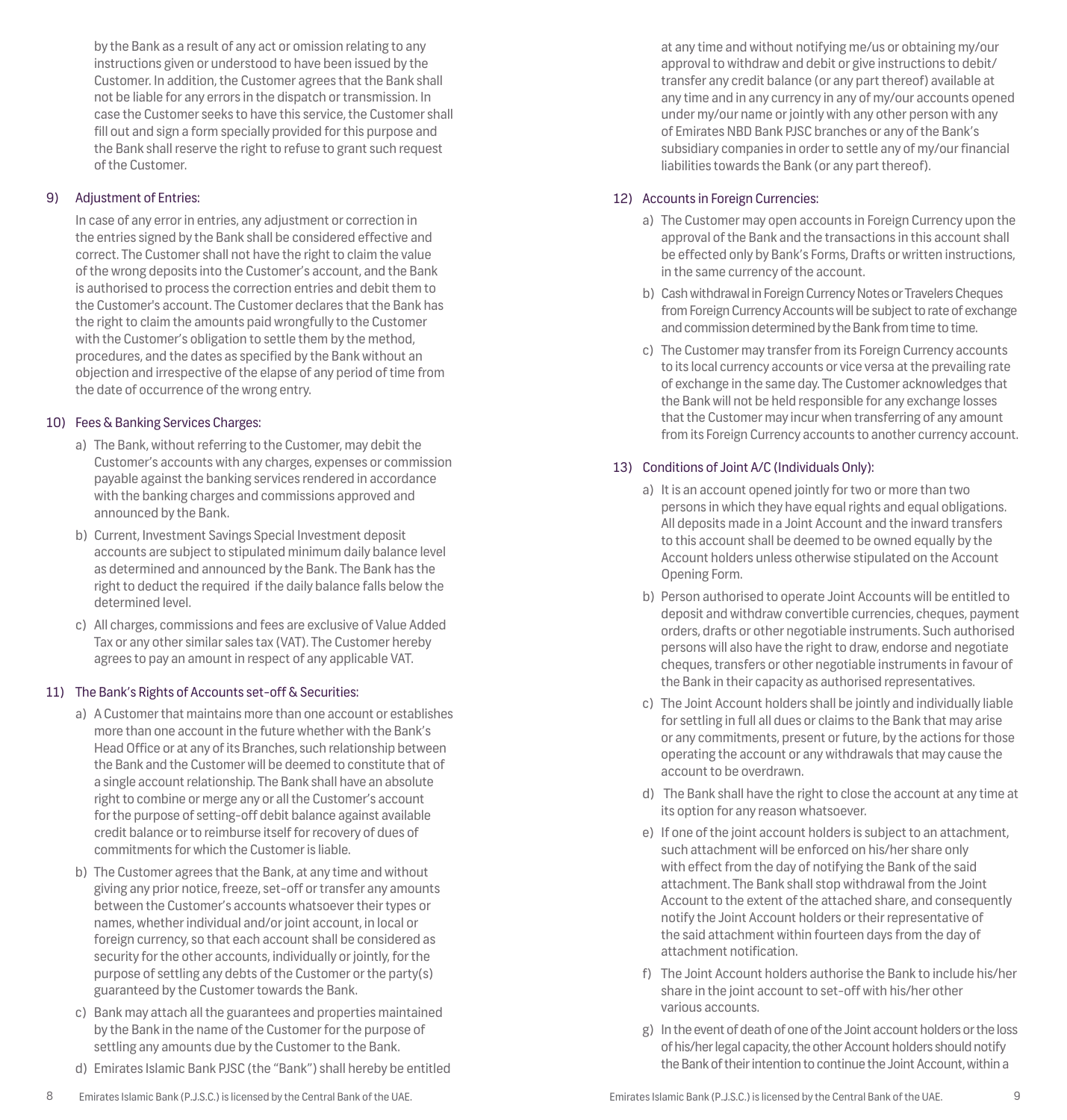period not exceeding ten days from the date of death or the loss of the legal capacity. The Bank shall then suspend withdrawal from the Joint Account until a successor is legally appointed.

- h) Any of the Joint Account holders or their representatives' should not request credit facilities in their personal names secured by the Joint Account without a written approval from all the Joint Account holders.
- i) The Bank shall have the right to issue the ATM card to each of the Joint Accountholders if each of them is authorised to handle the account by a single signature only, and they will be held individually or jointly, responsible for all liabilities that occur from using this service.

## 14) i) Conditions relating to Sole Proprietorship Account

The Sole Proprietor of this Firm is responsible for all transactions carried out in the name of the Firm and he/she is personally liable for any overdrafts or other obligation arising in or in connection with this account(s) and the bank is hereby authorised to debit the account with all fees, charges, commission and any/all recoverable due and/or other banking charges & expenses (including legal charges) incurred in connection with the account. For the sake of clarity and to avoid any misunderstanding, it is expressly agreed and understood that, while the current/deposit account(s) is/are opened and shall be operated in the name of the Firm, this is nevertheless merely a business name under which the business is carried on and that such account(s) is/are Sole Proprietor's own account(s) for which he/she is and will remain wholly responsible and accountable to the Bank.

#### ii) Conditions relating to Partnership Accounts

The Partners in the Partnership Firm are entirely responsible for all transactions carried out in the name of the Partnership and the partner are each personally and separately fully liable, in addition to being jointly liable, for any overdrafts or other obligation arising in or in connection with account(s), and the Bank is hereby authorised to debit the account with all fees, charges, commission and any/ all recoverable due and/or other banking charges and expenses (including legal charges) incurred in connection with the account(s).

## iii) Conditions relating to Companies, Establishments and Organisations accounts:

- a) The Companies/Establishments/Organisations account shall be operated in accordance with the Board Resolution conditions.
- b) The persons authorised to sign, whose names are mentioned in the account opening form, shall handle all the banking and investment transactions with the Bank to the extent of the powers granted to them in the memorandum of association.
- c) The owners of the Companies/Establishments/Organisations indebted to the Bank in any way undertake jointly and severally to pay all the Bank's dues, whether from the assets of the Company/Establishment/Organisation or from their own funds.
- d) The Company/Establishment/Organisation undertakes to inform the Bank promptly of any changes in its Memorandum and Articles of Association or its By-Laws or the change of the legal form or any change in its Constitution, Board of Directors, Partners or Representatives or any changes in the authorised signatories. The Bank will bear no responsibility in the event any of its Directors, Partners, Managers or Representatives have violated the provisions of the Company's status as contained in its Articles of Association or its By-Laws or have acted ultra virus

their powers.

- e) The Company/Establishment/Organisation authorises the Bank to pay and debit the account, whether the account was in credit or overdrawn, or which subsequently become overdrawn due to such debits, all transactions issued by those authorised to operate the Account. The Company/Establishment/Organisation shall be liable for any instruction or orders issued to the Bank by those authorised to operate the Account and enter into all Banking transactions including opening documentary Letters of Credit, money transfer and all transactions including credit facility etc.
- f) Such signatories who sign Banking transactions shall be personally liable in addition to the Company's liability to compensate the Bank in full any debts, present or future, or any amount incurred or any loss or damage caused to the Bank as a result of any unlawful acts done by them.
- g) The Company/Establishment/Organisation undertakes to furnish regularly to the Bank an audited Balance Sheet and income statements or any other document required by the Bank.
- h) The Partners declare that in case of the amendment in the powers of any partner representing the Company/ Establishment/Organisation, whether due to withdrawal, resignation or dismissal, or to any amendment of the Memorandum of Association or the change of its name or the loss of legal capacity of any partners or the declaration of his/ her bankruptcy or death, or joining or withdrawals of one or more partners, the remaining partners shall be fully liable on behalf of the Company/Establishment/Organisation, and the Bank shall have the right to attach all the credit amounts of the Company/Establishment/Organisation in favour of the Bank to recover its dues or in favour of any court order or judgment.

#### 15) Conditions Relating to Accounts of Societies, Clubs and similar organisations:

- a) The account shall be operated in accordance with the Board of Directors resolutions conditions. A Board resolution should be submitted stating the names and designation of the signatories, or any amendments may occur thereon. Signatories shall not delegate others to exercise such powers.
- b) The Clubs and Societies and similar organisations shall submit the registration decision issued by the concerned authorities in the United Arab Emirates upon submitting the application for opening the account.
- c) In case of expiry of the term of the Board of Directors of the Club or Societies or similar organisations or the resignation or dismissal of the board, a letter evidencing the appointment of the Board of Directors or the minutes of the general meeting in which the new Board of Directors have been elected shall be submitted to the Bank, indicating the name and capacity of those who have the right to sign before the Bank on behalf of the Club or Society and similar organisation and the manner in which the account is to be operated.

## 16) Other General Conditions:

a) Bank shall have the right to respond to all queries of other Banks concerning the accounts without reference to the Account holder. The customer also authorises the bank to get an official information from any entity in order to update its data, without any liability on the Bank or that entity.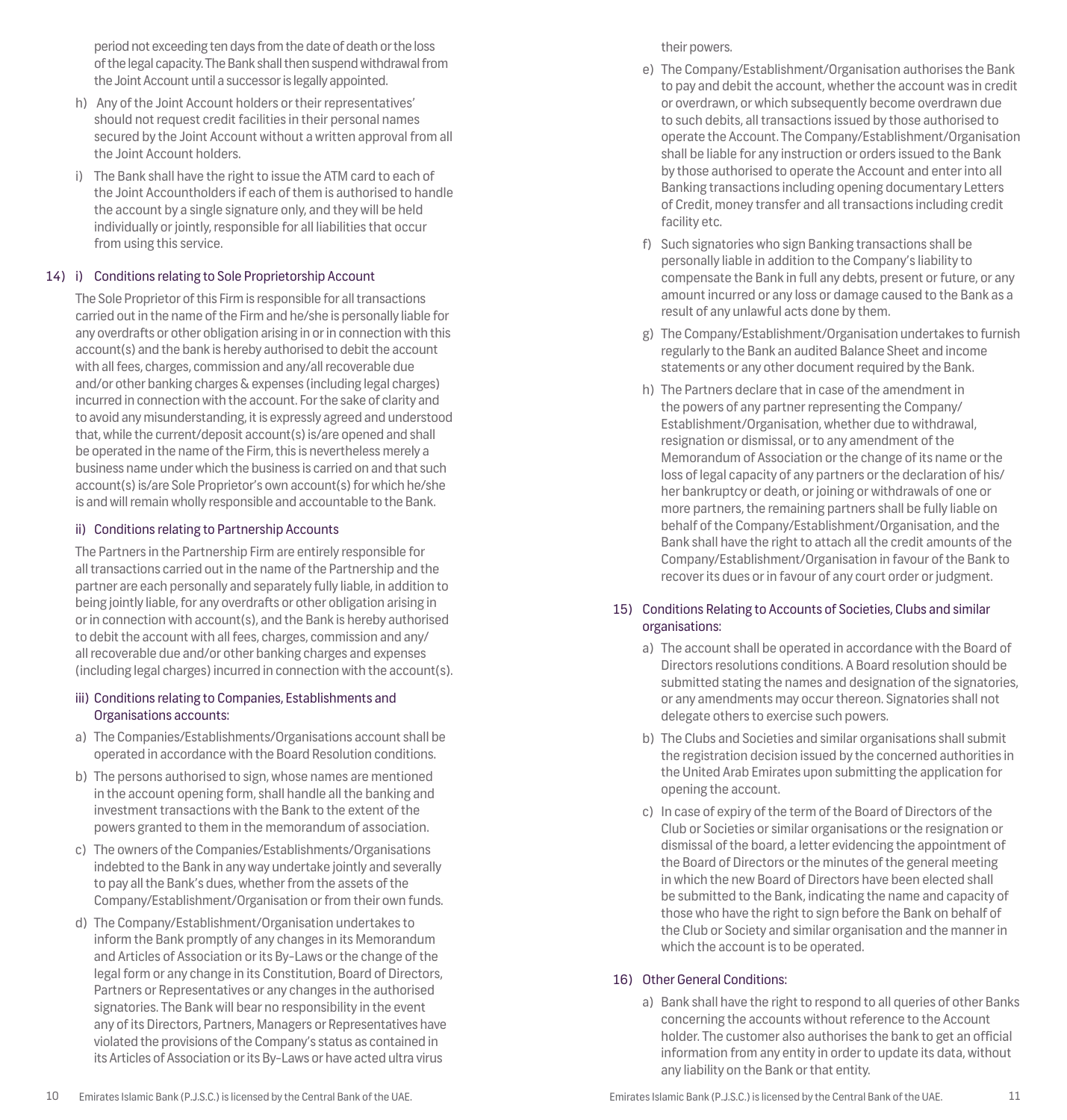- b) In case of the death of the Customer, his/her account shall be frozen and no amounts in his/her name with the Bank shall be released to the heirs or their attorneys unless a formal order by the competent court is addressed to the Bank to this effect, and the Bank shall only be responsible therefore from the date on which it has been notified about the death.
- c) In case the Company becomes bankrupt or has financial problems, the account shall be frozen until the receipt of the court order.
- d) Bank shall not open a Current Account for minors but may open Saving/Investment Deposit account for minors under the signature of his/her father or a guardian by virtue of the guardianship till the minor comes of legal age, then he/she shall be entitled to receive his/her funds and operate his/her account by himself/herself with the permission of his/her trustee. In case of minor under guardianship, a decision or judgment of the competent court for lifting the guardianship must be obtained to enable him/her to operate the account.
- e) Conditions relating to Current/Investment Saving/Investment Term Deposit accounts shall apply on the accounts of nominal entities (Companies/Establishments/Organisations/Clubs/ Associations and similar organisations), and shall form an integral part of the conditions that identify the nominal entities as well as the conditions of the nominal entities.
- f) Bank may close the Customer's account at any time without giving reasons or notifying the Customer. In all such case the Bank's responsibility shall end by issuing a cheque for the balance available on the account and sending it to the Customer by mail at the Customer's address. The Customer shall repay any amounts due to the Bank upon receiving the Bank's advice of its intention to close the Customer's indebted account.
- g) Inactive/Dormant Account: The account shall be considered inactive status if the Customer did not make any transaction to the account for a period exceeding six months from the last transaction date made by the Customer. Customer can still continue to operate the account as usual. The account shall be considered in dormant status if the Customer did not make any transaction to the account for a period of 12 months from the date the account become in inactive. Once account becomes dormant, the Bank shall, in this case, have the right to reject any debit to the account including cheques, outgoing transfers or any other commercial papers. The Customer shall be fully responsible for any consequences, claims, legal procedures or losses pertinent thereto, and the Customer declares that the Bank shall not, in any case, be responsible therefore, and the Customer should approach the Bank to re-operate or close the account. If there are more than one account, all accounts will become dormant once the last account that was inactive becomes dormant. .
- h) The Customer shall be responsible for paying the Zakat due on his/her/their funds unless he/she/they authorise the Bank in writing to pay it on his/her/their behalf.
- i) Bank has the right to destroy the Cheque Books/ATM Cards/PIN mailers (as the case may be), if they have not been collected by the Customer, maximum within one month from their date of issuance thereof. The Customer shall submit a new application and pay the relevant charges for re-issuance of any of these items.
- j) For ATM card issuance and operations, the Bank's Terms and Conditions of issue and use of ATM card shall be applied.
- k) The Bank shall at any time have the right to amend the banking services terms and conditions by notifying the Customer through a general notice to be displayed at the Bank's branches and the Customer shall be, thereafter, bound by such amendments. Deposit agreements (Investment Saving/Investment Deposits), shall not be amended during their validity without notifying the Customer through a general notice to be displayed at the Bank branches. If the Bank does not receive an objection from the Customer within fifteen days, then the Customer shall be considered to have accepted such amendment. The amendment shall be effective on the renewal of the deposit if the Bank notify the Customer of such amendment before the expiry of its term.
- l) If the Bank does not at any time exercise the full implementation of any clause or obligation set out in this terms and conditions, or if the Bank delays the implementation thereof, the same shall not be considered to be a waiver of its right or abandonment of the full implementation at a subsequent time.
- m) The Bank's records and documents shall be considered as evidence of the correctness of the Customer's balance. If, however, the contrary is claimed, then the burden of proof shall lie with the Customer.
- n) The Bank shall have the right to invest the credit balance in Current account in Mudaraba Pool and the Bank shall bear the results of such investments.
- o) If the bank decides that only a defined percentages of the customer deposits shall be invested in the joint unrestricted Mudaraba pool to earn profits, then the Bank shall have the right to invest the remaining part of the credit balance in Investment Savings accounts and Investment Term Deposits not sharing in Mudaraba Pool and the Bank shall bear the results of such investments. The deposit percentage that bank shall invest on unrestricted Mudaraba basis in the joint investment pool shall be subject to change as to be fixed by the Bank from time to time and will be notified at the head office and its branches.
- p) The Bank may debit the account holder for any charges, fees or expenses payable for services rendered. The Bank shall have the right to vary the charges/fees at any time at its sole discretion without prior notice to the account holder.
- q) Upon closure of the customer's nominated account prior to receiving the profits due, if the profit amount due is AED 100 or less, the Bank shall, on behalf of the customer, credit any profits due on the Customer's Investment Account(s) being closed, into the Bank's Charity Account directly.

## **Second - Special Terms And Conditions**

#### a) Current Account:

- 1) Credit balance in the Current account is a Qard Hasan (loan without interests), and on demand the Bank undertakes to pay the credit balance in full, and does not share the investment profit or bear any risk.
- 2) Any Adult Individual or Commercial entity has the right to open a Current account if he/she is a national or resident in the UAE subject to the controls, rules and instructions of the UAE Central Bank.
- 3) Drawings from Current. Account shall be made through cheques issued by the Bank, written instructions or ATM Card. Deposits in the account shall be accepted in all branches of the Bank by cash, cheques drawn on Bank's branches or Local banks or through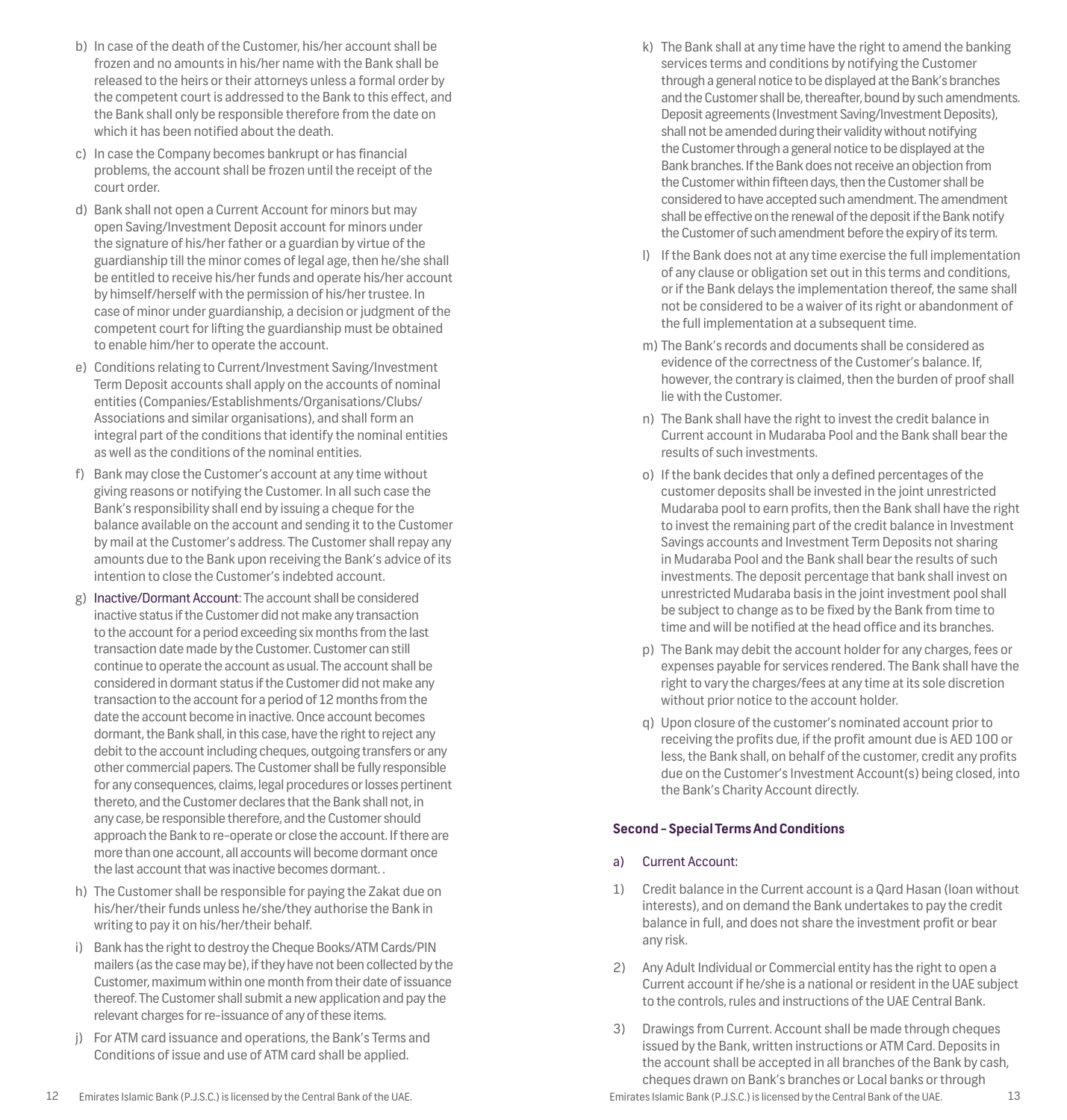the Bank's ATMs/Cash Deposit Machines only. Transfers between accounts may be performed.

- 4) The Bank shall have the right to refuse to pay any payment orders or cheques written on forms other than the Bank's forms, without any responsibility whatsoever on the part of the Bank.
- 5) The Customer shall draw cheques in Arabic or English languages, the Bank shall not accept cheques written in any other languages.
- 6) The Bank shall have the right to honour the value of cheque or other negotiable instruments, drawn on the Customer's Current account even if this were to cause the account to be overdrawn and the Customer undertakes to repay all the due amounts in the Customer's overdrawn account whenever the Bank requests.
- 7) Bank shall have the right to refuse to pay the value of the cheques, drawings and payment orders drawn on the account if the balance is not sufficient, even if the Customer has credit balance in any other accounts at the Bank, unless the Customer authorises the Bank in writing to cover the amount of cheques, or any other withdrawals from any of his/her Current or Saving accounts with the Bank.
- 8) The Bank may accept from the Account holder any Stop Payment of Cheque in case it is lost, or in other circumstance as shall be allowed by law and agreed by the Bank. However, the Customer will bear any loss, damage and cost (including legal cost) due to this.
- 9) Customer shall take due care of his/her cheque book, and shall bear full responsibility of it. The customer shall not give any of his/her cheques to third parties for using them. Customer shall immediately inform the Bank in writing, upon the loss or theft of a cheque book, in the absence of which otherwise the Customer shall bear all the consequences in cases of its misuse.
- 10) The Bank should be informed immediately upon the loss/theft of the ATM card. The customer shall bear any consequences occurring in the period between the loss/theft and the time the Bank is officially notified.
- 11) The Bank has the right to refuse issuing a cheque book to the Customer, without giving any reason.
- 12) According to the instructions of the UAE Central Bank, the Customer's account will be closed and added to the blacklist in case 4 cheques returned unpaid within one year due to insufficient balance.
- 13) The Bank does not accept any responsibility in the event of a postdated Cheque being inadvertently or otherwise honoured before the due date.
- 14) The total amount of cheques drawn on the account but not yet presented for payment must not, at any time, exceed the credit balances on the account and available for withdrawal. The Bank is not obliged to honour cheques drawn against unrealised or uncleared payments into the account. The Bank will levy a charge for any cheque that is returned unpaid for lack of funds.

#### b) Investment Saving Account:

- 1) Definition: It is a deposit according to which the depositor (fund owner or Rab al Maal) authorises the Bank (Mudarib "investor") to invest his/her funds according to the unrestricted Mudaraba contract according to the Principles of Islamic "Shari'a".
- 2) Saving accounts shall be subject to the minimum balance
- 

requirement as decided by the management of the Bank and if the balance in the account, on any day during the month, falls below this minimum balance requirement then the entire balance in the account shall not participate in the investment during the month.

- 3) The Bank shall not issue a cheque book to Saving accounts holders, and the Customer should not issue payment orders on this account. ATM card shall be issued to the Saving account holders to enable them to utilise the ATM services.
- 4) The cash withdrawal slips available at the Bank must be used in making all withdrawals from the account.
- 5) The Bank may at its discretion restrict/limit the number of drawings (withdrawals), permissible during a calendar month on this account, and incase the number of withdrawals exceed the number of transactions as set by the bank, then the bank may levy a service charge for each transaction exceeding this limit. The Bank may even decide that entire balance for that month shall not participate in the joint common Mudaraba investment pool.
- 6) The Bank should be informed immediately upon the loss/theft of the ATM Card. The Customer shall bear all consequences occurring in the period between the loss/theft and the time the Bank is officially notified.
- 7) The Bank as a Mudarib according to the absolute Mudaraba provisions will invest the funds of the Saving accounts on the basis of the minimum monthly balance available in the account.
- 8) Funds of the Saving Account shall be invested according to unrestricted Mudaraba basis in the joint investing pool between the depositors and the shareholders. The Bank shall invest the Investment Saving accounts balances, and the net profits from the joint investment pool shall be distributed between the depositors according to their respective shares. The Bank as Mudarib shall be entitled to a percentage of the realised net profit. At the time of account opening, the percentage of the realised net profit which the Bank shall be entitled to as Mudarib shall be as notified/displayed at the head office and its branches. As agreed, Mudarib shall bear any loss attributable to negligence or violation of Mudaraba terms. If the business considerations required changing these percentages, the management of the Bank will announce this change, which shall be notified/displayed at the head office and its branches.
- 9) The minimum and maximum percentage of the realised net profit which the Bank shall be entitled to as Mudarib shall be determined by the Bank's management.
- 10) The investment period in Saving accounts is one calendar quarter (Three Gregorian months), commencing from the 1st day of the month, unless the whole or part of the balance is drawn whenever he/she desires. In all such cases he/she shall be subject to the profits for the period prior to the withdrawal date, and will not earn profits of the month where the whole balance was drawn.
- 11) Profits of Saving Account shall be credited to the same Account within forty five days of the following quarter, unless the Customer has requested otherwise, and the Customer authorises the Bank to invest the realised profits since the credit date with the same investment terms and conditions of Saving Accounts.
- 12) Bank as "Mudarib" reserves the right to deduct, if required, a certain percentage of the shares of both, the depositors and the shareholders, from the net profit in the joint investment pool for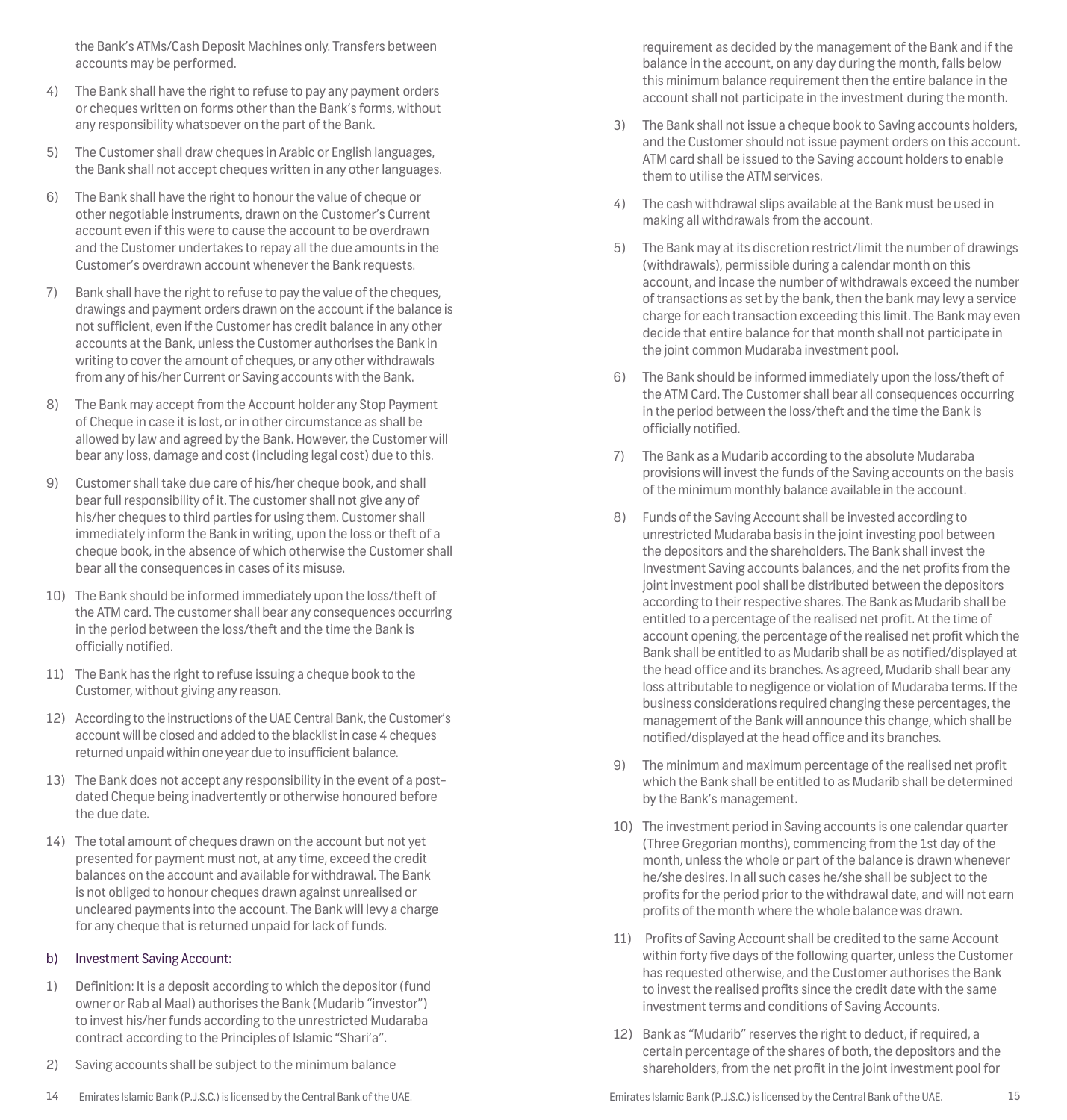purpose of stabilisation of profits. Such funds shall be deducted, held and disbursed only upon instruction and prior approval of the Fatwa and Shari'a Supervision Board of the Bank.

13) The profit is applicable on Investment Saving Account in AED and USD currencies. Notwithstanding the above clauses, Accounts opened in currencies other than AED or USD will not be part of the Mudaraba pool. Hence, the same will not be eligible for any periodic profits and the balance will be guaranteed by the Bank.

#### c) Investment "Super" Savings Account

- 1) Definition: It is an account where the depositor (fund owner or Rab al Maal) authorises the Bank (Mudarib) to invest his/her funds according to the unrestricted Mudaraba contract in accordance to the Principles of Islamic "Sharia". On this account, Skywards Miles may be provided to depositors.
- 2) The benefits provided with the Emirates Islamic Accounts (the Bank) are provided purely at the discretion of the Bank and the Bank may withdraw the offer/services at any time without notice. Furthermore, the Bank takes no responsibility for any liabilities incurred by the Customer on account of these or any benefits/ services provided with the Banks accounts.
- 3) You agree to refer to Emirates Airline, Skywards Terms & Conditions as communicated by Emirates Airline, Skywards and that the Bank bears no responsibility for the same or any liabilities to the customer or any other entity arising on account of the same.
- 4) The "Super" Savings operating and distinguishing ratios may be changed by the Bank at its sole discretion post communication to the customers as displayed in the branch.
- 5) Available in AED, only for individual customers for single or joint operation Any account found being used for business purposes will be disqualified at Bank's discretion.
- 6) Skywards Miles are earned based on quarterly average balances or salary transfer and credited every quarter subject to Emirates Skywards number being provided by the customer. However, in joint accounts, Skywards Miles will be credited to a single Skywards number.
- 7) Customers will be awarded Skywards Miles based either on the salary transfer criteria or the balance based criteria, which ever is higher.
- 8) A monthly service charge of AED 75 will apply if the required average monthly balance of AED 5,000 is not maintained or a system salary transfer of AED 5,000 or more is not received in a particular month.
- 9) In addition to the clauses mentioned above, terms and conditions pertaining to Investment Savings Accounts will apply on Investment Super Savings Account.
- 10) By applying for Credit Card/Personal Finance/Vehicle Finance/ Home Finance/Account opening, the Bank (Subject to the Bank's policies as amended from time to time) will open a Investment Super Savings Account (Super Savings Account) in the name of the Customer. In the event that the Customer's Credit Card/Personal Finance/Vehicle Finance/Home Finance/Account opening request is declined, the Customer may still enjoy benefits of Super Savings Account for free for first three months, after which the Customer would be required to maintain AED 3000/- balance in the account otherwise the relevant monthly account charges will apply. If The Customer's Super Savings Account has a zero balance at the end

of the three month period the Bank will close the Customer's Super Savings Account and all the relevant services associated with it.

#### d) Escrow Account

- 1) Escrow Account: is the bank account of real estate project in which the amounts received from off-plan units buyers or the project financier will be deposited. Escrow Account may either be Current or Deposit account(s) and they shall be additionally governed by the Escrow Agreement.
- 2) Bank reserves the right to levy an Escrow fee for handling and maintenance of Escrow Account.

#### e) Investment Term Deposit Account:

- 1) It is an account where the Depositor (Rabb al Maal) authorises the Bank (Mudarib) to invest the deposit according to the unrestricted Mudaraba agreement under the principles of Islamic Shari'a.
- 2) Funds of the Investment Term Deposits accounts shall be invested according to unrestricted Mudaraba basis in the joint investing pool between the depositors and the shareholders and the realised net profits from the joint investment pool shall be distributed between the depositors according to their respective shares. The Bank as Mudarib shall be entitled to a percentage of the realised net profit. At the time of opening Investment Term Deposit accounts, the percentages of the realised net profits for tenors 3 months, 6 months, 9 months, 12 months, and 2 years, that the bank shall be entitled to as Mudarib shall be as notified/displayed at the head office and its branches As agreed, Mudarib shall bear any loss attributable to negligence or violation of Mudaraba terms. If the business considerations required changing in these percentages, the management of the Bank will announce this change, which shall be notified/displayed at the head office and its branches.
- 3) Profit on the deposit amount shall be due in the last day of each calendar quarter, and will be credited to the Customer's payable Account or paid as per instructions of the Customer, at the time of profit distribution i.e. maximum within forty five days of the quarter.
- Profit on deposits where their maturity date is either during the month/quarter shall be paid on subsequent calendar quarter end at the time of profit distribution.
- 5) The Depositor may not draw the whole or a part of his/her/their deposit before its expiry. In special cases the management of the Bank may allow to draw the whole or a part of the deposit, and the management has the right to decide about the treatment of the deposit in such case.
- 6) The Customer shall be considered agreeing on the renewal of the deposit automatically on maturity, unless he/she/they instructed otherwise before the expiry of the investment by 4 working days.
- 7) Upon renewal of the Investment Term Deposit contract, the percentage of the realised net profit from the unrestricted Mudaraba Investment pool that the Bank shall charge as its Mudarib fee shall be subject to change as to be fixed by the Bank from time to time and will be notified at the head office and its branches.
- 8) Except for the Investment Term Deposit in UAE Dirham, the Bank is not bound to repay deposits in the same currency deposited, but undertakes payment by issuing a Demand Draft or Transfer of the same currency deposited at the exchange rate prevailing as on the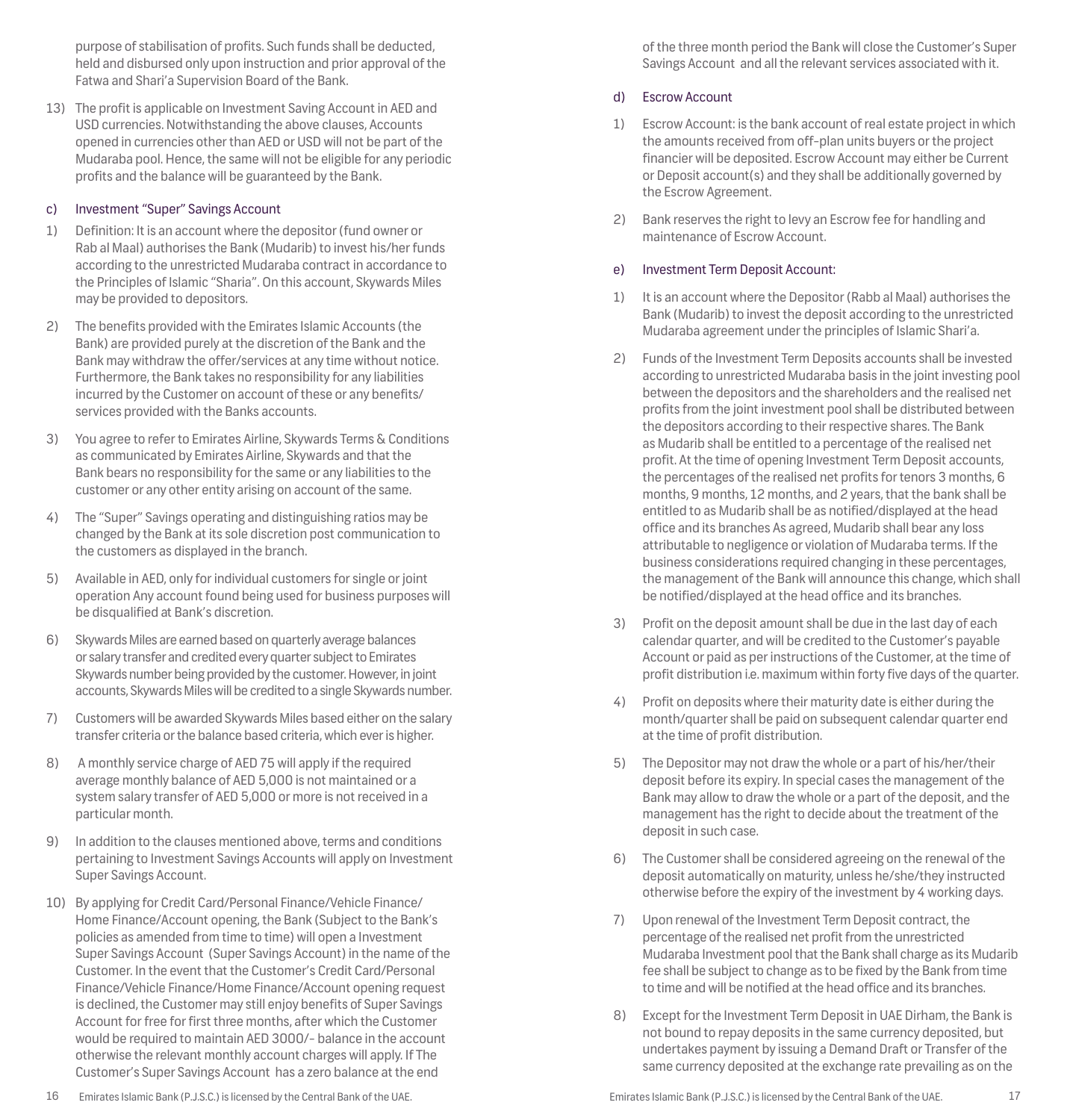day of repayment of the said deposit.

- 9) The minimum limit for accepting the Investment Term Deposit or equivalent to that in other currencies shall be defined by the Bank from time to time.
- 10) The minimum term for the Investment Term Deposit will be three months.
- 11) The Bank shall issue acknowledgement of receipt/renewal of the Investment Term Deposit to the customer stating the amount deposited in customer's favour.
- 12) Withdrawals of deposits of AED 1 Million or over shall require 1 month prior notice to the Bank.
- 13) Bank as "Mudarib" reserves the right to deduct, if required, a certain percentage of the shares of both, the depositors and the shareholders, from the net profit in the joint investment pool for purpose of stabilisation of profits. Such funds shall be deducted held and disbursed only upon instruction and prior approval of the Fatwa and Shari'a Supervision Board of the Bank.
- 14) Terminating the unrestricted investment accounts (Investment Term Deposit Account) before maturity

**First**: The account holder of an unrestricted investment account (Investment Term Deposit Account all maturities) is not entitled to withdraw the amount in the account before maturity. However, in exceptional cases, the Bank may approve the premature withdrawal, in which case, the account holder is no longer entitled to any profits and has to return all profit amounts paid to him/her in the periods preceding the date of termination of this account. The Bank may, at its own discretion, grant the account holder profits at same rate of profit paid to the investment savings account holders for every completed calendar month and in accordance with the same policy adopted for these accounts. The Bank reserves its right to change this policy whenever appropriate.

**Second:** With respect to the "**flexi**" nine months unrestricted investment account (investment Term Deposit Account), and in the case where the Bank allows the account holder to withdraw its investment amount before maturity, the treatment is as follows:

- > Termination before completion of three months: the account holder will be granted profits at same rate of profit paid to the investment savings account holders and as described in paragraph "**First**" above.
- > Termination after completion of three months or more: the account holder will be granted profit at same rate of profit paid to the account holders of three months unrestricted Investment Accounts/Investment Term Deposit Account - based on the quarterly profits paid - for every completed three months, and will be granted profits for the completed calendar months of the remaining period (less than three months) at same rate of profit paid to the investment savings account holders and as described in paragraph "**First**" above.

#### f) Special Investment Deposit Account

- 1) It is an account where the Depositor (Rabb al Maal) authorises the Bank (Mudarib) to invest deposit according to the unrestricted Mudaraba agreement under the principles of Islamic Shari'a
- 2) Special Investment Deposit Accounts shall be subject to the
- 18 19 Emirates Islamic Bank (P.J.S.C.) is licensed by the Central Bank of the UAE. Emirates Islamic Bank (P.J.S.C.) is licensed by the Central Bank of the UAE.

minimum average balance requirement, as decided by the management of the Bank and if the average minimum balance during a calendar quarter falls below this minimum average balance requirement, then the account shall not be entitled for payment of profit for that calendar quarter.

- 3) Any Adult Individual or Commercial entity has the right to open a Speical Investment Deposit account if he/she is a national or resident in the UAE subject to the controls, rules and instructions of the UAE Central Bank.
- 4) Drawings from Special Investment Deposit Account shall be made through Cheques issued by the Bank, written instructions or ATM Card.
- 5) Deposits in the account shall be accepted in all branches or the Bank by cash, cheques drawn on Bank's branches or Local banks, or through the Bank's ATMs/Cash Deposit Machines only. Transfers between accounts may be performed.
- 6) The Customer shall draw cheques in Arabic or English languages, the Bank shall not accept cheques written in any other languages.
- 7) The Bank shall have the right to refuse to pay any payment orders or cheques written on forms other than the Bank's forms, without any responsibility whatsoever on the part of the Bank.
- 8) The Bank shall have the right to honour the value of cheque or other negotiable instrument, drawn on the customer's Special Investment Deposit Account even if this were to cause the account to be overdrawn and the customer undertakes to repay all the due amounts in the customer's overdrawn account whenever the Bank requests.
- 9) Bank shall have the right to refuse to pay the value of the cheques, drawings and payment orders drawn on the account if the balance is not sufficient, even if the Customer has credit balance in any other accounts at the Bank, unless the Customer authorises the Bank in writing to cover the amount of cheques, or any other withdrawals from any of his/her Current or Investment Saving accounts with the Bank.
- 10) The Bank may accept from the Account holder any Stop Payment of Cheque in case it is lost or in other circumstance as shall be allowed by law and agreed by the Bank. However, the Customer will bear any loss, damage and cost (including legal cost) due to this.
- 11) Customer shall take due care of his/her cheque book, and shall bear full responsibility of it. The customer shall not give any of his/her cheques to third parties for using them. Customer shall immediately inform the Bank in writing, upon the loss or theft of a cheque book, in the absence of which otherwise the Customer shall bear all the consequences in case of its misuse.
- 12) The Bank reserves the right to refuse issuing a cheque book to the Customer, without giving any reason.
- 13) According to the instructions of the UAE Central Bank, the Customer's account will be closed and added to the blacklist in case 4 cheques returned unpaid within one year due the insufficient balance.
- 14) The Bank does not accept any responsibility in the event of a postdated cheque being inadvertently or otherwise honored before the due date.
- 15) The total amount of cheques drawn on the account but not yet presented for payment must not, at any time, exceed the credit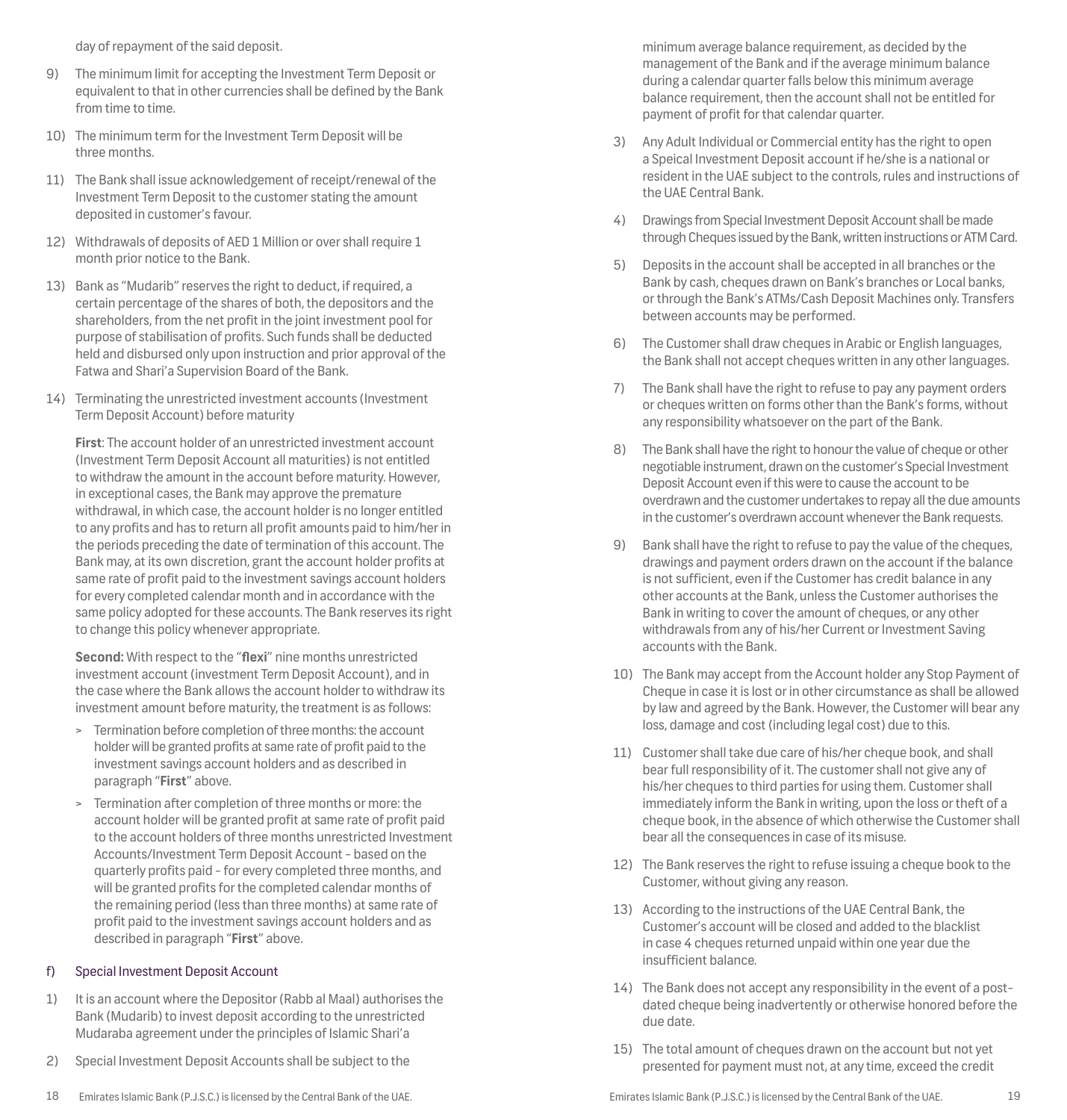balance on the account and available for withdrawal. The Bank is not obliged to honour cheques drawn against unrealised or uncleared payments into the account. The Bank will levy a charge for any cheque that is returned unpaid for lack of funds.

- 16) Funds of the Special Investment Deposit Account shall be invested according to unrestricted Mudaraba basis in the joint investing pool between the depositors and the shareholders.
- 17) At the time of account opening, the percentage of the realised net profit which the Bank shall be entitled to as Mudarib shall be as notified/displayed at the head office and its branches.
- 18) As agreed, Mudarib shall bear any loss attributable to negligence or violation of Mudaraba terms. If the business considerations required changing these percentages, the management of the Bank will announce this change, which shall be notified/displayed at the head office and its branches.
- 19) The minimum and maximum percentage of the realised net profit which the Bank shall be entitled to as Mudarib shall be determined by the Bank's management.
- 20) The investment period in Special Investment Deposit Accounts is one calendar quarter (Three Gregorian months).
- 21) Profits of Special investment Deposit Account shall be credited to the same Account within forty five days of the following quarter, unless the Customer has requested otherwise, and the Customer authorises the Bank to invest the realised profits since the credit date with the same investment terms and conditions of Special Investment Deposit Accounts.
- 22) Bank as " **Mudarib**" reserves the right to deduct, if required, a certain percentage of the shares of both, the depositors and the shareholders, from the net profit in the joint investment pool for purpose of stabilisation of profits. Such funds shall be deducted, held and disbursed only upon instruction and prior approval of the Fatwa and Shari'a Supervision Board of the Bank.

## g) Child Savings Account

Child Savings Account is a Mudarbah-based Savings Account. All terms and conditions pertaining to Investment Savings Accounts will apply on Child Savings Account.

Child Savings Account might be assigned different operating and distinguishing ratios at bank's sole discretion compared to ratios assigned to Investment Savings Account. Child Savings Account features are mentioned on emiratesislamic.ae and are subject to change without notice at bank's discretion.

## h) Value Accounts:

- 1) Definition: Value Account is an investment Account where deposits are invested as per Mudaraba which is a form of Islamic partnership where funds will be provided by one party known as Rab-al-Mal with effort and management of the fund by the Mudarib. Profits are distributed as agreed upon.
- 2) Value Account shall be subject to the minimum balance requirement as decided by the management of the Bank and if the balance in the Account, on any day during the month falls below this minimum balance requirement then the entire balance in the Account shall not participate in the investment during the month
- 3) Drawings from Value Account shall be made through cheques issued by the Bank, written instructions or ATM/debit cards. Deposits in the Account shall be accepted in all branches of the Bank by cash, cheques drawn on Bank's branches or local Banks or through the Banks ATMs/cash deposit machines only. Transfers between Accounts may be performed and pay orders/demand drafts may be issued.
- 4) The Bank shall have the right to refuse to pay any payment orders or cheques written in forms other than the Bank's forms, without any responsibility whatsoever on the part of the Bank.
- 5) The Customer shall draw cheques in Arabic or English languages, the Bank shall not accept cheques written in any other languages.
- 6) The Bank shall have the right to honor the value of a cheque or other negotiable instruments, drawn on the Customer's Value Account even if this were to cause the Account to be overdrawn and the Customer undertakes to repay all the due amounts in the Customer's overdrawn Account whenever Bank requests.
- 7) Bank shall have the right to refuse to pay the value of the cheques, drawings and payment orders drawn on the Account if the balance is not sufficient, even if the Customer has credit balance in any other Accounts at the Bank, unless the Customer authorises the Bank in writing to cover the amount of cheque, or any other withdrawals from any of his/her Current/Savings Accounts with the Bank.
- 8) The Bank may accept from the Account holder any stop payment of cheque in case it is lost, or in other circumstance as shall be allowed by law and agreed by the Bank. However, the Customer will bear any loss, damage and cost (including legal cost) due to this.
- 9) The Customer shall take care of his/her cheque book and shall bear full responsibility of it. The Customer shall not give any of his/her cheques to third parties for using them. Customer shall immediately inform the Bank in writing, upon the loss or theft of a cheque book, in the absence if which otherwise the Customer shall bear all consequences in cases of misuse.
- 10) The Bank should be informed immediately upon the loss/theft of the ATM/debit card. The Customer shall bear any consequences occurring in the period between the loss/theft and the time the Bank is officially notified.
- 11) The Bank has the right to refuse issuing a cheque book to the Customer without giving any reason.
- 12) According to the instructions of the UAE Central Bank, the Customer's account will be closed and added to the blacklist in case 4 cheques returned unpaid within one year due to insufficient balance.
- 13) The Bank does not accept any responsibility in the event of a postdated cheque being inadvertently or otherwise honoured before due date.
- 14) The total amount of cheques drawn on the Account but not yet presented for payment must not, at any time, exceed the credit balances on the Account and available for withdrawal. The Bank is not obliged to honour cheques drawn against unrealised or uncleared payments into the Account. The Bank will levy a charge for any cheque that is retuned unpaid for lack of funds.
- 15) The Bank may at its discretion restrict/limit the number of drawings (with-drawals), permissible during a calendar month on this Account, and incase the number of withdrawals exceed the number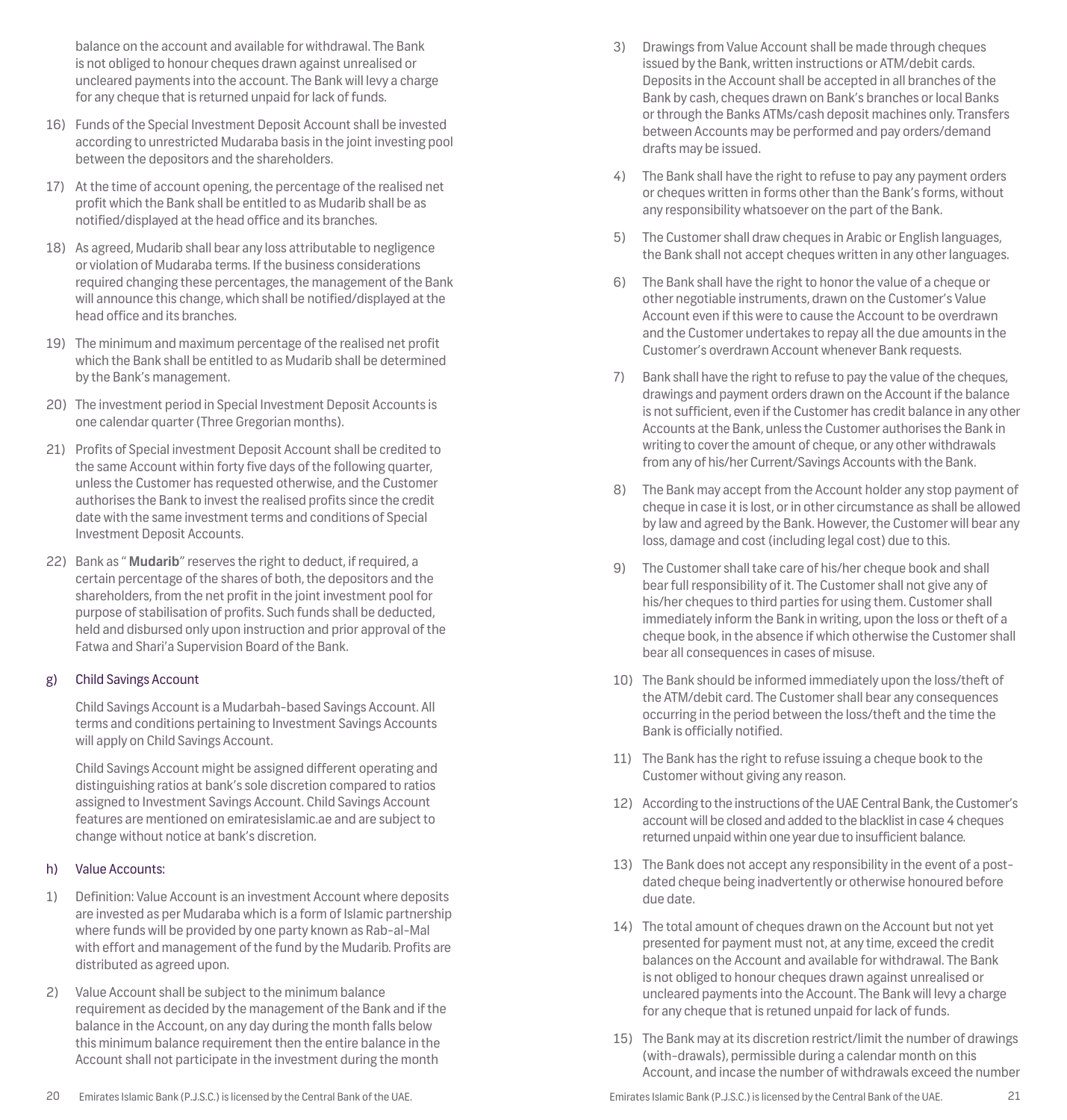of transactions as set by the Bank, then the Bank may levy a service charge for each transaction exceeding this limit. And the Bank may even decide that entire balance for that month shall not participate in the joint common Mudaraba investment pool.

- 16) The Bank as Mudarib according to the unrestricted Mudaraba provisions will invest the funds in the Value Accounts if the minimum monthly balance available in the Account.
- 17) Funds of the Value Account shall be invested according to unrestricted Mudaraba basis in the joint investing pool between the depositors and the share holders. The Bank shall invest the Value Accounts balances, and the net profits from the joint investment pool shall be distributed between depositors and shareholders according to their respective shares. The Bank as Mudarib shall be entitled to a percentage of the realised net profit. At the time of Account opening the percentage of the realised net profit which the Bank shall be entitled to as Mudarib shall be notified/displayed at the head office and its branches. As agreed, Mudarib shall bear any loss attributable to negligence or violation of Mudaraba terms. If the business considerations required changing these percentages, the management of the Bank will announce this change, which shall be notified/displayed at the head office and its branches.
- 18) The minimum and maximum percentage of the realised net profit which the Bank shall be entitled to as Mudarib shall be determined by the Bank's management.
- 19) The investment period in Value Accounts is one calendar quarter (Three Gregorian months). Commencing from the 1st day of the month, unless the whole or part of the balance is drawn whenever he/she desires. In all such cases the he/she shall be subject to the profits for the period prior to the withdrawal date, and will not earn profits of the month where the whole balance was drawn.
- 20) Profits of Value Account shall be credited to the same Account within forty five days of the following quarter, unless the Customer has requested otherwise, and the Customer authorises the Bank to invest the realised profits since the credit date with the same investment terms and conditions of Value Account.
- 21) Bank as "Mudarib" reserves the right to deduct, if required, a certain percentage of the shares of both, the depositors and the shareholders, in the joint investment pool for purpose of stabilisation of profits. Such funds shall be deducted, held and disbursed only upon instruction and prior approval of the Fatwa and Shari'a Supervision Board of the Bank.
- 22) The Value Account operating and distinguishing ratios may be changed by the Bank at its sole discretion post communication to the Customers as displayed in the branch. Higher balances in Value Accounts may be assigned higher weightage in operating and distinguishing ratio by the Bank for higher profit share for the Value Account holder from the Pool.

## i) High Value Salary Account:

- 1) Definition: High Value Salary Account is a type of value Account which is an investment Account where deposits are invested as per Mudaraba which is a form of Islamic partnership where funds will be provided by one party known as Rab-al-Mal with effort and management of the funds by the Mudarib. Profits are distributed as agreed upon.
- 2) High Value Salary Account shall be subject to the minimum balance
- 22 23 Emirates Islamic Bank (P.J.S.C.) is licensed by the Central Bank of the UAE. Emirates Islamic Bank (P.J.S.C.) is licensed by the Central Bank of the UAE.

requirement and minimum salary transfer requirement as decided by the management of the Bank and if the balance in the Account, on any day during the month falls below this minimum balance requirement or if the Salary is not transferred in the month then the Bank reserves the right that entire balance in the Account shall not participate in the investment during the month.

- 3) Drawings from High Value Salary Account shall be made through cheques issued by the Bank, written instructions or ATM/Debit Cards. Deposits in the Account shall be accepted in all branches of the Bank by cash, cheques drawn on Bank's branches or Local Banks or through the Banks ATMs/cash deposit machines only. Transfers between Accounts may be performed and payorders/ demand drafts may be issued.
- 4) The Bank shall have the right to refuse to pay any payment orders or cheques written in forms other than the Bank's forms, without any responsibility whatsoever on the part of the Bank.
- 5) The Customer shall draw cheques in Arabic or English languages, the Bank shall not accept cheques written in any other languages.
- 6) The Bank shall have the right to honor the value of cheque or other negotiable instruments, drawn on the Customer's High Value Salary Account even if this were to cause the Account to be overdrawn and the Customer undertakes to repay all the due amounts in the Customer's overdrawn Account whenever Bank requests.
- 7) Bank shall have the right to refuse to pay the value of the cheques, drawings and payment orders drawn on the Account if the balance is not sufficient, even if the Customer has credit balance in any other Accounts at the Bank, unless the Customer authorises the Bank in writing to cover the amount of cheque, or any other withdrawals from any of his/her Current/Savings Accounts with the Bank.
- 8) The Bank may accept from the Account holder any stop payment of cheque in case it is lost, or in other circumstance as shall be allowed by law and agreed by the Bank. However, the Customer will bear any loss, damage and cost (including legal cost) due to this.
- 9) The Customer shall take care of his/her cheque book and shall bear full responsibility of it. The Customer shall not give any of his/ her cheques to third parties for using them. The Customer shall immediately inform the Bank in writing, upon the loss or theft of a cheque book, in the absence of which the Customer shall bear all consequences in cases of misuse.
- 10) The Bank should be informed immediately upon the loss/theft of the ATM/debit card. The Customer shall bear any consequences occurring in the period between the loss/theft and the time the Bank is officially notified.
- 11) The Bank has the right to refuse issuing a cheque book to the Customer without giving any reason.
- 12) According to the instructions of the UAE Central Bank, the Customer's Account will be closed and added to the blacklist in case 4 cheques returned unpaid within one year due to insufficient balance.
- 13) The Bank does not accept any responsibility in the event of a postdated cheque being inadvertently or otherwise honoured before due date.
- 14) The total amount of cheques drawn on the Account but not yet presented for payment must not ,at any time, exceed the credit balances on the Account and available for withdrawal. The Bank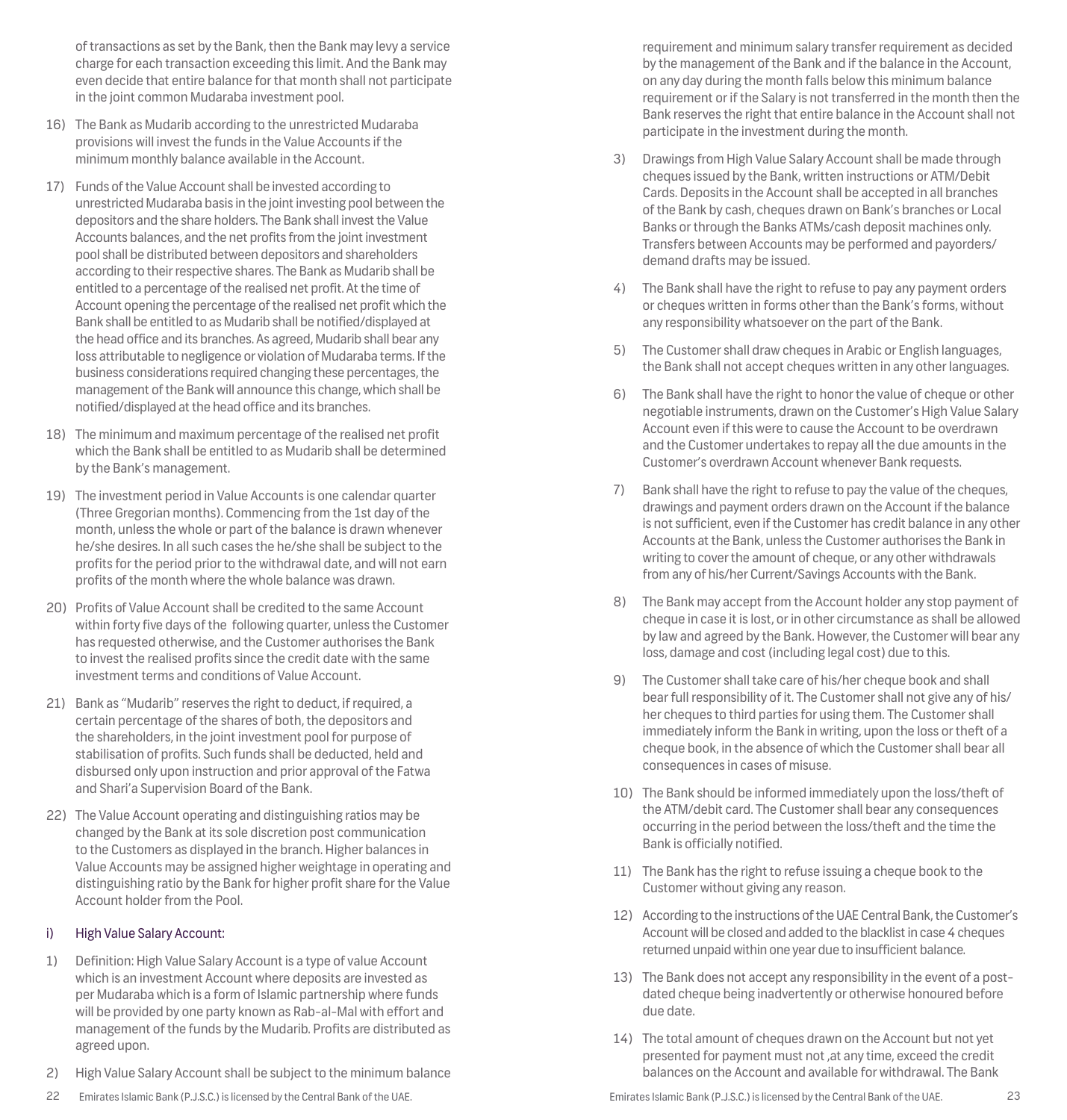is not obliged to honour cheques drawn against unrealised or uncleared payments into the Account. The Bank will levy a charge for any cheque that is retuned unpaid for lack of funds.

- 15) The Bank may at its discretion restrict/limit the number of drawings (withdrawals), permissible during a calendar month on this Account, and incase the number of withdrawals exceed the number of transactions as set by the Bank, then the Bank may levy a service charge for each transaction exceeding this limit. And the Bank may even decide that entire balance for that month shall not participate in the joint common Mudaraba investment pool.
- 16) The Bank as Mudarib according to the unrestricted Mudaraba provisions will invest the funds in the High Value Salary Accounts if the minimum monthly balance available in the Account.
- 17) Funds of the Value Account shall be invested according to unrestricted Mudaraba basis in the joint investing pool between the depositors and the shareholders of the Bank. The Bank shall invest the High Value Salary Accounts balances, and the net profits from the joint investment pool shall be distributed between depositors and shareholders according to their respective shares. The Bank as Mudarib shall be entitled to a percentage of the realised net profit. The percentage of the realised net profit which the Bank shall be entitled to as Mudarib shall be notified/displayed at the head office and its branches. As agreed, Mudarib shall bear any loss attributable to negligence or violation of Mudaraba terms. If the business considerations require changing these percentages, the management of the Bank will announce this change, which shall be notified/displayed at the head office and its branches.
- 18) The minimum and maximum percentage of the realised net profit which the Bank shall be entitled to as Mudarib shall be determined by the Bank's management.
- 19) The investment period in High Value Salary Accounts is one calendar quarter (Three Gregorian months). Commencing from the 1st day of the month, unless the whole or part of the balance is drawn whenever he/she desires. In all such cases he/she shall be subject to the profits for the period prior to the withdrawal date, and will not earn profits of the month where the whole balance was drawn.
- 20) Profits of High Value Salary Account shall be credited to the same Account within forty five days of the following quarter, unless the Customer has requested otherwise, and the Customer authorises the Bank to invest the realised profits since the credit date with the same investment terms and conditions of High Value Salary Account.
- 21) Bank as "Mudarib" reserves the right to deduct , if required, a certain percentage of the shares of both,the depositors and the shareholders in the joint investment pool for purpose of stabilisation of profits. Such funds shall be deducted, held and disbursed only upon instruction and prior approval of the Fatwa and Shari'a Supervision Board of the Bank.
- 22) The High Value Salary Account operating and distinguishing ratios may be changed by the Bank at its sole discretion post communication to the Customers as displayed in the branch. Higher weightage in operating and distinguishing ratio might be assigned to High Value Salary Account so that higher profit share may be assigned to High Value Salary Account subject to the Account holder transferring his Salary. Otherwise Value Account based weightage would be applicable.

## j) Kunooz Savings Account

- 1) Definition: Kunooz Account is an investment Account where deposits are invested as per Mudaraba and qualified depositors are entitled to be part of prize draw. Kunooz is Mudaraba based Account which is a form of Islamic partnership where funds will be provided by one party known as Rab-al-Mal with effort and management of the funds by the Mudarib. Profits are distributed as agreed upon.
- 2) Kunooz Account holders can win gifts/prizes based on their balances in their Kunooz Accounts.
- 3) Winners of Gifts/Prizes are selected through lucky draw.
- 4) Bank has the right to change the terms and conditions for lucky draw and or the gifts/prizes associated with the draw including but not limited to prize frequency and prize value. The terms and conditions specific to Kunooz Savings Account are mentioned separately and are available on the Bank's website.
- 5) Kunooz depositor does not pay any fee for entering lucky draw but he/she needs to comply with conditions as given for prize winners.
- 6) Kunooz Savings Account shall be subject to the minimum balance requirement as decided by the management of the Bank and if the balance in the Account, on any day during the month, falls below this minimum balance requirement then the entire balance in the Account shall not participate in the investment during the month.
- 7) The Bank shall not issue a cheque book to Kunooz Savings Account holders. ATM/Debit Card shall be issued to the Kunooz Savings Account holders to enable them to utilise the ATM/debit card services.
- 8) The cash withdrawal slips available at the Bank must be used in making all withdrawals from the Account.
- 9) The Bank may at its discretion restrict/limit the number of drawings withdrawals), permissible during a calendar month on this Account, and incase the number of withdrawals exceed the number of transactions as set by the Bank, then the Bank may levy a service charge for each transaction exceeding this limit. And the Bank may even decide that entire balance for that month shall not participate in the joint common Mudaraba investment pool.
- 10) The Bank should be informed immediately upon the loss/theft of the ATM/Debit Card. The Customer shall bear all consequences occurring in the period between the loss/theft and the time the Bank is officially notified.
- 11) The Bank as Mudarib according to the unrestricted Mudaraba provisions will invest the funds in the Kunooz Savings Accounts if the minimum monthly balance available in the Account.
- 12) Funds of the Kunooz Savings Account shall be invested according to unrestricted Mudaraba basis in the joint investing pool between the depositors and the shareholders of the Bank. The Bank shall invest the Kunooz Savings Accounts balances, and the net profits from the joint investment pool shall be distributed between depositors and shareholders according to their respective shares. The Bank as Mudarib shall be entitled to a percentage of the realised net profit. At the time of Account opening, the percentage of the realised net profit which the Bank shall be entitled to as Mudarib shall be notified/displayed at the head office and its branches.As agreed, Mudarib shall bear any loss attributable to negligence or violation of Mudaraba terms. If the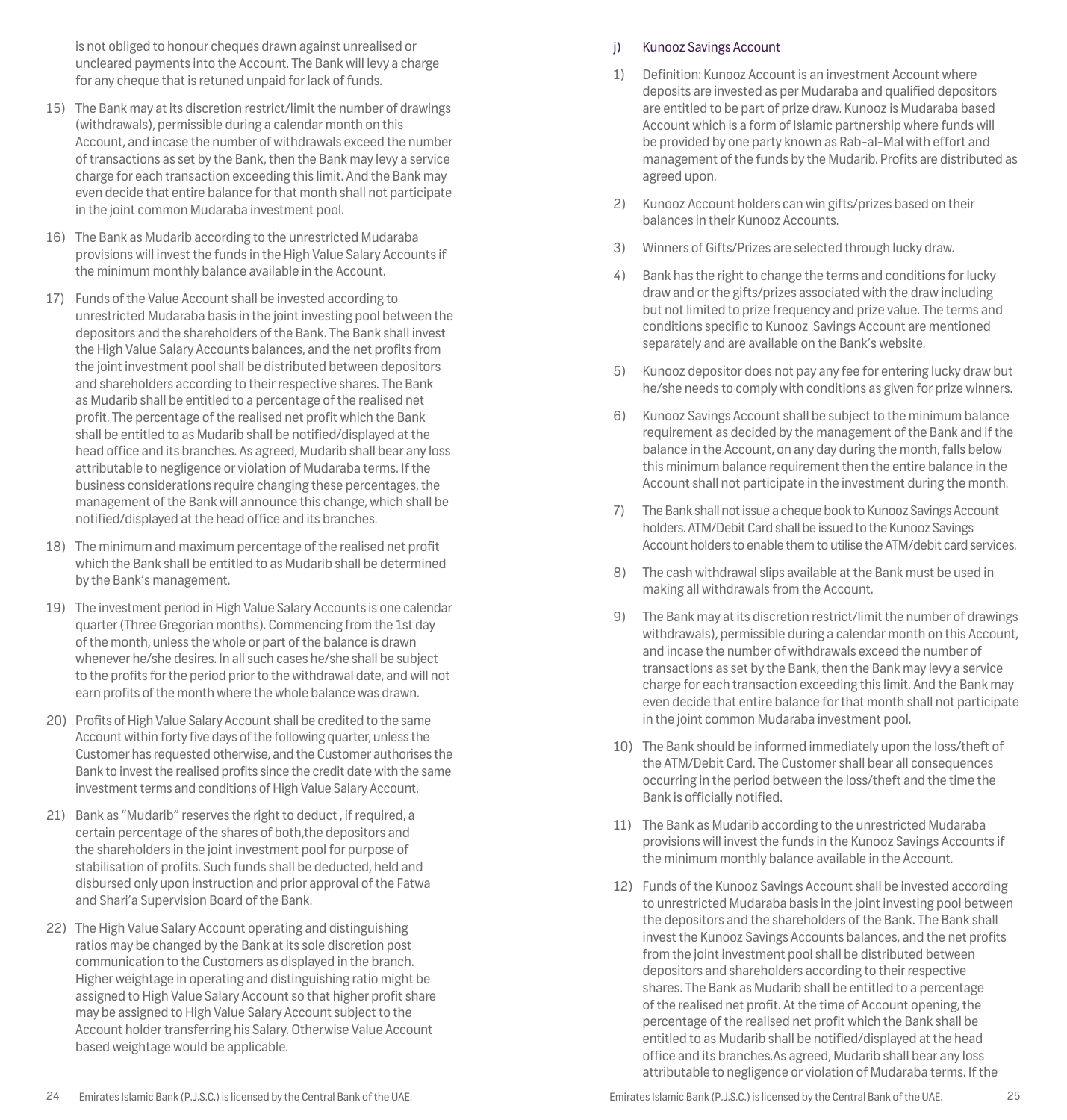business considerations require changing these percentages, the management of the Bank will announce this change, which shall be notified/displayed at the head office and its branches.

- 13) The minimum and maximum percentage of the realised net profit which the Bank shall be entitled to as Mudarib shall be determined by the Bank's management.
- 14) The investment period in Kunooz Savings Accounts is one calendar quarter (three Gregorian months), commencing from the 1st day of the month, unless the whole or part of the balance is drawn whenever he/she desires. In all such cases he/she shall be subject to the profits for the period prior to the withdrawal date, and will not earn profits of the month where the whole balance was drawn.
- 15) Profits of Kunooz Savings Account shall be credited to the same Account within forty five days of the following quarter, unless the Customer has requested otherwise, and the Customer authorises the Bank to invest the realised profits since the credit date with the same investment terms and conditions of Kunooz Value Plus Account.
- 16) Bank as "Mudarib" reserves the right to deduct, if required, a certain percentage of the shares of both, the depositors and the share holders in the joint investment pool for purpose of stabilisation of profits. Such funds shall be deducted, held and disbursed only upon instruction and prior approval of the Fatwa and Shari'a Supervision Board of the Bank.
- 17) The Kunooz Savings Account operating and distinguishing ratios may be changed by the Bank at its sole discretion post communication to the Customers as displayed in the branch.
- 18) By applying for Credit Card/Personal Finance/Vehicle Finance/ Home Finance/Account opening, the Bank (Subject to the Bank's policies as amended from time to time) will open a Kunooz Savings Account (Kunooz Account) in the name of the Customer. In the event that the Customer's Credit Card/Personal Finance/Vehicle Finance/Home Finance/Account opening request is declined, the Customer may still enjoy benefits of Kunooz Account for free for first three months, after which the Customer would be required to maintain AED 3000/- balance in the account otherwise the relevant monthly account charges will apply. If The Customer's Kunooz Account has a zero balance at the end of the three month period the Bank will close the Customer's Kunooz Account and all the relevant services associated with it.

## 16) ATM/Debit Card (the card):

## Conditions of Issue and Use:

In these conditions, 'Cardholder' means the individual to whom the card is issued whether as principal or supplementary cardholder. By signing the Card Mandate, both shall be jointly and severally bound by these conditions.

- a) It is a condition of issue and use that the Cardholder maintains a current or savings account with the Bank at a branch of the Bank in the UAE. In the event of the account being closed for any reason, the Card shall immediately be returned to the Bank by the Cardholder and its validity shall cease.
- b) This Card is issued for use only on electronic machines capable of accepting VISA/ELECTRON/NSWITCH/UAESWITCH Cards and/ or MASTER CARD MAESTRO/CIRRUS/NSWITCH/UAESWITCH Cards for EI account holders and so authorised and may not be used to obtain credit of any description on the strength of the Card.
- c) The Card shall remain the property of the Bank at all times.
- d) The Bank may, at its sole discretion, cancel the validity of the Card and request its return at any time, in which case the Cardholder shall immediately comply, with such request.
- e) The Card is issued entirely at the risk of the Cardholder who shall indemnify the Bank for all loss or damage howsoever caused resulting from the use of the Card.
- f) The Cardholder undertakes not to disclose his/her PIN to any other person. In the event of the PIN becoming known to someone other than the Cardholder, that person may be treated by the Bank as an acting agent of the Cardholder and the Cardholder shall indemnify the Bank against all loss or damage which may occur as a result of the PIN becoming known.
- g) The Cardholder shall take every possible care to prevent the Card from being lost, mislaid or stolen and shall not pass the Card to any other person.
- h) The Cardholder shall notify the Bank immediately if the card is lost, mislaid or stolen or if it comes into the hands of a third party or if the PIN is unwittingly or otherwise disclosed or made available to a third party.
- i) Where oral notice of loss or theft is given, it must be confirmed in writing to the Cardholder's branch of the Bank within 48 hours of the receipt of notice.
- j) The Bank shall debit the customer's account with the amount of any withdrawal/transfer payment of telephone, water, electricity bills/payment for goods and services at Point of Sales (POS) terminals and all such payments as effected by the use of the Card along with the related bank charges.
- k) The customer(s) shall at all times remain liable for any transaction made by the use of the Card and shall indemnify the Bank for all loss/damage howsoever caused by any unauthorised use of the card or related PIN. The Bank's record of transactions processed by the Card electronically or otherwise shall be conclusive and binding for all purposes, in particular for the purpose of legal evidence.
- l) The amount of any Card transaction in a currency other than UAE Dirham will be converted into UAE Dirham at a rate of exchange determined by the Bank for the date when the relevant Card transaction is debited to the Card account. A handling charge will be levied on all transactions processed through non-EI, ATMs.
- m) The Cardholder accepts all debits made to the account arising from the use of the Card without limitation (except after written notice of loss has been received and acknowledged by the Bank).
- n) The Cardholder shall ensure sufficient drawing power in the account to which the Card relates before making any withdrawals. If for any reason an account is overdrawn by the use of the card, the Cardholder shall be responsible for immediately making up the deficit by a direct payment or transfer of funds from any other account maintained with the Bank. Failure to comply with this condition shall entitle the Bank to cancel the Card and/or make a transfer on the Cardholder's behalf (if more than one account is maintained at the Bank).
- o) The Bank reserves the right to limit the total cash sum withdrawn by the Cardholder during any 24 hour period and to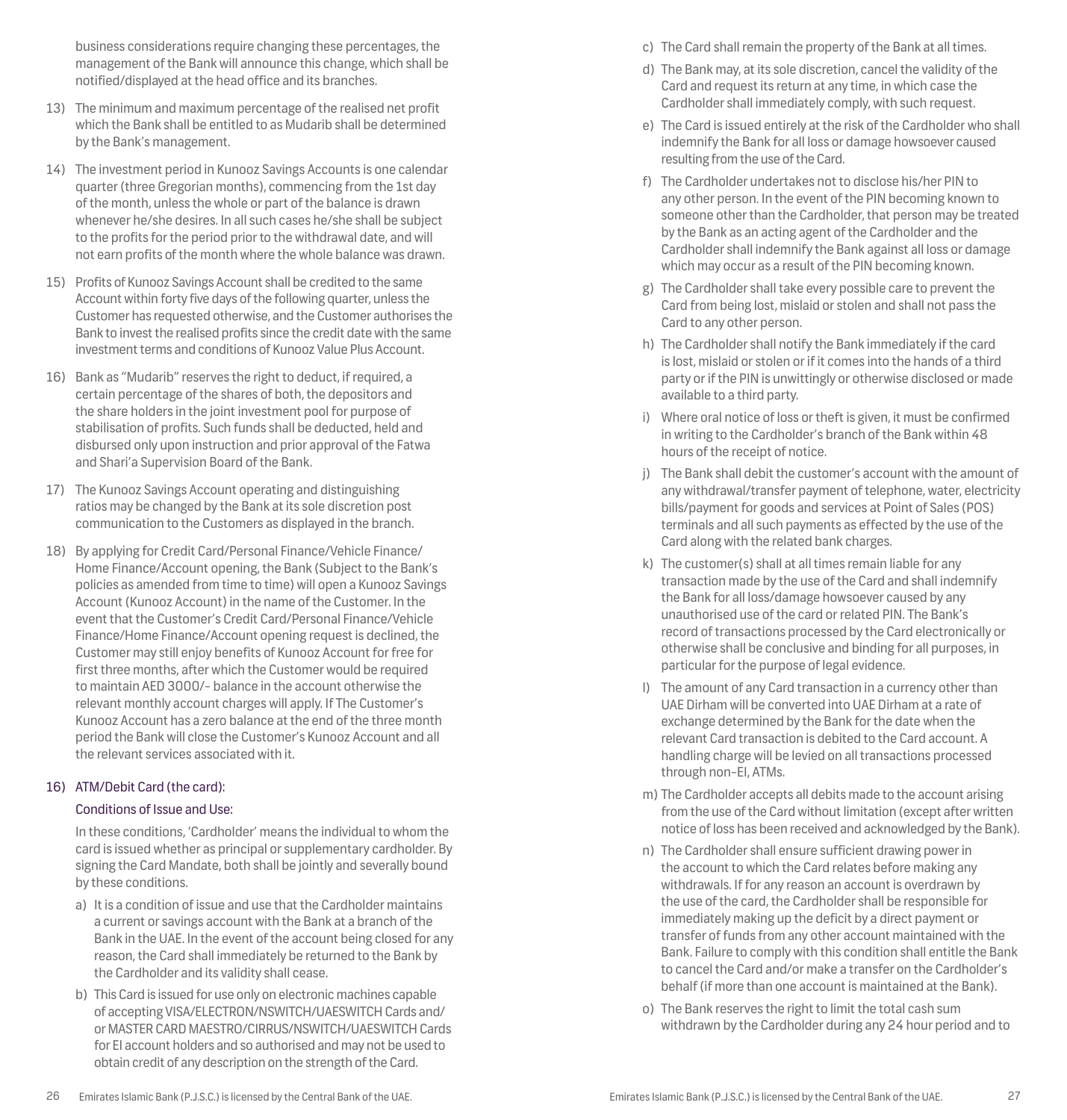advise the Cardholder of such limits from time to time.

- p) The Bank shall not be responsible for any loss or damage arising directly or indirectly from any malfunction or failure of the Card or the ATM or the temporary insufficiency of funds in such machine.
- q) Any deposit made through the ATM will be subject to verification by the Bank which shall be binding and conclusive for all purposes.

## 17) Telephone Banking Service:

## (i) Bank Line

In the following conditions, "Subscriber" means the customer to whom the above service is provided. Where the service mandate is signed by more than one individual, they shall be jointly and severally bound by these conditions.

- a) The Subscriber should maintain an account with the Bank at any branch of the Bank in the UAE. In the event of the account being closed for any reason the service shall immediately cease.
- b) The Bank reserves the right to refuse an application and may, at its sole discretion, withdraw at any time all rights and privileges pertaining to the service.
- c) The service is provided entirely at the risk of the Subscriber who shall indemnify the Bank for all loss or damage howsoever caused resulting from the use of the service.
- d) The Subscriber should not disclose his/her PIN to any other person. In the event of the PIN becoming known to someone other than the Subscriber, that person may be treated by the Bank as an acting agent of the Subscriber and the Subscriber shall indemnify the Bank against all loss or damage which may occur as a result of the PIN becoming known.
- e) The Subscriber hereby irrevocably and unconditionally without any right of objection accepts all debits made to the account arising from the use of the service, without limitation.
- f) The Subscriber shall ensure sufficient drawing power in the account to which the service relates before making any transfers. If for any reason an account is overdrawn by the use of the service, the Subscriber shall be responsible for immediately making up the deficit by a direct payment or transfer of funds from any other account maintained with the Bank. Failure to comply with this condition shall entitle the Bank to cancel the service and/or make a transfer on the Subscriber's behalf (if more than one account is maintained at the Bank).
- g) The funds transfer service is restricted for transfer from one account to another of the same Subscriber and is limited to equivalent of UAE Dirham. (amount per business day) as set by the bank where cross foreign currency transactions are involved.
- h) The Bank shall not be responsible for any loss or damage arising directly or indirectly from any malfunction or failure of the service.
- i) The Bank shall not be responsible for any erroneous payments to Utility Company(ies)/Credit Card Institution(s) arising out of wrong input of Consumer/Card number by the subscriber. The Bank shall not be responsible for any mistake or omission caused by the service and/or any delay by the Bank due to reasons beyond its control in onward transmission of the funds to the Utility Company(ies)/Card Company(ies) which may result in disruption of the utility service and card related transactions. In the event of part payment of the bill, the utility company may use its power to discontinue the utility service in which event the Bank or the Utility Company will not be responsible

therefore in anyway.

j) Where the service is made available linked to an account with the Bank in two or more names, it is acknowledged that, irrespective of whether the mode of operation of such account is joint or either or survivor, the service may be used by one Subscriber acting alone.

## (ii) Call Centre & IVR

General Provisions: These terms and conditions govern the services offered through Self Service Banking and the Call Centre provided by Emirates Islamic, These terms & conditions supplement existing terms and conditions applying between the Customer and the Bank with regards to any other products that the Customer has with Bank.

## **Definitions**

#### **Instructions:**

Means the Instructions given or purported to be given by the Customer to the Bank via the Call Centre or Automated Self Service and also includes any other written or verbal Instruction issued or purported to have been issued by the Customer to the Bank, and the same are irrevocable and binding on the Customer upon receipt by the Bank.

## **IVR:**

Interactive Voice Response - This is the machine that the Customer interacts when using the Self Service Banking, It responds to and will accept touchtone evidence Instructions.

## **Self Service Banking:**

Means any or all of the banking services offered by the Bank, which can be availed by the Customer via a telephone and the Automated Interactive Voice Response Machine.

## **CCID:**

Call Centre Identification Number Means the 8 digit relationship number, designated by the Bank to the Customer to Identify such a Customer when using Self Service Banking or the Call Centre.

## **Debit Card:**

ATM card issued to the Customer by the Bank. The debit card has 16 digit number embossed on it.

## **ATM PIN:**

Means ATM Personal Identification Number issued by the Bank to the Customer to verify the identity of the Customer and for the Customer to authorise transaction via Call center or ATM machine

## **Phone PIN:**

Means Phone Personal Identification Number selected by the Customer to verify the identity of the Customer and for the Customer to authorise transactions via the Call Centre or the Self Service Banking.

- 1) By registering with the Call Centre, accepting the Debit Card Number or CCID and selecting the ATM PIN or Phone PIN, the Customer authorises the Bank to act on his/her, oral/touch tone/telephonic Instructions with the Bank's absolute discretion. The Customer hereby authorises the Bank to rely and act, without any liability on the part of the Bank, upon all such Instructions issued or purporting to be issued by the Customer and to accept the same as correct, accurate and duly authorised by the Customer.
- 2) The use of the Debit Card Number or CCID with the correct ATM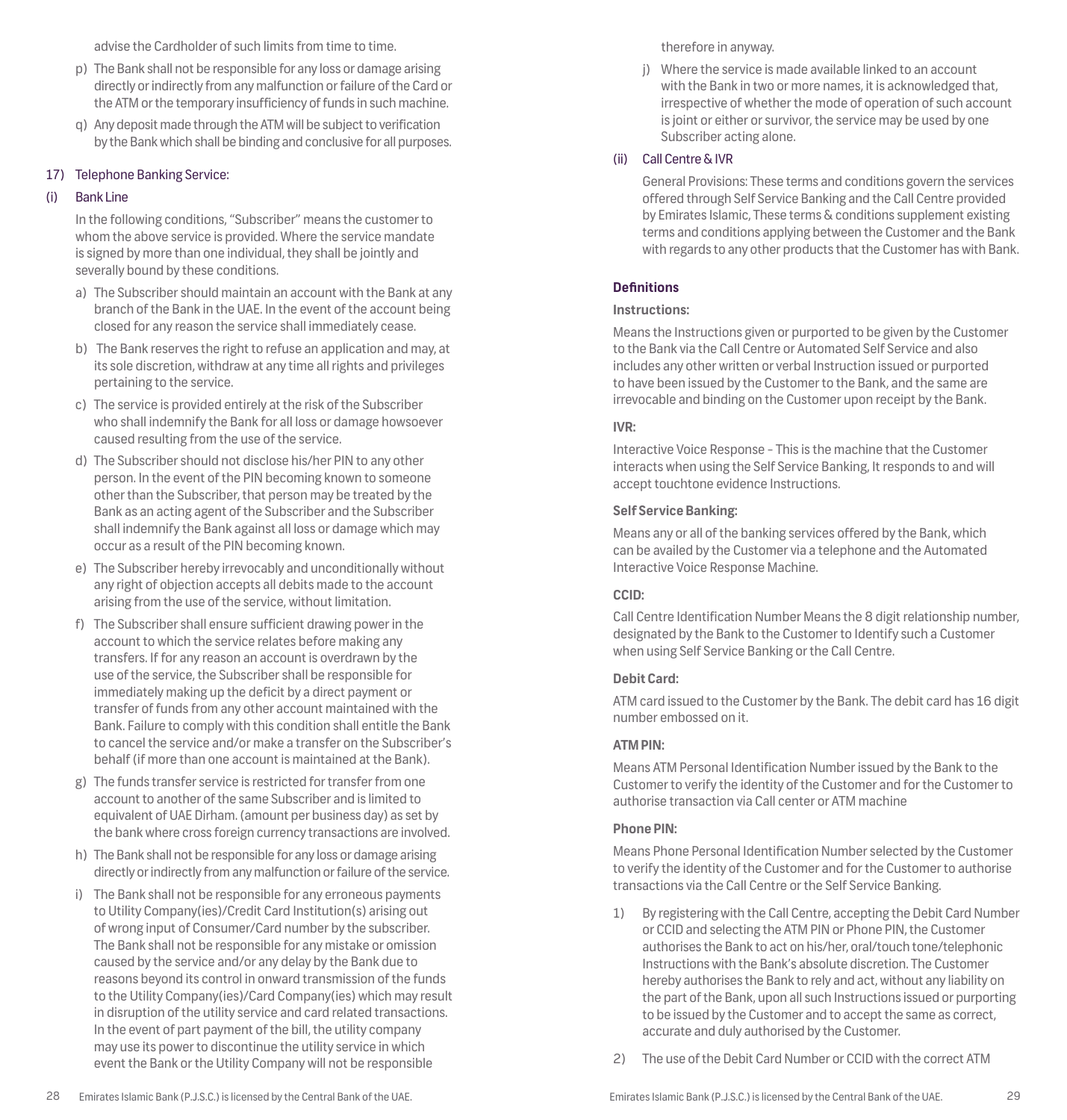PIN or Phone PIN shall constitute confirmation of identity of the Customer and the Bank may, but is not obliged to, further confirm the identity. The Customer hereby also agrees and authorises the Bank to record such contents of any phone call to the "Phone Banking" Call Centre or be logged under IVR as may be deemed appropriate by the Bank and such recorded conversation may be produced as evidence, if and when required. The Bank may utilise other means of confirming the Instructions. The Bank reserves the right to refuse to execute any or all of the instructions if there is a failure on the part of the Customer to confirm the Instructions, in the event the Bank is in doubt as to the identity of the caller, or the bonafide of any Instruction.

- 3) In the event of unauthorised disclosure of the ATM PIN or Phone PIN, the Customer shall immediately notify the Bank. The time at which the Bank received the aforementioned information or Instructions will be determined and certified solely by the Bank and such determination shall be binding and conclusive on the Customer. The Bank reserves the right to ask for written confirmation.
- 4) The Customer shall be solely responsible for ensuring that the Debit Card Number or CCID and the ATM PIN or Phone PIN and any other Information that may be communicated to the Customer in this regard by the Bank is fully secured and is not disclosed to any unauthorised persons or third parties. The Customer Service Representatives are NOT authorised to receive the detail of any Customer's Phone PIN or ATM PIN. The ATM PIN or Phone PIN will only need to be disclosed via touch-tone telephone while using the automated IVR.
- 5) The bank reserves the right to deactivate and return debit/ATM Card to user from the ATM in the event of the PIN not entered correctly, exceeding the permissible attempts. However to reactivate, customers shall require to access call centre through IVR (Interactive voice response).
- In the event of stolen or lost Debit Card, the Customer shall immediately notify the Bank to block his debit card access. However, access to IVR is not blocked. Customer should also immediately intimate the Bank if access to IVR is required to be blocked. The Bank reserves the right to ask for written confirmation. The Customer understands and agrees that the Bank will not be liable for any misuse by another person in such an event and for failure of the Customer to inform the Bank to block IVR access.
- 7) In addition to the general terms and condition that are applicable to use of the Call Centre and the Self Service Banking options, the following further provisions will also apply:
	- i The customer shall provide the Bank with a list of third parties account numbers to which a transfer of funds may be made via Self Service Banking and/or Call Centre. The Bank shall not effect any Instructions requiring it to transfer funds to the account of a third party if the number of the account is not contained in the list provided by the Customer.
	- ii The Customer acknowledges that Self Service Banking that may be provided by the Bank at its discretion involves inherent risks, including, but not limited to, risks associated with fraud and unintended/erroneous instructions, which the Bank cannot eliminate. The customer hereby indemnifies the Bank of all liabilities and responsibilities and accepts any and all risks associated with the use of the Self Service Banking.
	- iii All transactions are charged at the normal banking rates. For

details please refer to the fees and charges schedule pertaining to the different products offered by the Bank.

iv The Bank reserves the right to amend, add or delete any of these terms and conditions at any time without prior notice. The use by you of this service shall be treated as acceptance by you of any change If you do not accept any proposed change, you may terminate this agreement.

# 18) Applicable Laws & Jurisdiction:

These Terms, Conditions, Customer's accounts and all relating matters are subject to the provision of the Noble Islamic Shari'a, advisory opinions (Fatwas) made by Shari'a and Fatwa Supervisory Board of the Bank and the Articles of Association of the Bank as well as the laws of the UAE to the extent that it does not conflict with the principles of Noble Islamic Shari'a.

## 19) Anti Money Laundering:

The Customer undertakes and warrants to comply with all applicable laws, rules, regulations and disclosures as required by the Anti Money Laundering laws of the United Arab Emirates and to any Anti Money Laundering monitoring and procedures prescribed by the Bank from time to time.

The Customer confirms that the monies deposited for the opening of this account with the branch and all credits thereafter deposited in this account are from legitimate source(s) and in no way do they constitute or are in breach of UAE Anti Money Laundering laws and Central Bank Regulation.

## 20) Emirates Islamic Online Banking

## Terms and Conditions

Emirates Islamic Online Banking Terms and Conditions (Terms and Conditions) shall constitute an integral and indivisible part of Emirates Islamic's (Personal Banking Terms and Conditions). In the event of any conflict or inconsistency between the provisions of these Terms and Conditions and the Retail Terms and Conditions with respect to Service (as defined below), these Terms and Conditions shall prevail.

By completing and submitting the relevant application form, the Customer (as defined below) acknowledges that they have read and understood these Terms and Conditions and the Retail Terms and Conditions (together the Terms) and agrees to be bound by them.

The Customer must read the Terms before using the Service. If the Customer has any queries relating to the Service, the Customer may contact Emirates Islamic's call centre.

# **1. Definitions**

Words and expressions defined in the Personal Banking Terms and Conditions shall, unless defined otherwise in these Terms and Conditions, or the context otherwise requires, have the same meaning in these Terms and Conditions. In these Terms and Conditions, the following words and phrases shall have the following meaning:

"**Bank**" means Emirates Islamic Bank PJSC, P.O. Box: 6564, Dubai, United Arab Emirates, its successors and assigns.

"**Customer**" means an individual account holder with the Bank who uses the Service.

"**Online Banking**" means the Service made available by the Bank through the internet.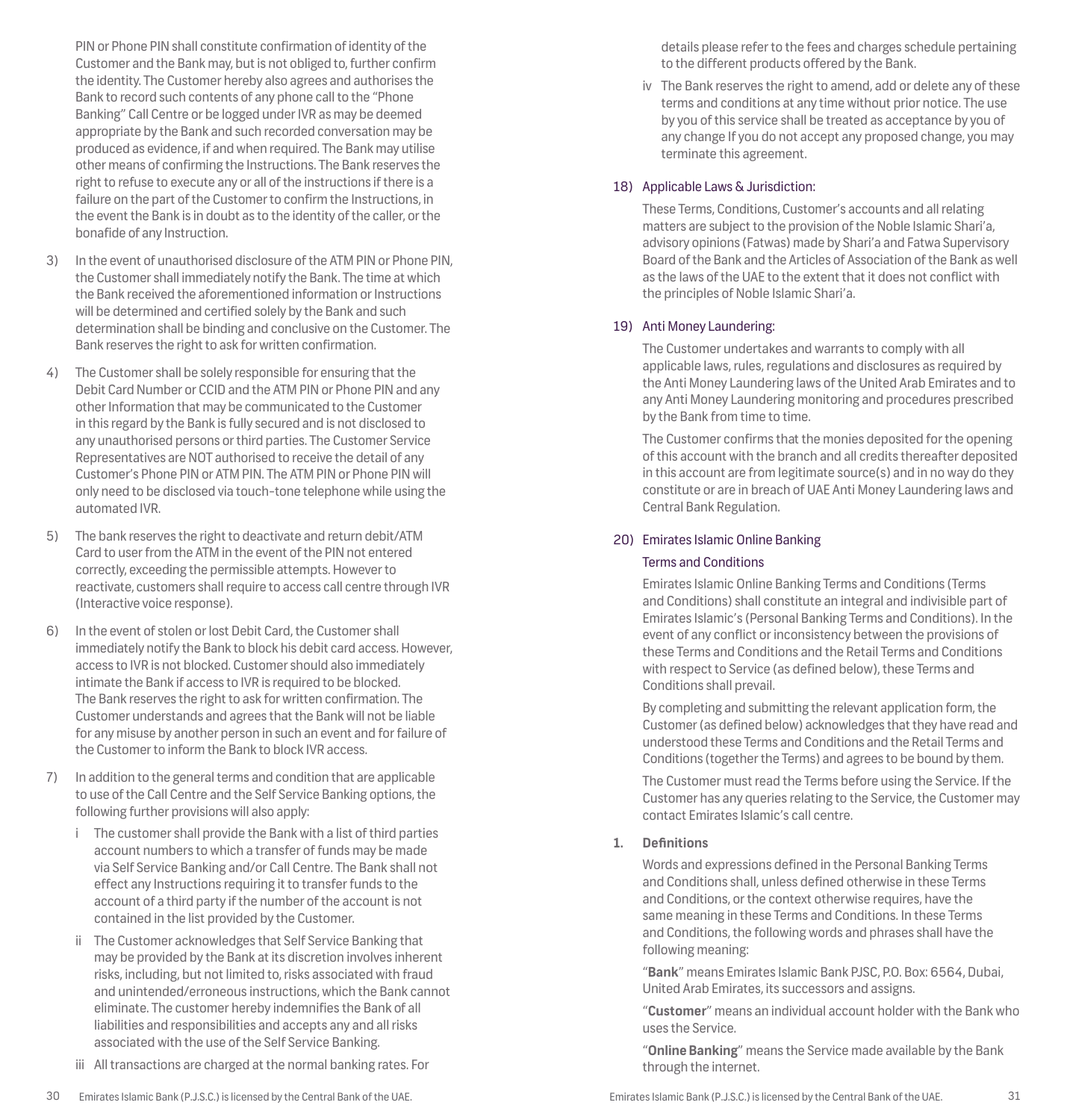"**Online Banking Website**" means the website of Emirates Islamic.

"**Password**" means the secret and unique word composed of alphanumeric characters to be determined by the Customer at the time of registration with Online Banking.

"**Service**" means the online banking services, transactions, and facilities provided by the Bank through Online Banking to its Customers from time to time, and which includes without limitation:

- (a) account management;
- (b) management of credit cards;
- (c) payment of electrical, water, and telephone bills within the United Arab Emirates; and
- (d)fund transfers between the Customer's linked accounts or to a third party account either in or outside the United Arab Emirates.

"**Third Party Transfer Payment**" means a payment that the Customer wishes to make from their account held with the Bank to another party's account held with the Bank, any other bank or financial institution, either in or outside the United Arab Emirates.

"**Username**" means the name by which the Customer is identified and used in conjunction with the Password to provide authentication when logging onto Online Banking.

## **2. Registration**

- 2.1 The Customer shall register with Online Banking by completing and executing the relevant application form.
- 2.2 The Bank shall use its reasonable endeavours to ensure that all Services, except for Third Party Transfer Payments, are immediately available to the Customer upon the Bank's acceptance of the Customer's application form.
- 2.3 The Bank shall use its reasonable endeavours to enable Third Party Transfer Payments once:
	- (a) the Customer has requested access to Third Party Transfer Payments;
	- (b)the Bank accepts the application under sub-Clause 2.3(a) of these Terms and Conditions; and
	- (c) the Customer completes all other steps and processes as required by the Bank in its sole discretion.

## **3. Online Banking Access Security**

- 3.1 The Customer shall be responsible for keeping their Username and Password strictly confidential and shall not disclose their Username or Password to any person.
- 3.2 The Customer agrees that any person who provides the Bank with the Customer's Username and Password may be allowed:
	- (a) access to the Customer's accounts through Online Banking; and
	- (b) to effect transactions on the Customer's accounts through Online Banking.
- 3.3 The Customer shall notify the Bank immediately in case of loss, disclosure or misuse of their Username and/or Password.
- 3.4 The Customer shall assume full responsibility for any and all transactions effected on any of their accounts arising as a result of the Customer's Username and/Password being lost, disclosed or misused.
- 3.5 The Bank may at its sole discretion cancel the Customer's Username and/or Password at any time if the Bank suspects that

such Username and/or Password has been lost or is being misused.

3.6 The Customer shall be responsible for complying with any and all security warnings and recommended actions (communicated or posted on the Online Banking Website from time to time) to safeguard the Customer's electronic communication devices, including but not limited to, computers, mobile devices, or any other device used to access Online Banking against risks including, but not limited to, viruses, device hacking, unlawful access and online fraud in connection with the Customer, the Customer's accounts, any other customer of the Bank or any other accounts held by the Bank.

## **4. Internet Security**

- 4.1 The Bank shall protect and secure the financial and the personal information of the Customer in accordance with the laws of the United Arab Emirates.
- 4.2 The Bank uses certain encryption technologies to protect Customers' accounts and transactions. The use of such encryption technologies may be illegal in certain jurisdictions. The Customer is responsible for ensuring that the Customer is permitted to use Online Banking lawfully under the jurisdiction in which the Customer accesses Online Banking, and if not, the Customer shall refrain from using Online Banking.
- 4.3 Due to the nature of the Internet and communications networks, the Bank is unable to guarantee complete security of a Customer's accounts or transactions from hacking, unauthorised access, viruses or other attempts by third parties to access a Customer's accounts.
- 4.4 The Customer shall ensure:
	- (a) that it has installed and maintains anti-virus software which may prevent unauthorised access and viruses being downloaded on to the Customer's device used to access Online Banking;
	- (b)it has installed and uses a personal firewall with "spamware" and "anti-phishing" features which can block malicious attempts by unwanted users to connect to the Customer's device (used to access Online Banking) or use the Customer's information; and
	- (c) that the operating software used on the Customer's device (used to access Online Banking) is at all times up-to-date and used under a valid licence from the owner of the intellectual property rights in such software.
- 4.5 The Customer undertakes and agrees not to respond to any emails (whether seemingly originating from the Bank or otherwise) asking for secure or confidential information.

## **5. Using Online Banking**

- 5.1 The Customer agrees that any and all transactions between accounts of the Customer held with the Bank, and any Third Party Transfer Payments, shall be limited to a maximum daily limit determined by the Bank.
- 5.2 With respect to cross foreign currency transactions, the maximum daily transferable amount is limited to the equivalent of US\$ 10,000.00 at rates specified by the Bank.
- 5.3 The Customer agrees that the Bank may at it sole discretion delay executing any instruction or request referenced in Clauses 5.1 and 5.2 or ask for more information from the Customer before acting on any such request or instruction, and may refuse to execute any such request or instruction if a transaction exceeds the and limits determined by the Bank.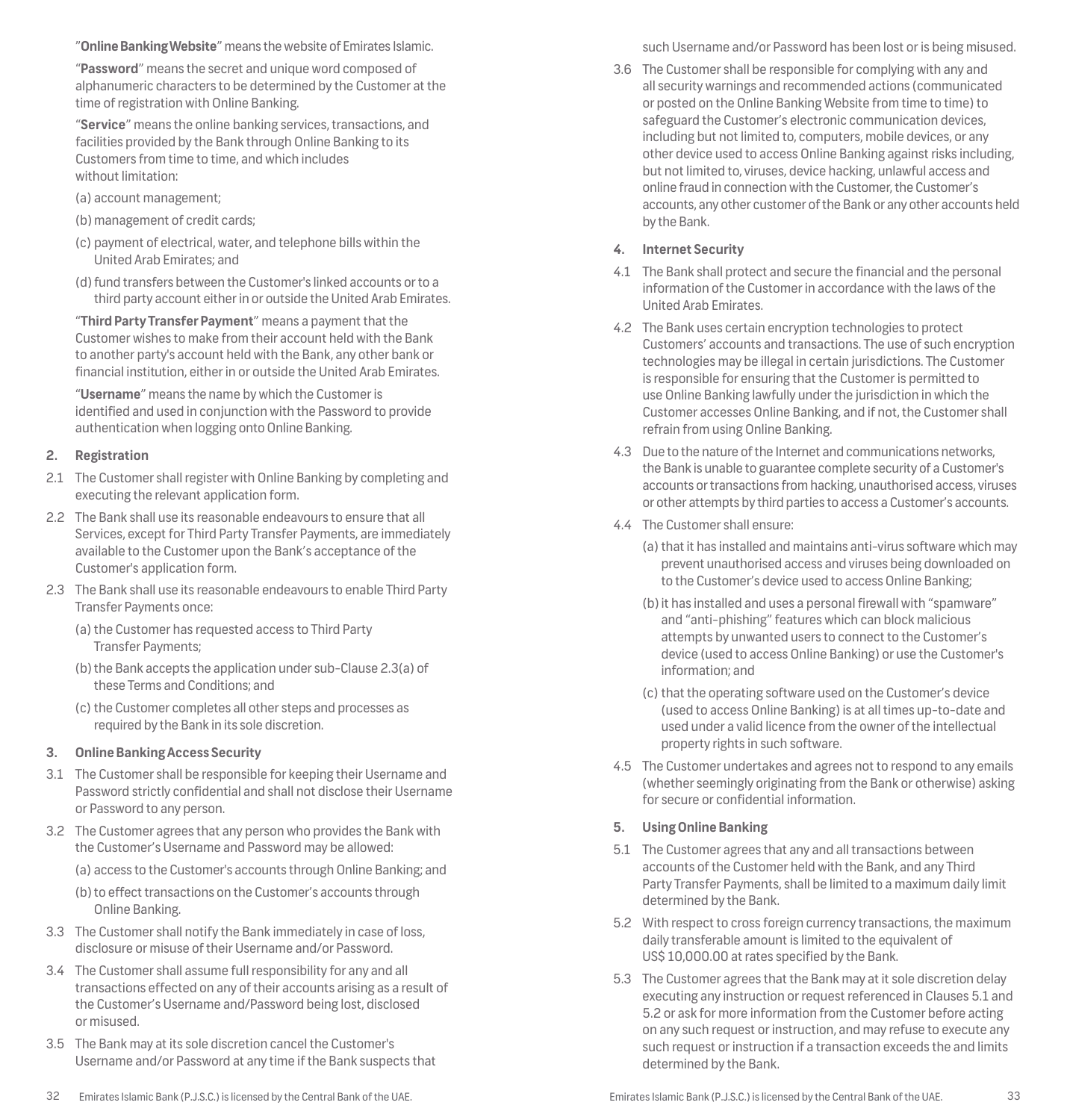- 5.4 If the Bank has requests or instructions for more than one payment from a Customer account held with the Bank on the same day, the Bank shall determine the order of priority in which the payments are made.
- 5.5 The Customer agrees that any transaction on any account in the name of that Customer made pursuant to Online Banking shall be deemed to have been originated from and shall be binding on the Customer, and the Customer shall be liable and bear all costs relating to such transactions.
- 5.6 If the Bank receives notice from the Customer to cancel their Username and Password, the Bank shall use its reasonable endeavours to cancel such Username and Password as soon as possible.
- 5.7 The Bank may without referring to the Customer deduct from any of the Customer's accounts any and all costs, expenses, and/or fees payable (as per prevailing Bank tariffs or service charges) relating to the Services.
- 5.8 The Bank shall not be liable, at any time, to the Customer:
	- (a) if the amount credited or transferred to any of the Customer's accounts is reduced as a result of banking fees or currency exchange rates; or
	- (b) for any loss, costs or expenses, if the Customer is unable to receive their funds due to reasons beyond the Bank's control, including without limitation, restrictions or regulations imposed by the competent authorities regulating such transfers in any jurisdiction.
- 5.9 The Customer agrees that it shall be the Customer's ongoing responsibility to verify the correctness of the transactions on their accounts held with the Bank.
- 5.10 If the Customer does not raise any query in relation to a transaction on their account held with the Bank within forty eight (48) hours of the date the Customer accessed their account history or statement of account through Online Banking, such transactions shall be deemed correct and accurate.
- 5.11 The Bank may refuse access to Online Banking or refuse to execute any instructions, services or requests made by the Customer using Online Banking if the Customer:
	- (a) is dead, bankrupt or lacks requisite legal or mental capacity;
	- (b) fails to comply with any part of the Terms;
	- (c) provides incorrect information; or
	- (d) violates any applicable laws or regulations of the United Arab Emirates.
- 5.12 The Bank may refuse to permit access to Online Banking or refuse to execute any instructions, services or requests made by the Customer using Online Banking if the Bank suspects:
	- (a) fraud;
	- (b) any activity that is not compliant with the Terms;
	- (c) that the Customer has provided incorrect information;
	- (d) that the Customer has violated laws or regulations of the United Arab Emirates;
	- (e) that the instruction, Service or request made by the Customer may or does violate laws or regulations of the United Arab Emirates; or
	- (f) that by executing the instruction, Service or request, it may prejudice the good name and reputation of the Bank.
- 5.13 The Customer undertakes, at all times, to comply with the provisions of the Federal Law No. 1 of 2006 concerning Electronic
- 

Transactions and Commerce Law as applicable to the Customer.

- 5.14 The Customer shall not do anything to damage or adversely impact another Customer's access or use of Online Banking:
- 5.15 The Bank reserves the absolute right to amend or remove any of the Services.
- 5.16 The Bank is entitled at it sole discretion to amend these Terms and Conditions at any time. Such amendments shall be advised to the Customer on the Online Banking Website or through an online notification.
- 5.17 The Customer agrees that the Bank's record of any transaction processed by the use of the Service shall be conclusive evidence of such transaction and binding on the Customer for all purposes.
- 5.18 Unless the Customer notifies the Bank in writing, the mailing address stated in the Customer's registration application shall be considered as the approved address for all communication(s) including but not limited to delivering notices, advices, statements of account, notifications or any documents by mail or courier to the Customer.
- 5.19 The Bank is entitled to record and monitor all of the Customer's transactions while accessing or using Online Banking. The Customer hereby consents to such recording and monitoring. If such monitoring or recording reveal possible fraudulent or any potential or actual illegal activity, the Bank may act as it sees fit to protect the Bank, its Customers and the Bank's reputation including without limitation initiating legal proceedings against the Customer in accordance with the laws of the United Arab Emirates.
- 5.20 The Customer shall ensure that Online Banking is only accessed through an electronic communication device connected with to authorised communications service provider (Service Provider) in accordance with the applicable laws, rules and regulations. The Bank makes no representation or gives no warranty with respect to the availability and quality of the service provided by the Service Provider.
- 5.21 The Bank may withdraw Online Banking (in whole or part) at any time after providing the Customer with reasonable notice.
- 5.22 In the event of closure of any or all of the Customer's accounts held with the Bank for any reason, including but not limited to, the Customer's violation of United Arab Emirates laws and regulations or a breach of any the Terms, the Bank shall terminate and cancel the Services relating to the Customer without notice and without any liability to the Bank.
- 5.23 The Bank shall permit Customers holding joint accounts to use Online Banking only if said customers are authorised to manage such accounts individually.

# **6. Electronic Statements**

- 6.1 If pursuant to Online Banking the Customer selects to receive electronic account statements, the Customer agrees to receive such statements through unsecured email.
- 6.2 The Customer accepts any and all risks and responsibility relating to or connected with the delivery of the Customer's electronic statements through unsecured email.

# **7. Intellectual Property Rights**

The Customer shall not copy, use, or reproduce any texts, images, trademarks, logos, brands, and/or any other information accessible on or through Online Banking.

# **8. Indemnities**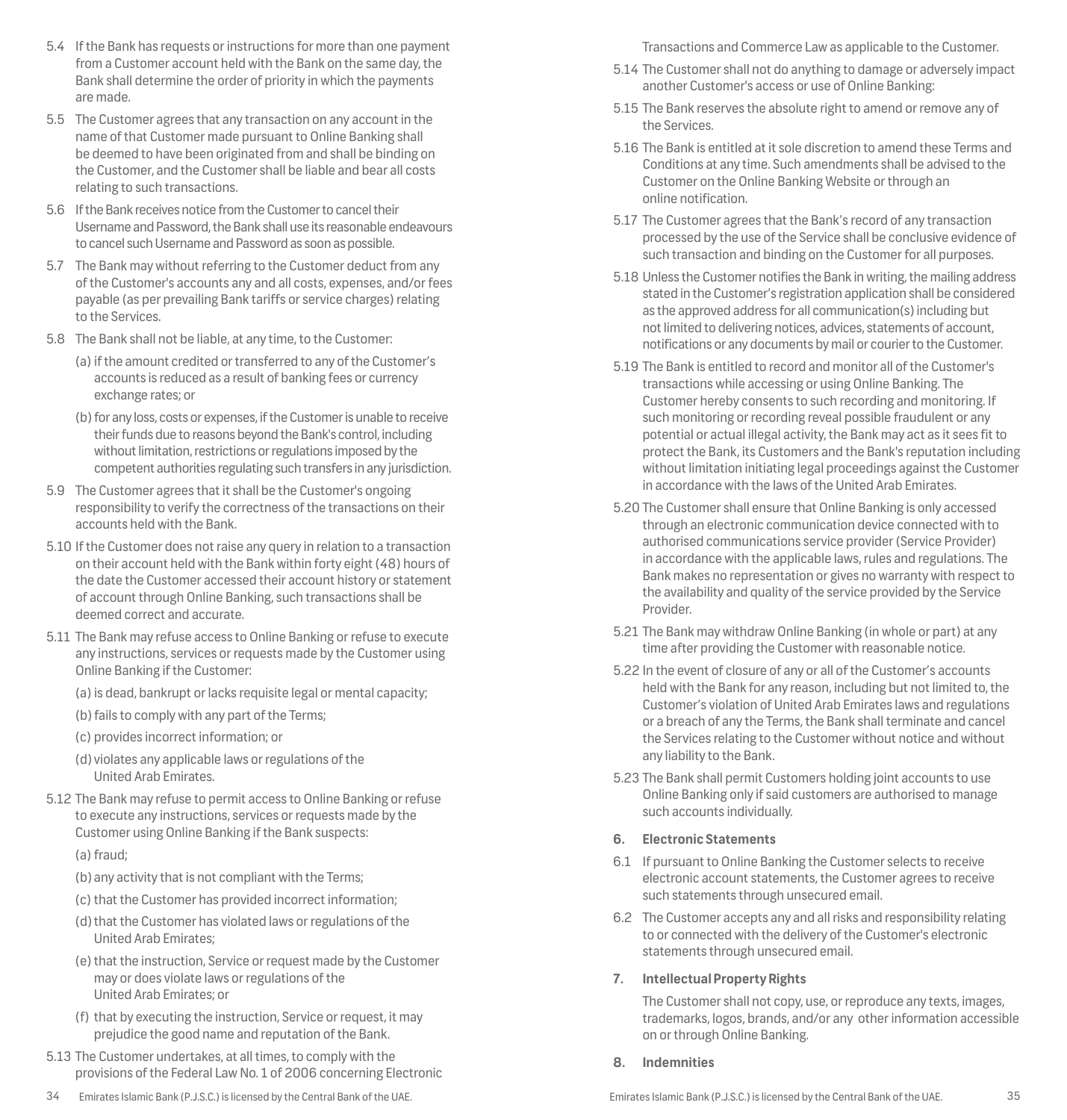- 8.1 The Customer shall unconditionally and irrevocably indemnify the Bank (and its directors, officers, employees and agents) to the fullest extent permitted by law, and, at all times, hold the Bank harmless, against any and all claims, demands, actions, suits, damages and liabilities of whatsoever nature ("Claim") incurred or suffered by the Bank, where such Claim in any way whatsoever relates to or arises out of the subject matter of these Terms and Conditions or the arrangements and transactions contemplated by these Terms and Conditions.
- 8.2 The Customer shall indemnify the Bank in respect of all costs and expenses (including legal costs and expenses) incurred by the Bank in the preservation and enforcement of its rights under these Terms and Conditions whether arising out of the Customer's acts, omissions, negligence or breach of any provision of these Terms and Conditions.

## **9. Liability**

- 9.1 The Bank will not be responsible for any loss or damage (including legal costs) whatsoever and howsoever arising except where such loss or damage is caused directly by the Bank's gross negligence or wilful default.
- 9.2 The Customer agrees that the use of the Internet or other communications networks including without limitation mobile phone networks are subject to performance risks or failure. Such performance risk or failure may result in a Customer's request or transaction being delayed, lost or corrupted, and may cause the Customer loss. The Customer agrees that the Bank shall not be responsible for any such loss unless directly caused by the Bank's gross negligence or wilful default.

## **10. Governing Law & Jurisdiction**

- 10.1 The Customer agrees that:
	- (a) these Terms and Conditions shall be governed by the laws of the Emirate of Dubai and the federal laws of the United Arab Emirates; and
	- (b)the courts of the Emirate of Dubai shall have the exclusive jurisdiction to hear any disputes between the Customer and the Bank.

## 21) EI MOBILE -

## Terms and Conditions of Service Agreement

IMPORTANT: Please read these Terms and Conditions of Service Agreement to operate EI MOBILE.

## **1. Mandate**

The Subscriber hereby authorise and request Emirates Islamic Bank PJSC, United Arab Emirates ("the Bank") for providing EI MOBILE – SMS-based mobile banking service, upon terms and conditions for Subscription and Use set out below. The Bank may at any time vary these terms and conditions by posting the same in the Bank's Internet website and the subscriber hereby gives prior approval to such variations) and waive any right of contestation in respect thereof and fully agree to be bound by the same. The subscriber understands that this agreement supersedes all previous agreements, if any, between the parties hereto.

## **2. Terms and Conditions**

In this Agreement the following terms and expression shall have the meaning assigned to them respectively:

The "**Bank**" means Emirates Islamic Bank PJSC.

The ``**Subscriber**``means the customer (individuals or corporate entity) to whom the service has been provided.

The "**Equipment**" means Mobile Phone(s) (GSM) or any equipment or device(s) approved by the Bank to provide the Subscriber's with this Service.

The "**Service**" means EI MOBILE - mobile banking services which is a product of Emirates Islamic Bank PJSC, Dubai, United Arab Emirates that provides the subscriber to view his/her account/credit card related information as well as our Bank rates through GSM Phones.

The Subscriber acknowledges, confirms and understands the following:

## A. Eligibility:

- 1) It is a condition precedent for the use of EI MOBILE service that the Subscriber maintains an account with the Bank in the United Arab Emirates. In the event where the account relationship is terminated for any reason or in the event of any breach of the terms and conditions herein contained or surrendering of mobile phone connection or disconnection of mobile phone, the bank shall be entitled forthwith to cancel the service. Subscriber may be re-instated at the Bank's sole discretion and the Bank reserves the right to impose a reasonable reinstatement charge.
- 2) The Bank reserves the right to refuse an application and may, at its sole discretion, withdraw at any time all rights and privileges pertaining to the service.
- 3) Where the subscriber, before accessing any new facilities, is required to confirm his concurrence for the associated terms and conditions, subscriber understands that such concurrence communicated via any media including but not limited to digital, or electronic media will be sufficient and will be binding on the subscriber for all intents and purposes.
- 4) Notwithstanding the above, the Subscriber undertakes to execute any additional documents that may be required by the Bank prior to provision of any modified or additional facilities under the service to the subscriber. To subscribe additional mobile phone(s) to an existing account may require additional documentation. Where a subscriber fails to comply with the above requirement, he shall not be eligible for such enhanced or modified service and the Bank will be entitled to withdraw the service provided earlier also.

## B. Mode of Operation:

- 1) Where the service is made available linked to an account(s) in two or more names with the Bank, it is acknowledged that, irrespective of whether the mode of operation of such account(s) is joint or single, the service will be provided to one subscriber acting alone. The Bank also reserves the right to hold both/all joint users liable for any damages arising therein.
- 2) Where the frequency falls on a holiday, the data transmission shall be on the following working day.
- 3) The Bank will transmit the EI MOBILE alerts data on time to the Service provider but the delivery of the data to the Subscriber's equipment depends on the Service Provider locally and abroad which the Bank is not responsible for.
- 4) The Bank will transmit the data on time to the Service provider upon the receipt of any pull requests, but the delivery of the pull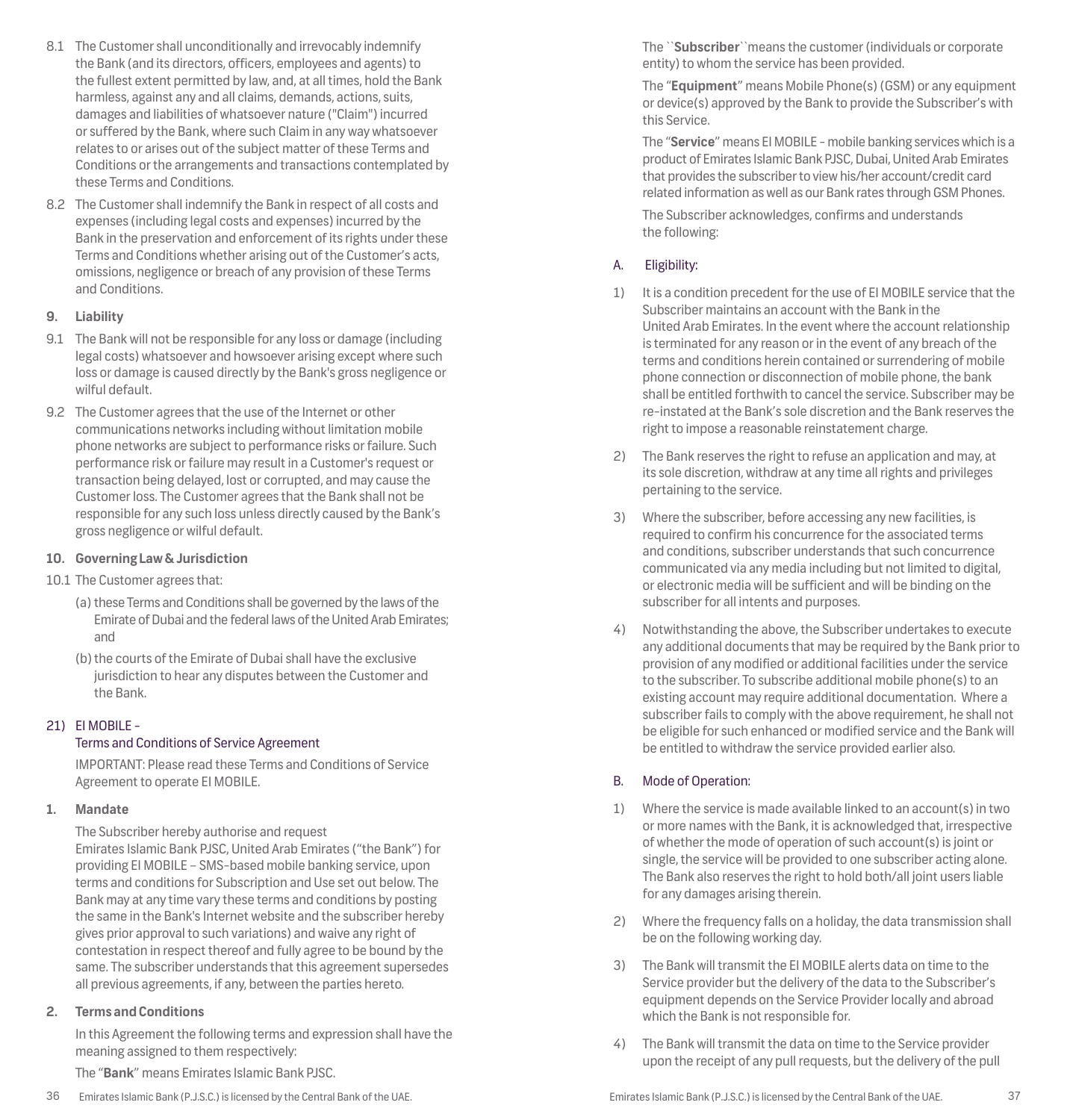request to the Bank's systems and the subsequent delivery of the data to the Subscriber's equipment depends on the Service Provider locally and abroad which the Bank is not responsible for.

## C. Liability:

- 1) The service is provided entirely at the risk of the Subscriber who shall indemnify the Bank for all loss or damage, howsoever caused, resulting from the use of the service.
- 2) The Bank will not be responsible for any loss or damage arising directly or indirectly from any malfunction or failure of the service.
- 3) The Subscriber acknowledges that the Bank is not liable to the Subscriber for failure to provide any or all of the facilities available under EI MOBILE service attributable, either wholly or partly, to reasons beyond the bank's control, including without limitations any technical malfunction/breakdown.
- 4) The Subscriber acknowledges that where the original communication was unsuccessful due to whatsoever reason, the Bank is not liable to retransmit any data till the next due date as per contracted frequency.
- 5) In case of loss/theft of the subscriber's equipment, the subscriber undertakes to notify the bank in writing immediately of such instance to protect the interest of all parties. The Subscriber shall indemnify the Bank for all loss or damage on account of subscriber's failure to notify the bank of the loss of instrument.
- 6) In case of change/disconnection of subscriber's mobile phone number(s) or equipment, the subscriber undertakes to notify the bank in writing immediately of such instance to protect the interest of all parties. The Subscriber shall indemnify the Bank for all loss or damage on account of subscriber's failure to notify the bank of the change/disconnection of Subscriber's mobile phone number(s).
- 7) Incase of Subscriber's equipment lying unattended, the Subscriber undertakes to lock it prior to leaving it unattended. In the event of not locking it, the Bank is not liable for any breach of confidentiality of any data/information sent to the subscriber's equipment.

The Subscriber acknowledges that he/she is solely responsible for protecting his/her mobile phone/devise.

- 8) The Subscriber acknowledges that the Bank does not guarantee and is not liable for the security or confidentiality of any data transmitted to the Subscriber or across the network.
- 9) The Bank will send the latest available data to Subscriber's equipment as an alert or as a pull request. The Subscriber acknowledges that this may not necessarily be the actual latest transaction data due to the possibility of all the bank's systems not being updated instantly. The Bank will not be liable to any loss or damage arising out of this.
- 10) The Subscriber acknowledges that he/she is liable for any losses or damage resulting in the following:
	- > Subscribers themselves or other people with Subscribers' permission who acted fraudulently
	- > Attempt or obtain access to or destroy critical information (i.e., of other Subscribers)
	- Cause damage to the service or use the service to cause damage to others say, introduction of virus
	- > Any virus or other harmful components that may occur while

## using the service

- > Subscribers negligence
- > Errors or omissions in the information transmitted
- > Delay or failure in transmission
- > Subscribers breached of any of the Terms and Conditions

# D. Charges and fees:

- 1) The Bank shall debit the subscribers account with fees & charges for any instructions through the service. Such charges shall be as per the Bank's Schedule of Charges for the various services. The Bank also reserves the right to make any changes to the fees and charges for the service or to the service Terms and Conditions at any time.
- 2) The subscriber authorises the bank to debit the subscriber's account with applicable fees and charges for the service in advance for the month on the first working day of the month as determined by the bank at its own discretion.
- 3) In case the subscriber does not pay the applicable fees and charges for two consecutive months, the Bank will be entitled to cancel the service without referring to the subscriber.
- 4) The subscriber authorises the bank to debit the account by AED 50/- every time a request is made in writing for details of the message that were sent to the subscriber mobile phone at any given period, subject to that each period should not exceed 2 (two) calendar months.

## E. Confidentiality:

- 1) The Subscriber acknowledges that the EI MOBILE Service is the property of Emirates Islamic Bank PJSC, Dubai, United Arab Emirates which has the copyright interest in all software and documentation of the service and subsequent amendments including user guidelines in any form.
- 2) The Subscriber agrees to treat the access rights, documentation or any other information related to the service, strictly private and confidential at all times and shall not copy/reproduce the above in any form either in whole or in part or allow access to any other party without the Bank's prior consent in writing.

## F. Account Services:

1) The Subscriber agrees that the Bank has the right to withdraw any or all of the facilities under the service, without assigning any reason, after serving a notice to the Subscriber by ordinary post or via message to the subscriber's equipment.

The terms and conditions contained herein shall be governed and interpreted in accordance with the laws of the United Arab Emirates as applied in the Emirate in which is situated the branch at which the Subscriber's relevant account is held. In the event of a dispute arising in relation to the use of the service, the courts of such Emirate shall have jurisdiction, provided that the Bank may, if it deems appropriate, bring proceedings in any other jurisdiction, inside or outside the United Arab Emirates.

## 22) Prepaid Cards

## **Definitions**

> "**Bank**" means Emirates Islamic (EI), its successor(s)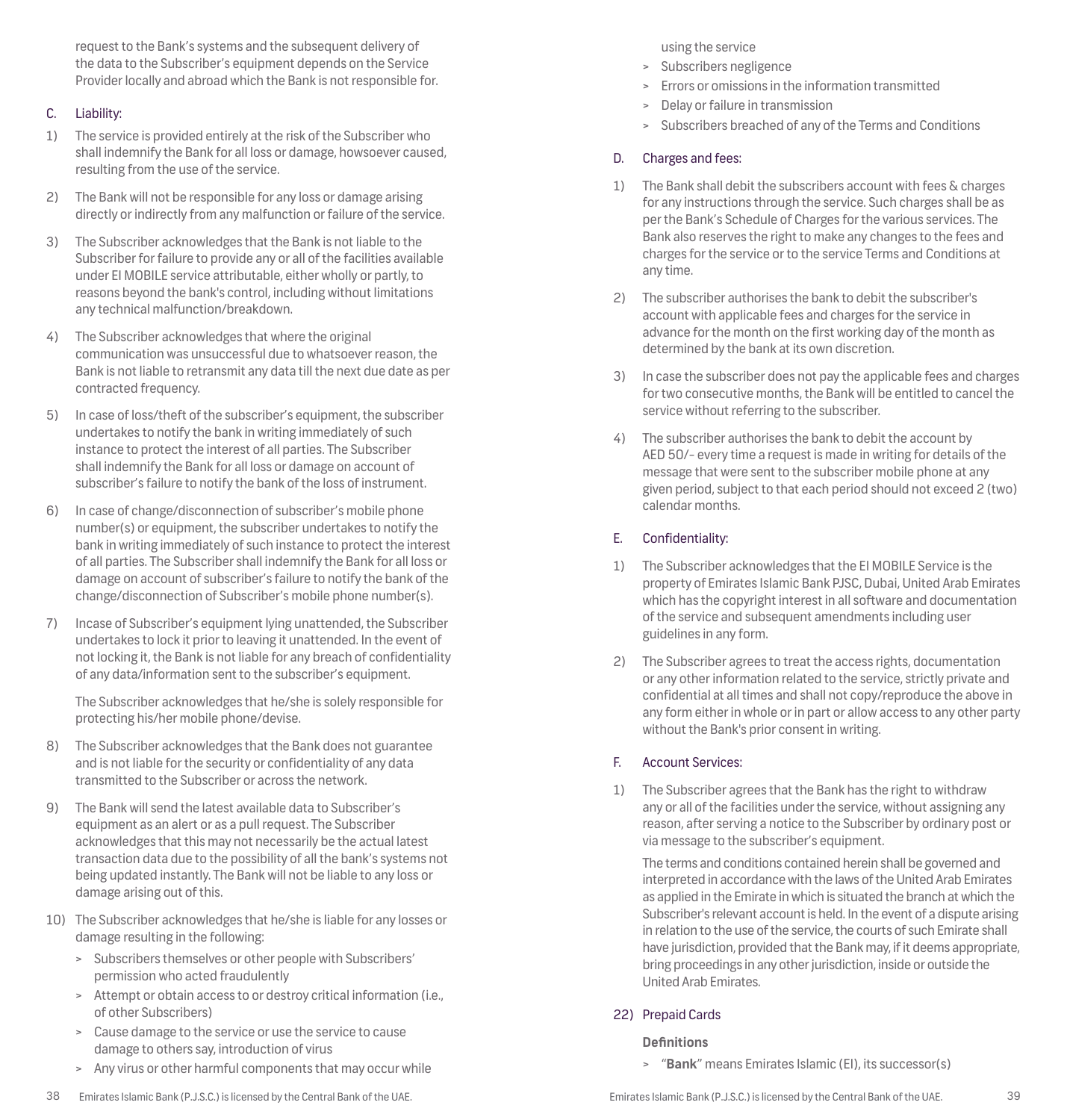and/or assignee(s);

- > "**Cardholder**" means a person in whose name a Card Account as defined below is maintained by the Bank;
- > "**Card**" means the general purpose, anonymous and exchange prepaid and reloadable Cards issued by the Bank to the Cardholder as more specifically set out in these Terms and Conditions.
- > "**Card Account**" means the account maintained by the Bank in relation to any Card purchases, cash withdrawals, and any other charges applied to Cardholder's Card;
- > "**Balance**" means the funds available for use on a card that is net of payment made in to Card account and amount used;
- > "**PIN**" means a personal identification number selected by the Cardholder;

## **Use of the Cards**

- 1) The Card must be signed by the Cardholder immediately on receipt and may only be used by the Cardholder during the validity period on the Card subject to the right of the Bank, in its absolute discretion and without prior notice, at any time to withdraw the right to use the Card in case of violation of the terms and procedures.
- 2) In case the Card is granted to the Cardholder as a gift card the beneficiary of the gift should immediately on receipt sign the Card and the card may only be used by the beneficiary during the validity period on the Card subject to the right of the Bank, in its absolute discretion and without prior notice, at any time to withdraw the right to use the Card in case of violation of the terms and procedures and any liability arising out of the usage of this Card by the beneficiary rests with the Cardholder.

## **The Card Account**

The Bank will debit the Card Account with the amounts of all Card payments and cash withdrawals.

## **Safeguarding the Card, PIN and Activation Code**

- 1) Card and related PIN and Activation codes are issued by the Bank at the full risk of the Cardholder. The Bank shall not be held responsible in any way whatsoever for the loss/misuse of the Card and/or PIN and/or Activation code.
- 2) The Bank will not be held responsible in case lost or stolen Card is used prior to receipt by the Bank of a notice of such loss or theft through the several means provided for doing so.

## **Refunds and Cardholder Claims**

- 1) The Bank shall not be responsible for goods or services purchased by the Cardholder on the Card.
- 2) Under all circumstances the Cardholder must honor all vouchers/ transactions executed through other payment networks.
- 3) Any claims/disputes are considered invalid if submitted to the Bank one month after the transaction processing date.

## **General**

1) The Bank will not maintain copies of signed Card transaction vouchers from other payment networks. In case of a dispute, the Bank may provide a photocopy or microfiche copy of the disputed transactions voucher as a documentary proof, provided that a written request for it is received by the Bank within 30 days from the date of transaction. In no event will such request be entertained if the disputed transaction date is

- 2) Card must not be used for any unlawful purpose, including the purchase of goods and services prohibited by local law/ jurisdiction and Sharia.
- 3) The Bank may, at its sole discretion, disclose any information related to the Card, Card Account and Cardholder which it deems fit to its agent(s), regulatory authorities, other legal bodies, police forces and Federal Ministries.
- 4) The Bank shall not be liable if it is unable to perform its obligations due (directly or indirectly) to the failure of any machine, data processing system or transaction link, or anything outside the control of the Bank, its agents or sub-contractors.
- 5) These Terms and Conditions, shall be governed, construed and interpreted in accordance with the laws of the United Arab Emirates to the extent that these laws are not repugnant to the principles of Shari'a as interpreted and determined by the Fatwa and Shari'a Supervisory Board of the Bank. The courts of Dubai shall have non-exclusive jurisdiction to any dispute, which may arise out of or in connection with these Terms and Conditions.

## 23) Disclosure of Information

- 1) The customer authorises the Bank to obtain and disclose any financial, legal or credit information relating to, including any information pertaining to the address, telephones or utility bills relating to verify obtain or disclose such information as the Bank may deem fit in its absolute discretion. The customer agrees that the Bank may obtain, request, transfer and disclose any information relating to the customer (including information the Bank may obtain from any third parties such as any local or international credit bureau), to and between the branches, parent company, subsidiaries, affiliates, representative Offices, agents of Emirates Islamic and any third parties selected by any of them or the Bank, wherever situated, for private use (including for use in connection with the provision of any Products or Services to the customer and for data processing, statistical and risk analysis purposes, global cash services, and dealings in securities on any Exchange Securities market(s) and any other relevant authorities and agencies pertaining thereto). The Bank and any of Emirates Islamic's branches, parent company, subsidiaries, affiliates, representative offices, agents, or any third parties selected by any of them or the Bank, shall be entitled to obtain, transfer and disclose any credit, legal or financial information relating to the customer.
- 2) Without prejudice to the foregoing, the customer hereby authorises the Bank, without the need to get any oral permits, to obtain or disclose any of the information referred to in this clause and clause no. (1) from any governmental or semi-governmental authorities, body, organisation, company, credit bureau, or any service provider such as electricity, water and telecommunications companies, whether inside the UAE or abroad, which maintain or are supposed to maintain any such information relating to the customer. The Bank may communicate with such bodies to obtain or disclose any of information referred to in this clause or clause no. (1).
- 3) The Bank shall be entitled to use any or all of the information for the purpose of granting/or commencing to grant me any facilities or any other banking services offered by the Bank or to use this information for the purpose of assessing the customer's credit position and collect any amounts or facilities payable to the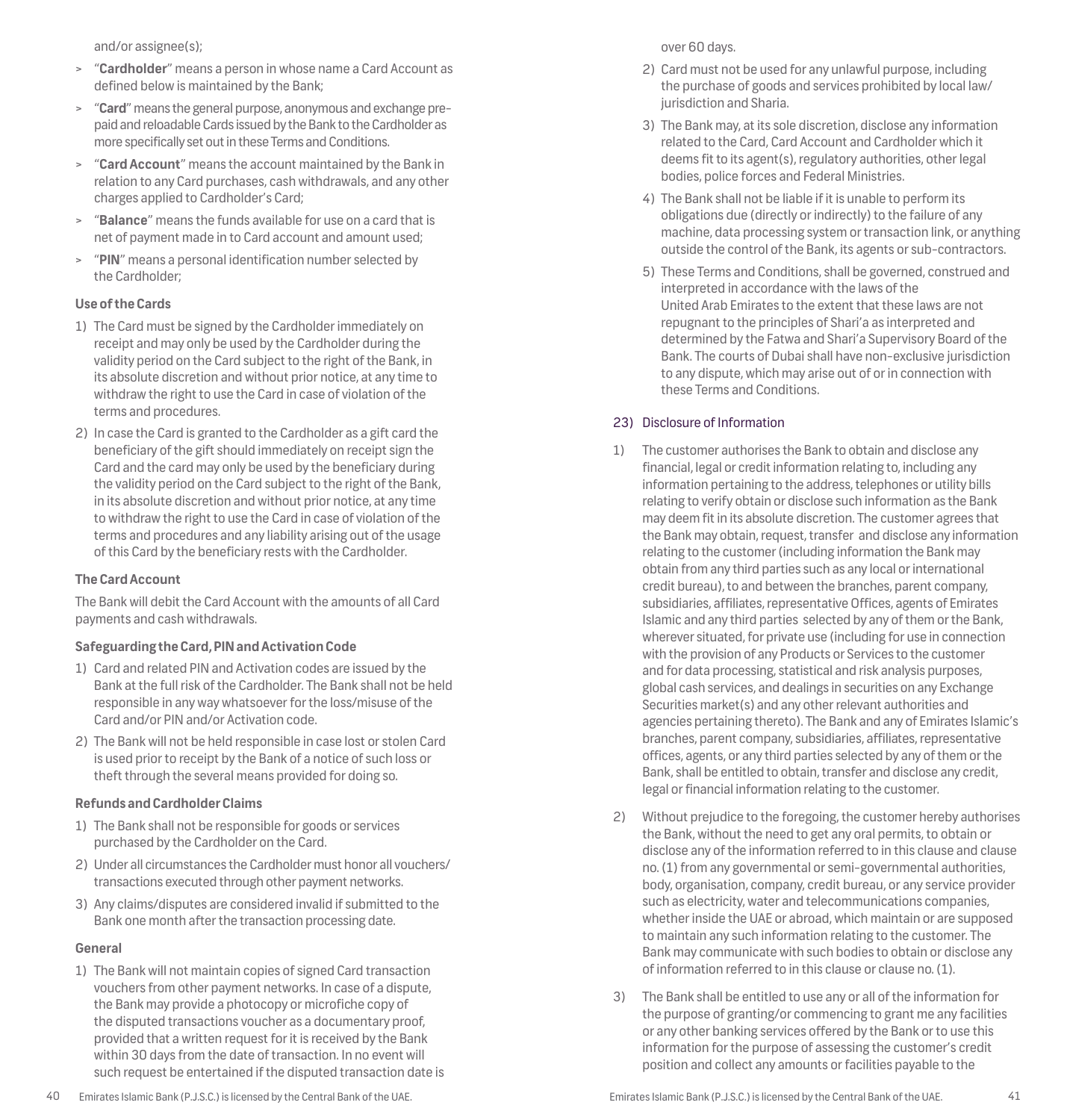Bank. The provisions of this clause and clauses (no. 2 and 3), shall remain in force and effect against the customer, and may not be terminated, or amended without the Bank's prior written consent.

## 24) Certificate Murabaha: General Terms & Conditions

- 1) The customer confirms that the information contained in this Personal Finance Certificates of Murabaha Application Form (the application), and in all documents submitted to Emirates Islamic (Bank) in support of his/her Application is/are true and correct and taken together constitutes an integral part of his/her Application.
- 2) The customer authorises the Bank to obtain and disclose any financial, legal or credit information relating to the customer, including any information pertaining to the address, telephone or utility bills relating to him/her to verify, obtain or disclose such information as the Bank may deem fit in its absolute discretion. The customer agrees that the Bank may obtain, request, transfer and disclose any information relating to him/her (including information the Bank may obtain from any third parties such as any local or international credit bureau), to and between the branches, parent company, subsidiaries, affiliates, representative offices, agents of Emirates Islamic and any third parties selected by any of them or the Bank, wherever situated, for private use (including for use in connection with the provision of any Products or Services to the customer and for data processing, statistical and risk analysis purposes, global cash services, and dealings in securities on any Exchange Securities Market(s) and any other relevant authorities and agencies pertaining thereto). The Bank and any of Emirates Islamic's branches, parent company, subsidiaries, affiliates, representative offices, agents, or any third parties selected by any of them or the Bank, shall be entitled to obtain, transfer and disclose any credit, legal or financial information relating to the customer.

Without prejudice to the foregoing,the customer hereby authorises the Bank, without the need to get any oral permits, to obtain or disclose any of the information referred to in this clause and clause no. (1) from any governmental or semigovernmental authorities, body, organisation, company, credit bureau, or any service provider such as electricity, water and telecommunications companies, whether inside the UAE or abroad, which maintain or are supposed to maintain any such information relating to the customer. The Bank may communicate with such bodies to obtain or disclose any of the information referred to in this clause or clause number (1).

The Bank shall be entitled to use any or all of the information for the purpose of granting/or commencing to grant the customer any facilities or any other banking services offered by the Bank or to use this information for the purpose of assessing his/her credit position and collect any amounts or facilities payable to the Bank. The provisions of this clause and clauses (number 2 and 3), shall remain in force and in effect against the customer, and may not be terminated, or amended without the Bank's prior written consent.

- 3) The customer understands that the approval of his/her Application is subject to the policies and Terms and Conditions of the Bank and that such approval is at the sole discretion of the Bank.
- 4) Subject to approval of his/her Application the customer, acknowledge that he/she will be required to execute a Certificates of Murabaha agreement (Murabaha agreement) pursuant to which he/she shall purchase Shari'ah compliant certificates from the Bank (representing an undivided ownership interest in Ijara assets) (Certificates) through Emirates Islamic Financial Brokerage LLC (EIFB).
- 5) The customer acknowledges that the Certificates are held in the Central Securities Depository of NASDAQ Dubai and that he/she will be required to open a trading account with EIFB and an investor account with NASDAQ Dubai in order to purchase (and/or sell) the Certificates (together with the accounts).
- 6) Following the execution of the Murabaha Agreement, the customer acknowledges that he/she has the right to sell the Certificates (through EIFB) or hold the same to maturity.

## **Conditions relating to Debt settlement applicants**

- 7) Subject to approval of the Customer Application, opening of the Accounts and execution of the Murabaha Agreement, he/she hereby irrevocably authorises EIFB to sell the Certificates after completing the purchase from the Bank pursuant to the Murabaha Agreement and instantly settle the amount of the customer's liability(ies) stated in his/her liability letter(s) with other banks the liability letter(s);
- 8) The customer hereby authorises unconditionally the Bank's representative to collect the original clearance letter post settlement of his/her liability(ies) with other bank(s). The customer hereby also confirms that he/she is not authorised to apply for a duplicate copy of the same clearance letter without the written consent of the Bank.
- 9) The customer hereby confirm that he/she will transfer his/her Salary and assign his/her Salary End of Service Benefits to the Bank post settlement of his/her liability(ies) with the Bank(s) (settlement of liability).
- 10) If the customer fails to comply with the same within a maximum period of 7 (seven) days as of the Settlement of the Liability, he/ she hereby irrevocably and unconditionally undertake to pay the Bank the total outstanding amount due on Personal Finance Facility immediately and also authorise the Bank to recover all the outstanding amounts related to Personal Finance Facility from any account maintained with the Bank immediately and if required, take legal proceedings against him/her without giving any notice.

## 25) Gold Certificate: Restricted Wakala Terms & Conditions

## **1. Definition and Interpretation**

1.1 Except as otherwise expressly provided in this Agreement, capitalised terms used in this Agreement and not otherwise defined herein shall have the meanings given to such terms in the Agreement. In addition, the following terms have the meanings given below:

"**AAOIFI**" means the Accounting and Auditing Organisation for Islamic Financial Institutions, Bahrain.

"**AED**" means the official currency of the UAE, from time to time.

"**Application Form**" means the Application Form signed and submitted by the Muwakkil to the Wakil, based on which the Muwakkil has appointed the Wakil under this Agreement which, in addition to this Agreement, shall determine the terms and conditions of the Wakala.

"**Appointment**" shall have the same meaning as ascribed to such term under Clause 2.

"**Business Day**" means the days on which EI is open for business.

"**Custody**" shall have the same meaning as ascribed to such term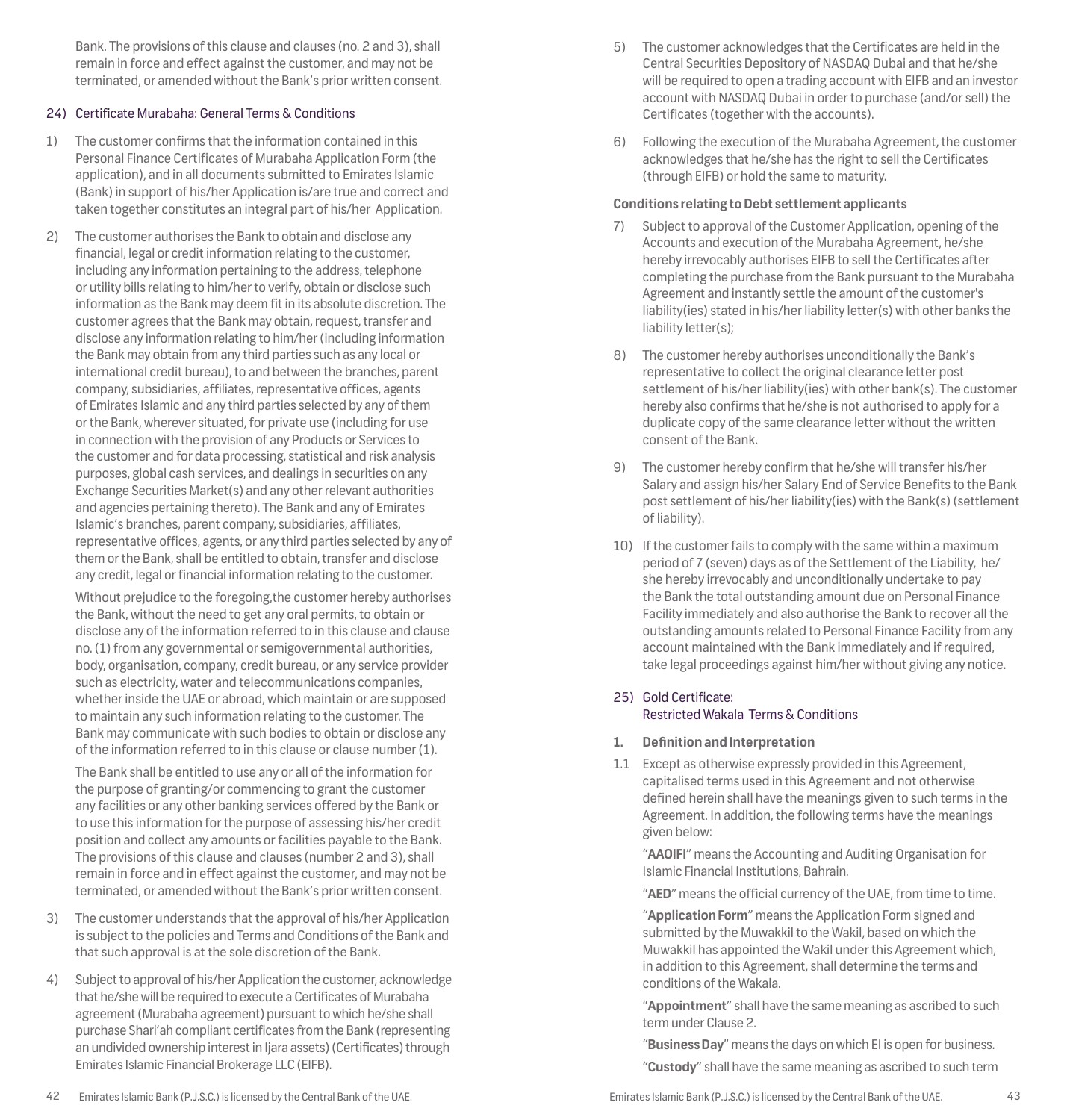under Clause 3.1.

"**Custodian**" means the custodian duly appointed by the Wakil for the purpose of Custody of the Gold.

"**Delegate**" means the agent duly appointed by the Wakil for making the Purchase and Sale of the Gold.

"**Early Maturity**" shall have the same meaning as ascribed to it under Clause 4.4.1.

"**Early Maturity Date**" shall have the same meaning as ascribed to it under Clause 4.4.1.

"**Gold**" means the gold, as described in the Application Form, which the Wakil shall Purchase utilising the Wakala Capital.

"**Gold Certificate Product**" means the Sharia compliant product constituted by EI, which is governed by the provisions of the Application Form and this Agreement.

"**Gold Certificate**" means the trust certificate issued by Wakil to the Muwakkil after the Wakil has made the Purchase of the Gold utilising the Wakala Capital in accordance with the considerations set out in the Application Form and subject to the provisions of this Agreement and shall consist of full description of the Gold procured, including but not limited to the quantity, carat, purity-degree.

"**Maturity Date**" means the date as specified in the Application Form subject to the provisions of Clause 9.

"**Maturity Proceeds**" shall have the same meaning as ascribed to such term under Clause 4.5.

"**Partial Physical Return**" shall have the same meaning as ascribed to such term under Clause 4.4.5.

"**Partial Proceeds**" shall have the same meaning as ascribed to such term under Clause 4.5.

"**Partial Sale**" shall have the same meaning as ascribed to such term under Clause 4.4.5.

"**Physical Return**" shall have the same meaning as ascribed to such term under Clause 3.1.

"**Principles of Sharia**" shall have the same meaning as ascribed to such term in the Recitals.

"**Purchase**" shall have the same meaning as ascribed to such term under Clause 3.1.

"**Sale**" shall have the same meaning as ascribed to such term under Clause 3.1.

"**Takaful Expenses**" shall have the same meaning as ascribed to such term under Clause 3.1.2.

"**Wakala**" means the Wakala transaction contemplated pursuant to this Agreement, wherein the Wakala Capital shall be invested by the Wakil, for and on behalf of the Muwakkil, on a restricted basis subject to the terms and conditions of this Agreement and the Application Form and in compliance with the rules and principles of Islamic Sharia, as interpreted by the Sharia Board.

"**Wakala Capital**" means the amount specifically set out in the Application Form, which shall be provided by the Muwakkil to the Wakil for the Purchase of Gold in relation to the Wakala on the Wakala Date.

"**Wakala Date**" means the date on which the Wakala Capital is received (or is to be received) by Wakil, in relation to the Wakala, which date shall be specified in the Application Form.

"**Wakala Expenses**" means the actual expenses and costs, in relation to the Wakala (including all taxes, withholding and deduction (howsoever defined or imposed) in respect thereof), incurred by the Wakil for and on behalf of the Wakala.

"**Wakala Fee**" means a fee to be paid by Muwakkil to Wakil for the services rendered hereunder, as set out in Schedule 1 hereof.

"**Wakala -Period**" means the period commencing from the Wakala Date and ending on the Maturity Date (as specified in the Application Form) subject to clause 4.4.3 and the Early Maturity (as defined under Clause 3.7).

"**Sharia Board**" means Fatwa and Sharia Supervisory Board of Emirates Islamic.

"**UAE**" means the United Arab Emirates.

- 1.2 In this Agreement unless inconsistent with or a contrary intention clearly appears from the context, words importing:
- 1.2.1 an amendment includes a supplement, restatement or novation and amended is to be construed accordingly;
- 1.2.2 a person includes (i) any individual, company, unincorporated association, government, state agency, international organisation or other entity and (ii) its successors and assigns;
- 1.2.3 any reference to singular includes the plural and vice versa.
- 1.2.4 words denoting individuals include corporations and vice versa.
- 1.2.5 the word "including" shall be construed as being by way of illustration or emphasis only and shall not be construed as, nor shall it take effect as, limiting the generality of any preceding words.
- 1.2.6 words denoting the singular shall include the plural and vice versa;
- 1.2.7 words denoting one gender only shall include the other gender; and
- 1.2.8 words denoting persons only shall include firms and corporations and vice versa.
- 1.2.9 reference to Clauses and Schedules means the clauses and schedules of this Agreement.
- 1.2.10 clause headings are for the purpose of convenience only and shall not be taken into account in the interpretation of nor modify the terms of this Agreement.
- 1.2.11 the Recitals and Schedules to this Agreement shall be construed an integral part hereof.
- 1.2.12 all terms not expressly defined in this Agreement shall be construed as per general interpretation.
- 1.2.13 all references in this Agreement to amounts, costs or charges or expenses shall include any value added tax or similar tax charged or chargeable in respect thereof.

## **2. Terms and Conditions**

2.1 Scope of Wakala

The Muwakkil shall be obliged to place the Wakala Capital at the disposal of the Wakil on the Wakala Date, pursuant to which the Parties agree that the scope of the Wakala shall be as follows:

- 2.1.1 Purchase of Gold
	- (a) The Wakil shall be obliged to make the purchase of the Gold, for and on behalf of the Muwakkil by using the Delegate in accordance with the Principles of Sharia upon ensuring that the Seller of the Gold owns and possesses the subject Gold prior to the purchase by the Delegate as the case may apply (the "Purchase").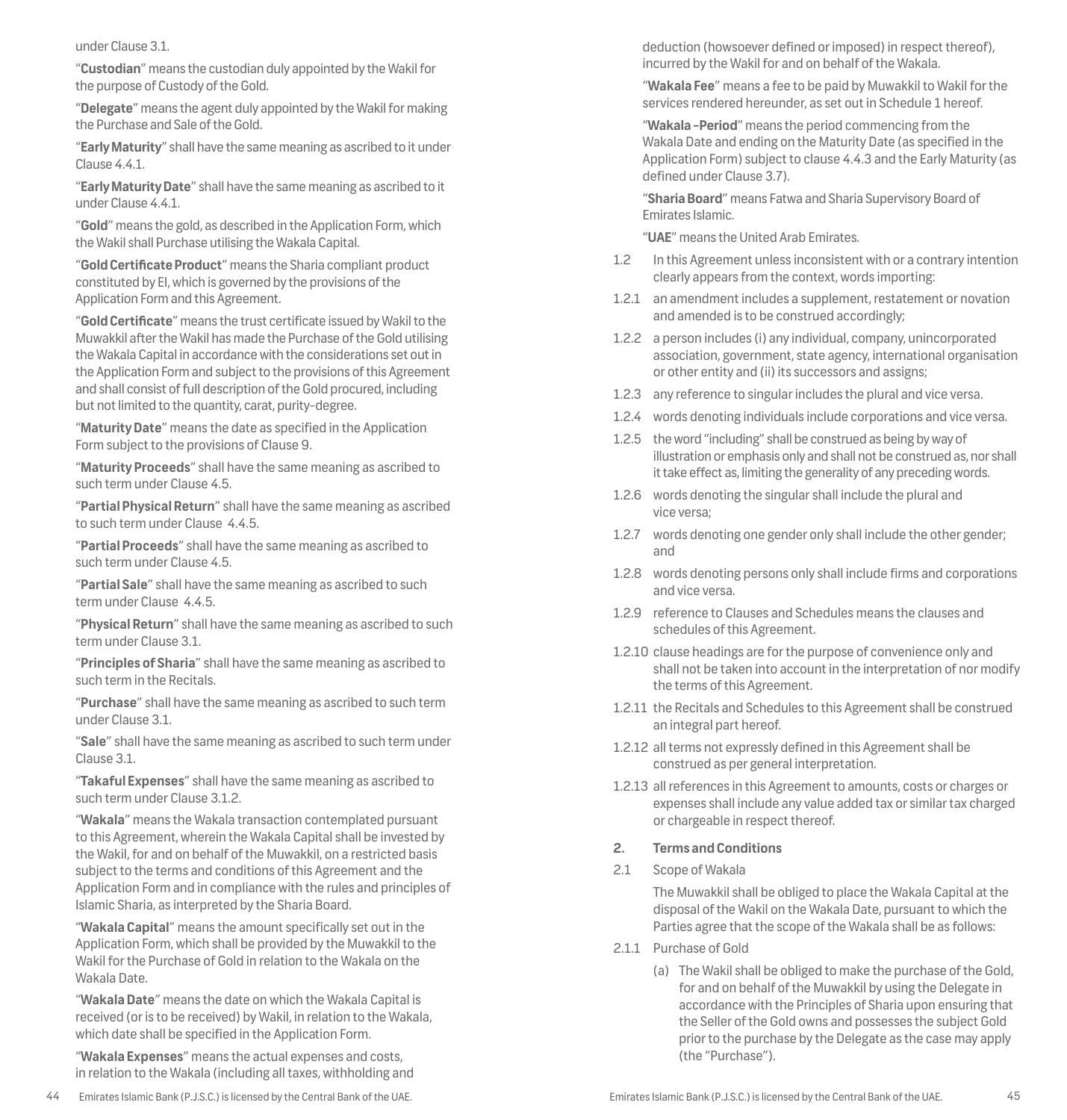- (b) The Parties agree that the Purchase shall be made only upon:
- (i) the Muwakkil instructing the Wakil to make the purchase in writing or through a recorded telephone instructions from the Muwakkil based on the rates and other applicable terms with regard to the purchase of the Gold (the "Agreed Purchase Terms"); or
- (ii) the Muwakkil confirming the agreed purchase terms with the Delegate on the recorded telephonic lines.
- 2.1.2 Safe-keep of the Gold
	- (a) The Wakil shall be obliged to safe-keep the Gold until the Wakala Period in safe custody on trust basis using the Custodian in accordance with the Principles of Sharia with due tagging and identification of the Gold so that the Gold is not mixed with the inventory of gold already with the Custodian (the "Custody"). All defined charges for the Custody of the Gold and the related Takaful expenses (only related to the ownership related risks pertaining to the loss or damage to the Gold and excluding coverage usually procured by a custodian) (the "Takaful Expenses") shall be borne by the Muwakkil and such expenses shall be in-built and collected as a component of the Wakala Fee.
	- (b) For avoidance of doubt, the Wakil shall ensure that the Custodian shall store and safe-keep the Gold in specific accounts and dedicated vaults which are separated, and not kept as common share in the large gold quantities available with the Custodian. Also each gold bar constituting the Gold shall have a specified number, which shall be used by Wakil to tag opposite the Muwakkil's gold account with the bars constituting the Gold of the Muwakkil.
	- (c) Notwithstanding anything contained in this clause, if the Custodian fails to deliver part of the identified Gold to the Muwakkil due to any operational reason (the "Undelivered Gold") then the Muwakkil shall be entitled seek gold bars of the same quantity and quality with respect to such Undelivered Gold.
- 2.1.3 Sale of the Gold

If indicated in the Application Form or if later advised in writing by the Muwakkil, the Wakil shall be obliged to sell the Gold (for and on behalf of the Muwakkil) at the end of the Wakala Period by procuring written consent from the Muwakkil for such sale using the Delegate in accordance with the Principles of Sharia upon ensuring that the Gold is owned and possessed by the Wakil (for and on behalf of the Muwakkil) through the Custodian and provide the Maturity Proceeds to the Muwakkil (the "Sale"). For avoidance of doubt, the Muwakkil must return the original Gold Certificate to the Wakil in order to initiate the Sale.

2.1.4 Physical Return of the Gold:

If 3.1.3 above is not applicable then the Wakil shall be obliged to physically return the Gold to the Muwakkil upon Muwakkil›s written request to such effect either in the Application Form or at any time during the Wakala Period. (the "Physical Return"). For avoidance of doubt, the Muwakkil must return the original Gold Certificate to the Wakil in order to initiate Physical Return.

2.2 Wakala Fee

As consideration for the services to be rendered by the Wakil under this Agreement, the Wakil shall be entitled to the Wakala Fee in accordance with the provisions of Schedule 1 hereof.

2.3 Authority to Delegate

The Parties agree that the Wakil is hereby authorised to appoint the Delegate, Custodian or any other third party for the purpose of either all or some of Wakala responsibilities stated in the Restricted Wakala Agreement.

- 2.4 Other Procedures
- 2.4.1 Pursuant to the Wakala, the Wakil as agent for the Muwakkil shall be liable for all losses occurring due to the Wakil's negligence, misconduct, breach or fraud.
- 2.4.2 The Wakala shall be carried out for and on behalf of the Muwakkil but in the name of the Wakil, or in the name of such agent as the Wakil selects.
- 2.4.3 For the provision of its services pursuant to the Appointment in respect of the Wakala the Wakil shall be entitled to the Wakala Fee as set out under Schedule 1.
- 2.4.4 The Wakil shall upon request, submit to the Muwakkil true, complete and accurate documents evidencing the Wakala i.e. Gold certificate and details of Purchase of Gold. The Wakil shall be obliged to ensure the safe Custody of the Gold and obtain or procure proper Takaful in respect of the Gold, for and on account of the Wakala, to the satisfaction of the Muwakkil. The Wakil shall be obliged to utilise the Takaful proceeds in respect of the loss for purchasing new Gold.
- 2.5 The Wakil shall be liable for any loss in relation to any Wakala arising out of the Wakil's negligence, misconduct, breach or fraud unless the Wakil proves beyond reasonable doubt that such loss was not attributable to his negligence, misconduct, breach or fraud
- **3. Procedures and Consequences of Wakala**
- 3.1 The Wakala Expenses shall be for the account of the Wakala, as contemplated under this Agreement and the Application Form.
- 3.2 All losses arising under this Wakala shall be for the account of the Muwakkil except in the event of the application of Clause 3.5.
- 3.3 Procedure pertaining to the Gold Certificate
- 3.3.1 The Wakil shall issue the Gold Certificate to the Muwakkil upon the Wakil having made the Purchase of the Gold utilising the Wakala Capital in accordance with the considerations set out in the Application Form and subject to the provisions of this Agreement.
- 3.3.2 The Gold Certificate shall consist of full description of the Gold procured, including but not limited to the quantity, carat, and purity-degree.
- 3.3.3 The Gold Certificate holder shall be entitled to the absolute ownership rights of the Gold with no limitation or restriction, such as selling or physical possession at any point in time.
- 3.4 Redemption of the Wakala and the Gold Certificate
- 3.4.1 The Parties agree that despite the mention of the Maturity Date, the Muwakkil shall have the absolute right to opt for determining this Wakala and requiring the Wakil to either conduct the Sale or Physical Return or the Partial Sale or Partial Physical Return of the Gold (as the case may apply) at any time prior to the Maturity Date (the "**Early Maturity**") (the "**Early Maturity Date**").
- 3.4.2 The Parties agree that the Muwakkil shall have the absolute right to opt for either the Sale of the Gold or to provide the Physical Return of the Gold or the Partial Sale or Partial Physical Return of the Gold (as the case may apply) at the end of the Wakala Period.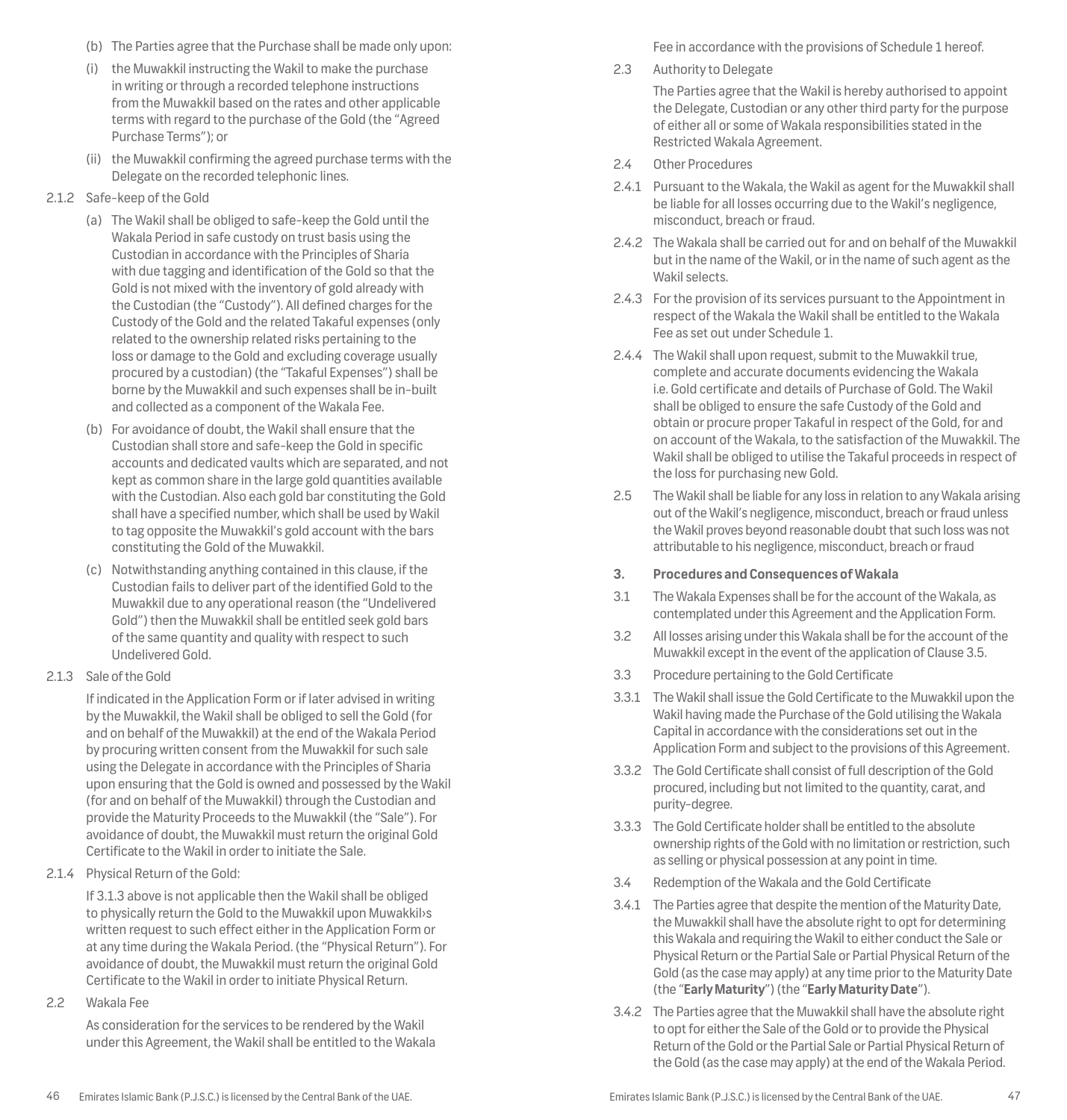However, the Muwakkil shall be having absolute right to change its preference at any time without any fee for making such change but subject to the relevant Wakala Fee as agreed provided that the Muwakkil provides its written instructions to such effect.

- 3.4.3 Upon expiry of the Wakala Period, if no contrary instructions have been received in writing from the Muwakkil, the Wakil shall execute the preference mentioned by the Muwakkil on the Gold Certificate [i.e. either the Sale of the Gold or the Physical Return of the Gold or the Partial Sale or Partial Physical Return of the Gold (as the case may apply)]. For avoidance of doubt, the Muwakkil must return the original Gold Certificate to the Wakil at the expiry of Wakala Period. If the Muwakkil fails to return the original Gold Certificate to the Wakil, then the Wakala Period will be considered to be extended up to the date on which the original Gold Certificate is returned by the Muwakkil to the Wakil, along with the instructions for either the Sale of the Gold or the Physical Return of the Gold or the Partial Sale or Partial Physical Return of the Gold (as the case may apply).
- 3.4.4 In respect of Sale or Physical Return or Partial Sale or Partial Physical Return of the Gold, the Muwakkil shall be liable to return the Gold Certificate to the Wakil along with other supportive documents required in this regard.
- 3.4.5 The Muwakkil shall be at liberty to select the partial Sale of Gold (the "**Partial Sale**") or the partial Physical Return of the balance Gold (the "**Partial Physical Return**") and all provisions in such regard shall mutatis mutandis apply for the Partial Sale or Partial Physical Return.
- 3.4.6 In respect of Physical Return or a Partial Physical Return, upon the due verification by the Wakil, the Wakil shall provide the Muwakkil an authorisation letter addressed to the Custodian in order to release the extent of the Gold which is subject to the Physical Return or a Partial Physical Return (as the case may apply) upon the Muwakkil paying all due and unpaid amounts payable to the Wakil (including the payment of the Wakala Fee and the Wakala Expenses). Upon the receipt of the relevant extent of the Gold by the Muwakkil from the Custodian, the Wakil shall close the transaction to such extent of the Gold.
- 3.4.7 In case of Partial Physical Return, the Muwakkil shall be obliged to surrender the issued Gold Certificate and new Gold Certificate will be issued by the Wakil with respect to the remaining balance of the Gold.
- 3.4.8 In case of Partial Sale of the Gold at the prevailing market price, the Muwakkil›s account will be credited with proceeds of the Partial Sale net of the amounts stated under Clause 4.5 to the Muwakkil and the Muwakkil shall be obliged to surrender the issued Gold Certificate and new Gold Certificate will be issued by the Wakil with respect to the remaining balance of the Gold.
- 3.4.9 In case of Sale or the Partial Sale of Gold by Wakil as agreed with the Muwakkil, the funds will be credited into Muwakkil's account maintained with EI within two (2) Business Days from the Sale or Partial Sale of the Gold.
- 3.5 If the Muwakkil intends the Wakil conduct a Sale of the Gold or a Partial Sale pursuant to this Agreement, the Wakil shall be obliged to conduct the Sale of the Gold through the Delegate at the prevailing market price and shall be obliged to transfer the proceeds from the Sale net of the amounts stated under Clause 4.6 to the Muwakkil at the end of the Wakala Period or at the relevant point of time [the "**Maturity Proceeds**" or "**Partial Proceeds**" (as the case may apply)].

## 3.6 Application of Sale proceeds

The Parties agree that the Muwakkil shall be liable for the payment of the following amounts from the proceeds of the Sale of Gold in the following order of priority:

- 3.6.1 firstly, to pay all due and payable Wakala Fees;
- 3.6.2 secondly, to pay all due and payable Wakala Expenses (including charges and all expenses and costs due and payable to the Custodian); and
- 3.6.3 lastly, any other sums due and payable by the Muwakkil to Wakil under or pursuant to this Agreement;
- 3.7 Instructions

The Parties agree that the following shall apply with regard to the instructions to be received from the Muwakkil in respect of this Agreement.

3.7.1 Written and telephonic instructions

All instructions to be made by the Muwakkil shall be made either in writing or through a recorded telephone line and shall be addressed to the relevant officer of the Wakil as set out under Clause 8 below. For avoidance of doubt and in the event of giving a telephone instructions, the Wakil shall call Muwakkil on the telephone number mentioned in the Application Form. In case of any changes to the telephone number, Muwakkil shall inform Wakil and make appropriate changes in the Muwakkil's records with Wakil.

3.7.2 Muwakkil's representatives

Wakil may assume that instructions whether written or verbal have been properly authorised by the Muwakkil if they are given or purport to be given by a person who is, or purports to be, and is reasonably believed by Wakil to be, a director, employee or other authorised person acting for the Muwakkil.

3.7.3 Unclear or ambiguous instructions

If, in Wakil's opinion, any instructions are unclear or ambiguous Wakil may in its absolute discretion and without any liability on its part, act upon what Wakil believes in good faith such instructions to be or refuse to take any action or execute such instructions until any ambiguity or conflict has been resolved to Wakil's satisfaction.

3.7.4 Refusal to execute

Wakil shall have the right to refuse to execute instructions if in its opinion they are or may be, or require action which is or may be, contrary to applicable law.

3.8 Death of Muwakkil

Notwithstanding any option opted by the Muwakkil in the Application Form with respect to Clause 4 above, the Muwakkil hereby expressly instructs to sell the Gold as per prevailing market price in case of his/her death and handover the proceeds from the sale of such Gold funds to the legal heirs of the Muwakkil as per any Court decree duly endorsed by Dubai Courts.

**4. Representations and Warranties** 

Each Party represents and warrants to the other that on the date of this Agreement that:

- 4.1 it has the legal capacity to enter into this Agreement and the Wakala contemplated hereunder;
- 4.2 the execution of this Agreement and the Wakala has been duly authorised and executed;
- 4.3 this Agreement and the Wakala contemplated hereunder will be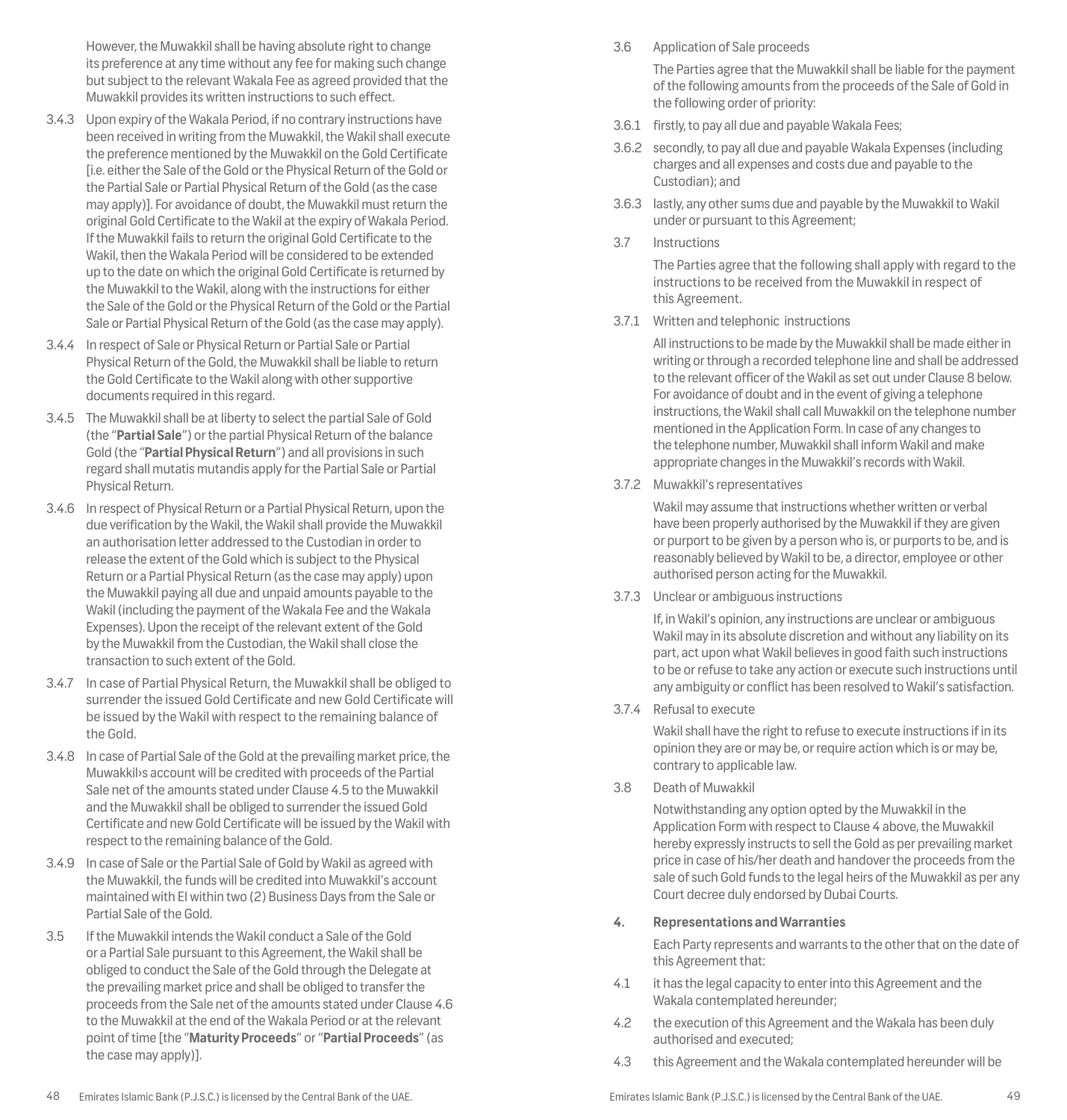binding and enforceable upon it and will not violate the terms of any other agreement to which it is a party; and

- 4.4 it has and will at all times maintain all authorisations, approvals, licenses and consents required to enable it lawfully to perform its obligations under this Agreement and the Wakala.
- 4.5 The Muwakkil hereby authorised the Wakil to record, retain and retrieve in future any and all telephone calls with the Muwakkil which related to this Agreement. The Muwakkil agrees that in case of any dispute arising between the Muwakkil and Wakil, the Wakil may use such records as a conclusive evidence against the Muwakkil .
- 4.6 The Muwakkil hereby authorised the Wakil to retain copies of all documents such as and without limitation the correspondences, forms, faxes and emails (if any) . Such documents shall be used by the Wakil as an evidence in case of any dispute between the Muwakkil and Wakil.

## **5. Liability of the Wakil**

## 5.1 Exclusion of Liability

Wakil shall use reasonable care in the performance of its obligations under or in connection with this Agreement and will only be responsible for any loss or damage suffered by the Muwakkil as a direct result of any negligence, fraud or wilful default on its part in the performance of its duties under this Agreement, in which case Wakil›s liability shall not exceed the extent of the Wakala Capital. Without limitation to the foregoing, Wakil shall have no liability to the Muwakkil for any loss or damage arising from any act or omission, negligence or default of the Custodian. In addition, Wakil shall not be liable for any consequential loss, or loss of profit, however arising.

5.2 Force Majeure

Wakil shall not be liable to the Muwakkil for any delay in performance, or for the non-performance of, any of its obligations under or in connection with this Agreement by reason of any cause beyond its reasonable control and includes any breakdown, malfunction or failure of, or in connection with, any communication, or computer, transmission, clearing or settlement facilities, industrial action, acts and regulations of any governmental or supra national bodies or authorities, or the rules of any relevant regulatory or self-regulatory organisation.

5.3 External Factors

Wakil shall not be liable to the Muwakkil for any losses or claims occasioned as a result of non-delivery of Gold to Wakil (while acting as an agent of the Muwakkil) by the Custodian in the event that the Custodian is bankrupt or insolvent or if the Gold is confiscated or any other event that takes place preventing the Custodian (as the case may be) from making delivery to Wakil (while acting as an agent of the Muwakkil) either based on its ability or based on rulings passed by governmental entities provided always that the Wakil shall use all reasonable efforts in procuring the delivery of the Gold from the Custodian in such cases.

## **6. Indemnity**

The Wakil shall indemnify and hold harmless the Muwakkil and its officers, directors, employees, representatives and agents (collectively, the "Indemnified Persons", and each an "Indemnified Person") from and against, and reimburse the Indemnified Persons, for any and all losses, liabilities, expenses and claims arising (other than with respect to consequential, punitive, incidental, indirect or special damages) by reason of their participation in the Wakala

liabilities, expenses and claims have not arisen due to the breach, negligence or misconduct of the Indemnified Persons. **7. Notice** 7.1 Communications in Writing

> Any communication to be made under or in connection with this Agreement and the Application Form shall be made in writing and, unless otherwise stated, may be made by fax or letter.

(including performance obligations, payment obligations and as a result of the Event of Default), provided that the such losses,

7.2 Addresses

The address, phone number , email and fax number (and the department or officer, if any, for whose attention the communication is to be made) of the Parties for any communication or document to be made or delivered under or in connection with this Agreement shall be that as stated in the Application Form and shall be notified to the other by not less than five (5) Business Days' notice.

- 7.3 Delivery
- 7.3.1 Any communication or document made or delivered by one person to another under this Agreement and the Application Form will only be effective:

(a) if by way of fax, when received in legible form; or

- (b) if by way of letter, when it has been left at the address provided such delivery was by way of an internationally reputable courier company which retains proof of delivery, and, if a particular department or officer is specified as part of its address details provided in this clause, if delivered to that department or officer;
- 7.3.2 Any communication or document to be made or delivered to either Party will be effective only if it is expressly marked for the attention of the department or officer identified with the Party's signature below (or any substitute department or officer as the Parties shall specify in writing for this purpose).
- 7.3.3 For the purpose of this Agreement any notice or correspondence received on a day which is not a Business Day for such addressee shall be deemed to have been given at its opening on the next succeeding Business Day.

## **8. Termination**

- 8.1 This Agreement will be effective from the date of its execution by the Parties and shall continue till the Wakala Period.
- 8.2 Notwithstanding the Maturity Date of the Gold Certificate as defined, the Muwakkil shall have the option to renew the Gold Certificate for similar Wakala Periods upon the expiry of a current Wakala Period and upon such request the Wakil may issue new Gold Certificate to the Muwakkil and all provisions of this Agreement and the Application Form shall be accordingly construed and the account of the Muwakkil with the Wakil will be duly reflected in accordance with the Principles of Sharia.
- 8.3 Any termination shall be without prejudice to the rights and obligations of either Party in relation to the Wakala. The conditions of this Agreement shall remain applicable until such Wakala are settled and each Party has received all amounts due to it under the Wakala.

## **9. Exercise of Rights and Remedies**

The Parties agree and acknowledge that:

9.1 a failure to exercise or delay in exercising a right or remedy provided